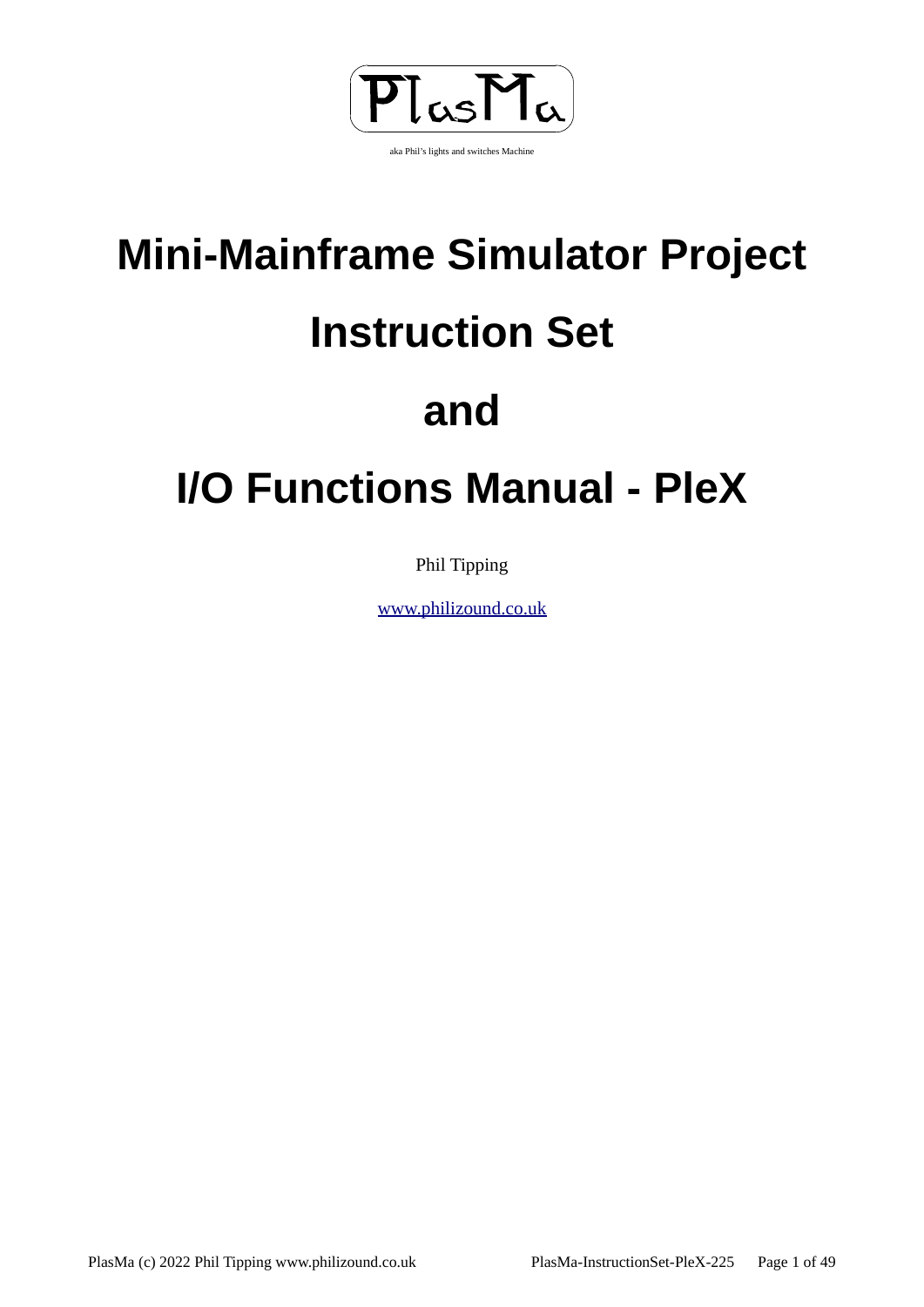# **Table of Contents**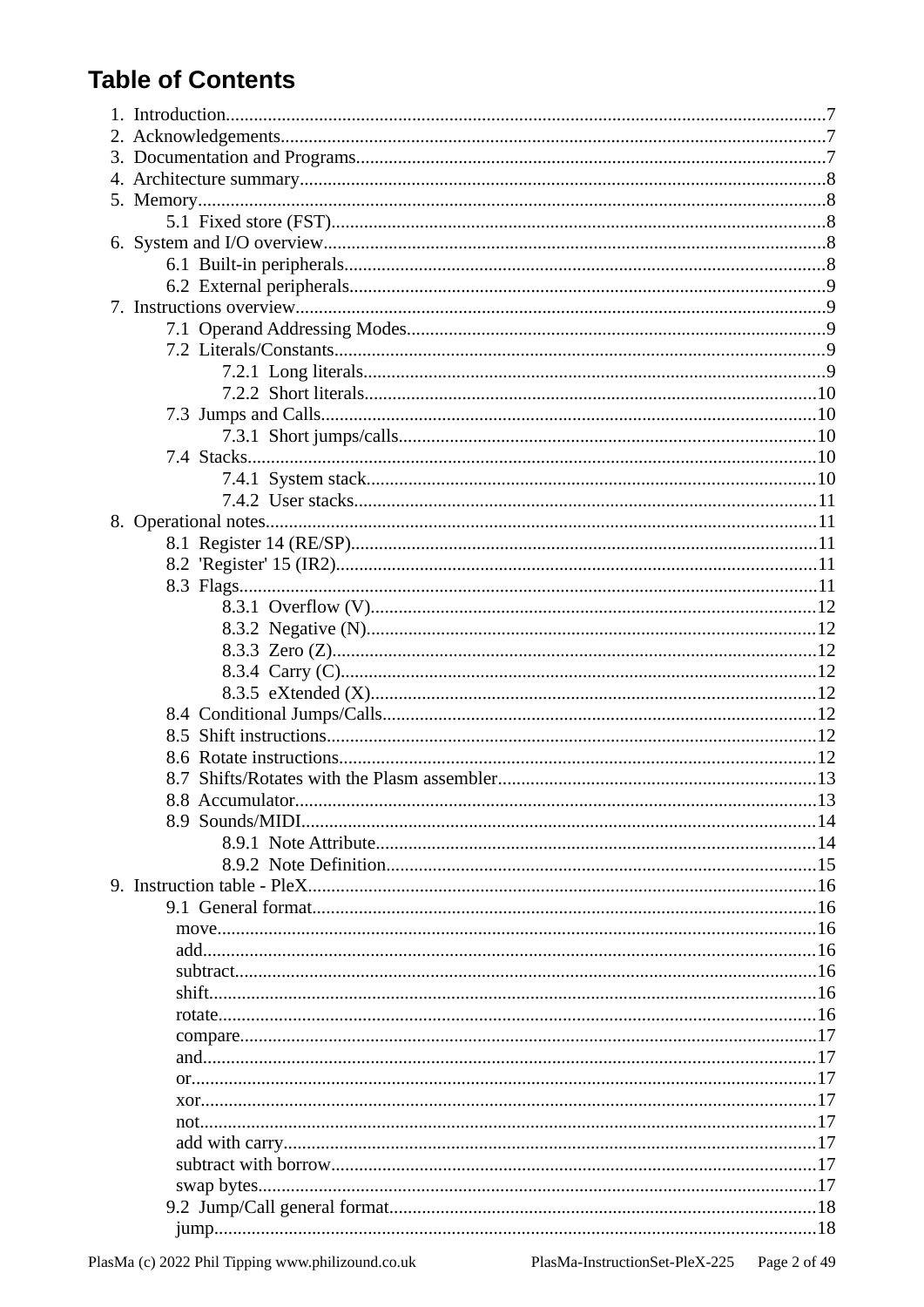| .21 |
|-----|
|     |
|     |
|     |
|     |
|     |
|     |
|     |
|     |
|     |
|     |
|     |
|     |
|     |
|     |
|     |
|     |
|     |
|     |
|     |
|     |
|     |
|     |
|     |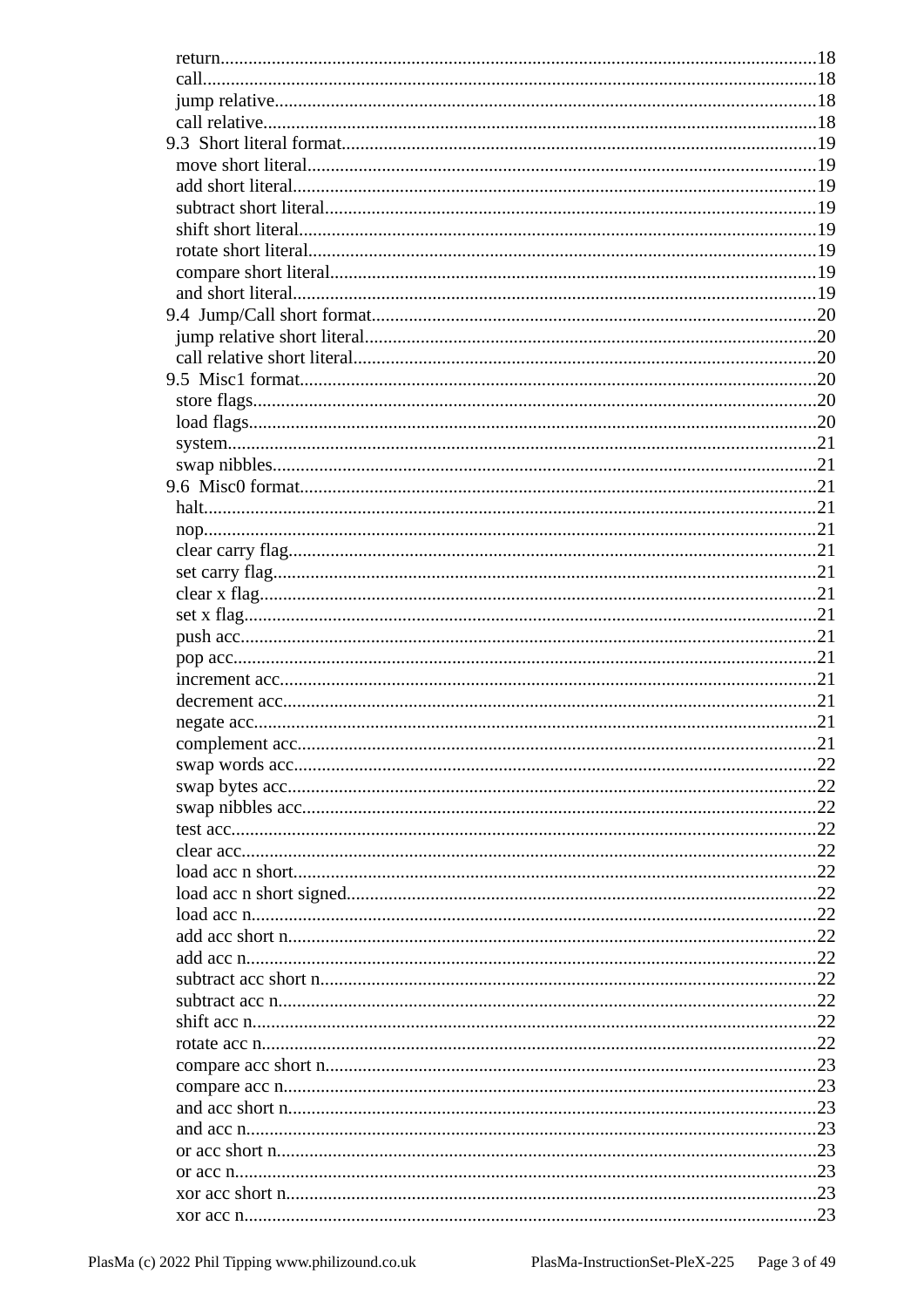| Oper Write Horiz Line 2 | .31 |
|-------------------------|-----|
|                         |     |
|                         |     |
|                         |     |
|                         |     |
|                         |     |
|                         |     |
|                         |     |
|                         |     |
|                         |     |
|                         |     |
|                         |     |
|                         |     |
|                         |     |
|                         |     |
|                         |     |
|                         |     |
|                         |     |
|                         |     |
|                         |     |
|                         |     |
|                         |     |
|                         |     |
|                         |     |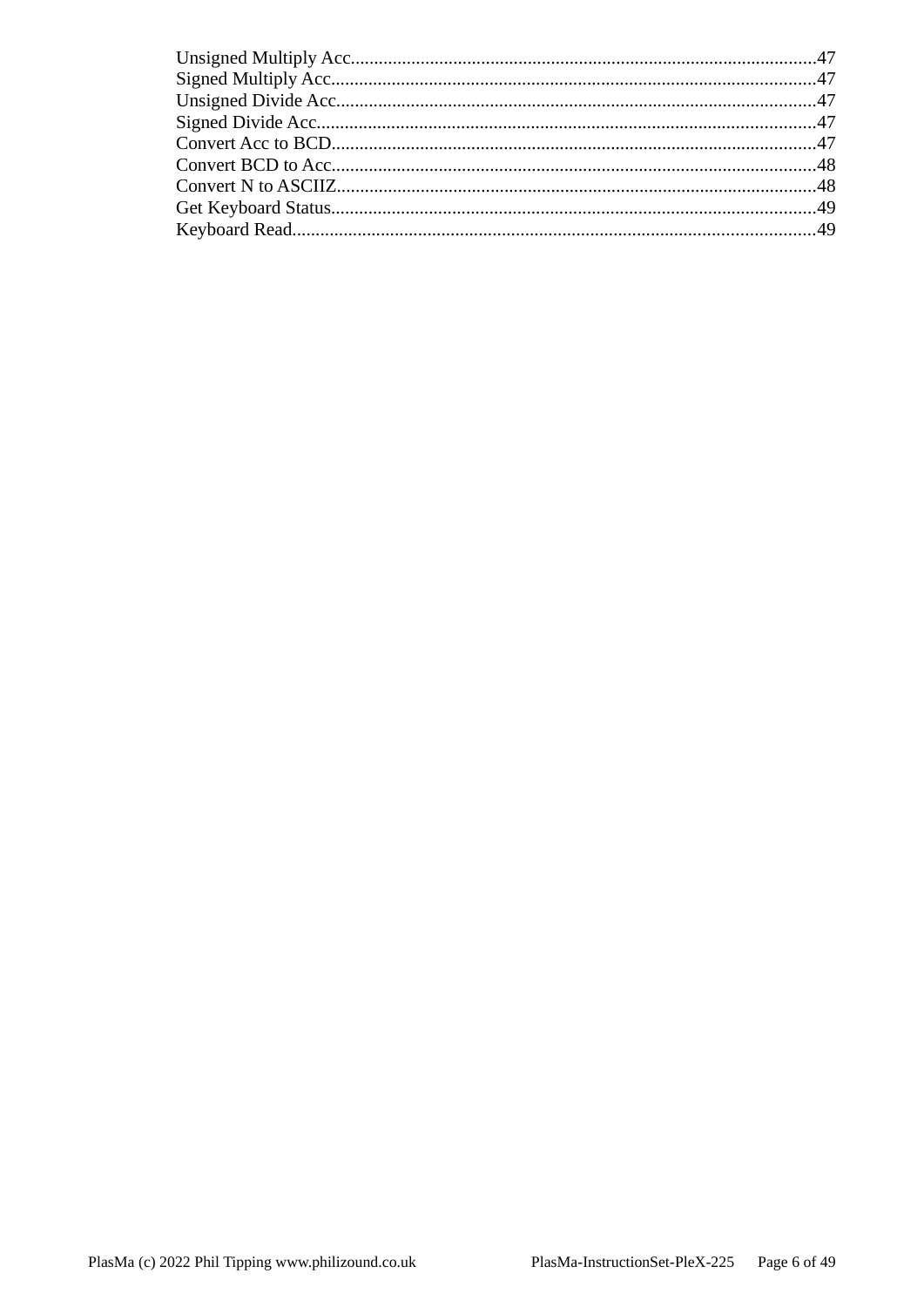# <span id="page-6-2"></span>**1. Introduction**

This describes the PleX instruction set, which is one of several supported by the PlasMa machine. Syntax details are included for use with the Plasm offline assembler; more details are on the [philizound.co.uk](http://www.philizound.co.uk/) website.

This instruction set architecture (ISA) emulates a more complex computer than the Toy ones, and uses many ideas from the NICE and QNICE ISAs; see [Acknowledgements.](#page-6-1)

Additional features and peripherals use ideas taken from various real-life machines.

The architecture uses 15 x 16-bit work registers, each accessible with up to 4 addressing modes, giving a rich set of features with fewer restrictions on register usage (as with the format-2 instructions in Toy-B). The stack pointer (SP) is held in one of the work registers so stack operations can share normal register-based instructions.

Memory addresses are 16 bits, as opposed to 8 bits in Toy, so more memory is potentially available, only limited by the MCU and hardware implementation.

The first few words of memory are non-volatile to simulate a small read-only 'fixed store'; this can be programmed with a bootstrap routine for loading larger programs from the peripherals.

The PleX I/O system provides access to a full set of 'system' peripherals, including an operator's console and emulated peripherals such as a paper tape reader and punch, magnetic tape decks and exchangeable disk drives.

In this manual, hex numbers are prefixed with '\$'.

# <span id="page-6-1"></span>**2. Acknowledgements**

The PleX instruction set is adapted from NICE and QNICE by kind permission of Bernd Ulmann ([www.vaxman.de](http://www.vaxman.de/)). Thanks to Bernd and Mirko [\(www.sy2002.de\)](http://www.sy2002.de/) for their encouragement and support. Details of QNICE and its FPGA implementation are at [github.com/sy2002/QNICE-FPGA.](https://github.com/sy2002/QNICE-FPGA)

The Toy name and instruction set is used by kind permission of Robert Sedgewick and Kevin Wayne at Princeton university, and is described in their book 'Computer Science'; more info at: [introcs.cs.princeton.edu/java/home](https://introcs.cs.princeton.edu/java/home) and [introcs.cs.princeton.edu/java/60machine](https://introcs.cs.princeton.edu/java/60machine) Coursera course site: [www.coursera.org/learn/cs-algorithms-theory-machines](https://www.coursera.org/learn/cs-algorithms-theory-machines)

# <span id="page-6-0"></span>**3. Documentation and Programs**

The following items are available from [philizound.co.uk](http://www.philizound.co.uk/)

#### **Documentation**

- Machine Manual
- Instruction Set Manual Toy-A
- Instruction Set and I/O Functions Manual Toy-B
- Instruction Set and I/O Functions Manual PleX
- Simulator Manual
- Assembler Manual

#### **Programs**

- PlasMaSim Simulator
- Plasm Assembler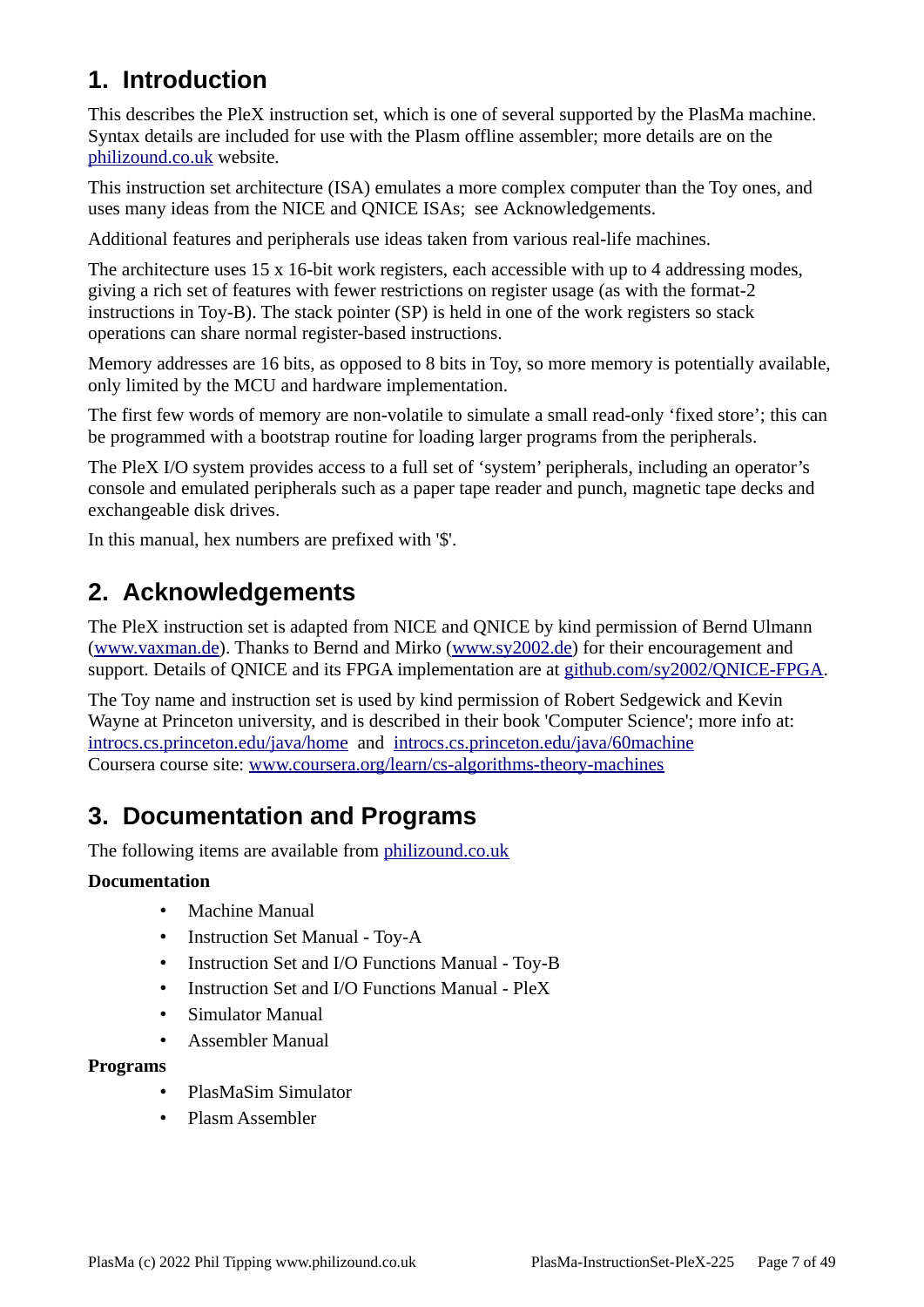# <span id="page-7-4"></span>**4. Architecture summary**

16-bit instructions.

2048 (implementation-dependent) x 16-bit words of main memory.

16 x 16-bits words of non-volatile 'fixed store' memory (fst) occupying memory addresses 0 to 15.

15 x 16-bit registers, r0, r1, r2… r9, ra, rb… re.

Stack pointer (SP) uses register 14 (re).

32-bit accumulator.

Flags for: overflow, negative, zero, carry, extended.

I/O devices.

# <span id="page-7-3"></span>**5. Memory**

Memory comprises 16-bit words. Addresses are also 16 bits, although the current address range on the machine is 0 to 2047 ( $$7FF$ )<sup>[1](#page-7-5)</sup>. Addresses outside this range wrap round.

# <span id="page-7-2"></span>**5.1 Fixed store (FST)**

This emulates a hard-wired unit which would normally be wired or pre-configured offline with a set of instructions such as a bootstrap routine; the contents are 'fixed' as they are retained over a poweroff.

The fixed store occupies the first 16 words of memory, addresses 0 to 15 (\$F).

When PlasMa is running, the contents are treated as read-only; any write operations are discarded.

When PlasMa is stopped, the fixed store can be loaded, or 'wired', using the load switches in conjunction with the safety switch. This is the only way of writing values to it<sup>[2](#page-7-6)</sup>.

# <span id="page-7-1"></span>**6. System and I/O overview**

The 'sys' instruction handles system functions (extra-codes) and I/O via a 16-bit 'function word' which defines the peripheral/device, device command, and other parameters depending on the device. The function word can be held in memory or one of the work registers.

#### **6.1 Built-in peripherals**

- <span id="page-7-0"></span>• Operator's console (oper) with screen and keypad
- Paper tape reader and punch for serial data
- Two mag tape decks for serial data
- Two exchangeable disks for random access data

The oper screen uses the built-in display. There are no automatic conversions into hex and decimal as with the Toy TTY emulation, so cursor positioning and ASCII conversions must be handled within your program.

All built-in storage peripherals use individual plug-in sd-cards; see the Machine Manual for details.

Other 'devices' include switch states, timers/delays etc. Other extra-codes include maths, conversions and accumulator functions not available in the PleX ISA.

<span id="page-7-5"></span><sup>1</sup> The upper value is dependent on the MCU implementation.

<span id="page-7-6"></span><sup>2</sup> Until you've decided what to store in the FST, you can make it easier to develop programs starting at ram address \$10 by loading a single 'jmprs \$10' instruction into address 0. This will be retained over power-offs.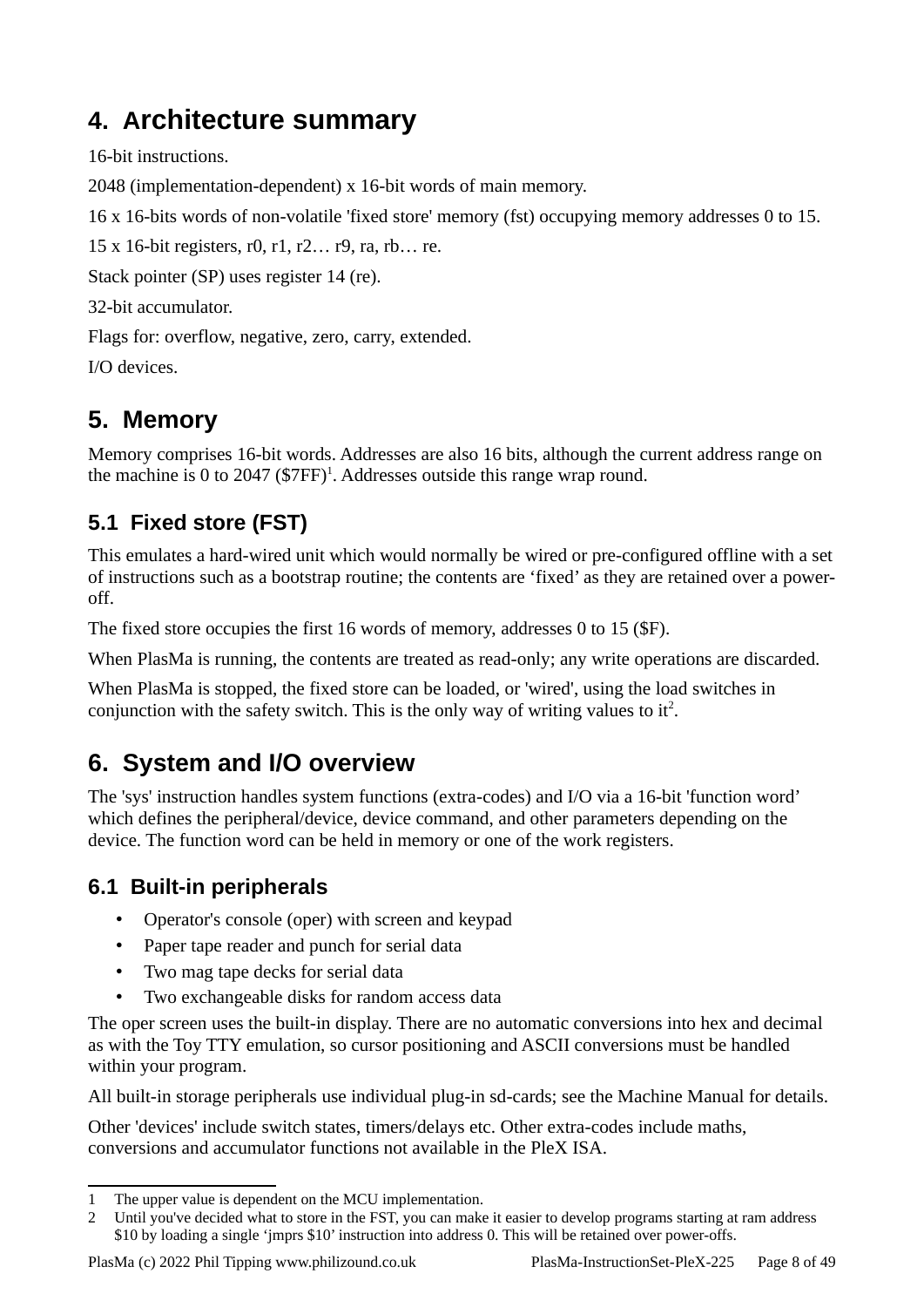#### **6.2 External peripherals**

- <span id="page-8-4"></span>• Printer functions using the parallel interface socket or other 5v-level devices
- MIDI functions using the MIDI input and output sockets
- Qwerty keyboard functions using the PS/2 socket for PS/2 or USB keyboards

# <span id="page-8-3"></span>**7. Instructions overview**

The PleX instruction set architecture (ISA) is adapted from the 32-bit NICE and 16-bit QNICE ISAs (see [Acknowledgements](#page-6-1)). There is no compatibility as some features have been removed and others added or enhanced to meet PlasMa's requirements<sup>[3](#page-8-5)</sup>.

In this document, opcode descriptions use the programming symbol '=' instead of '←' used in Toy, and the term 'ram' is used to distinguish the volatile part of memory from the non-volatile 'fst' part. The term 'mem' means both, i.e. the whole address range.

# <span id="page-8-2"></span>**7.1 Operand Addressing Modes**

The 'general format' instructions have 2 operands; a destination (dst) and source (src). The general format jump/call instructions have 1 operand.

All of these operands use 4 bits to access work registers similar to Toy, but the addressing mode (such as direct or indirect) is defined by 2 additional bits, giving up to 4 possible formats for each operand:

00 rx/n direct; the contents of the register or the value of a literal/constant.

01  $\omega$ rx/n indirect; the memory contents addressed by the contents of the register/literal value.

10 @rx+ indirect, post-increment; as indirect but increment the register contents *after* access.

11 @-rx indirect, pre-decrement; as indirect but decrement the register contents *before* access.

If the operand register field is  $15$  ( $F$ )<sup>[4](#page-8-6)</sup>, the operand refers to a literal; see [Literals/Constants](#page-8-1).

Operand pre/post processing is done in the order of source first, then destination.

The 'short' and 'misc' format instructions trade some or all of these address modes for extra functionality.

# <span id="page-8-1"></span>**7.2 Literals/Constants**

Instructions can access literal/constant values in two ways.

#### <span id="page-8-0"></span>**7.2.1 Long literals**

These can be up to 16 bits and are held in the memory location(s) immediately following the instruction word.

Long literals are referenced when an operand register field value is 15 (\$F). Some addressing modes are meaningless with literals/constants so the following rules apply:

- Literals used as source operands can only be used in direct or indirect addressing modes.
- Literals used as destination operands can only be used in indirect mode.

If an instruction uses 2 long literal operands, the source value is held in the word immediately following the instruction, and the destination value in the word after that.

<span id="page-8-5"></span><sup>3</sup> For example, there are no interrupts or register banks (although the latter may be added later), and the work register set does not include the flags or PC. Additions include instructions for short literals, a 32-bit accumulator, and a single 'sys' function for I/O and extra-codes. The source and destination operand order has also been reversed to conform to the existing Toy convention.

<span id="page-8-6"></span><sup>4</sup> There is no register 15 in PleX.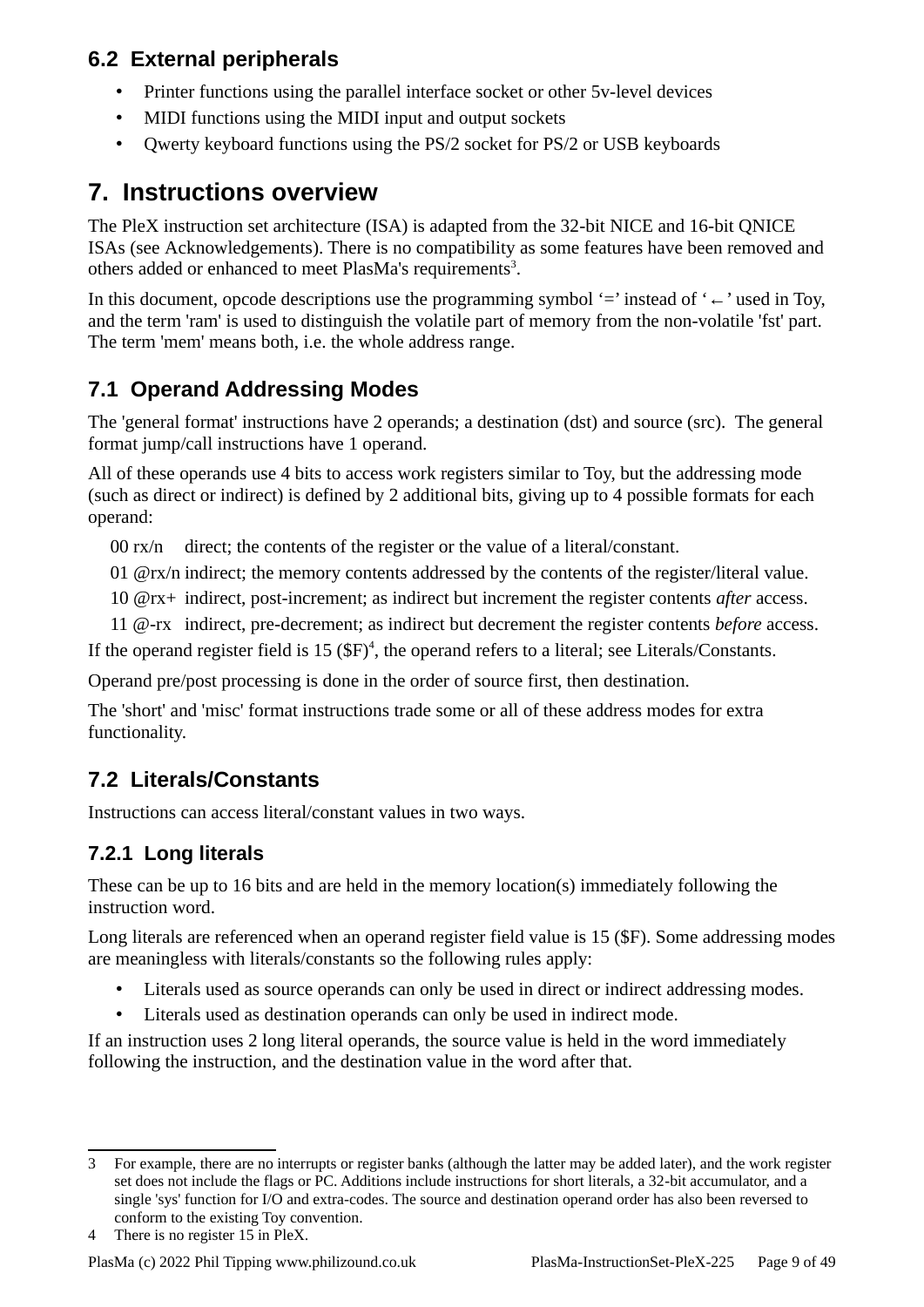The Plasm assembler will plant literals in the correct locations automatically, e.g.

- 'mov r5 1000' is assembled as a 'mov' instruction with a direct literal source operand, followed by a word containing the literal value of 1000.
- 'mov @30 @1000' is assembled as a 'mov' instruction with an indirect literal operand for both source and destination, followed by a word containing 1000, followed by another word containing  $30<sup>5</sup>$  $30<sup>5</sup>$  $30<sup>5</sup>$ .

#### <span id="page-9-4"></span>**7.2.2 Short literals**

The 'general format' instructions use a separate memory location to hold literal values. To avoid wasting memory for small literals, some of these instructions have a 'short' variant which trades some functionality for the ability to hold the literal within the instruction word itself.

The following restrictions apply:

- Short literals can only be used as source operands.
- Short literals have no address mode so they are always accessed in direct mode.
- Short literals for non-jumps/calls are limited to 4 bits, giving a range of 0 to 15. Shift and rotate instructions treat them as signed quantities, giving a range of  $-8$  to  $+7$ .
- Short literals for jumps/calls are limited to 7 bits and are treated as signed relative offsets, giving a range of  $-64$  to  $+63$ .

If a short instruction also contains a destination operand, this can be a register or long literal as normal, but with the following restrictions:

- Destination registers can only be used in direct or indirect address modes.
- Destination literals can only be used in indirect mode.

The Plasm assembler identifies long instructions which may be candidates for short variants.

# <span id="page-9-3"></span>**7.3 Jumps and Calls**

Jumps and calls handle PC and the stack pointer (SP) automatically. They can all be unconditional or conditional subject to the state of the [Flags](#page-10-0); the combinations are listed in the instruction table.

Target address operands for 'general format' jump/calls can be registers or literals and can be absolute or relative. Literal values are held in the memory location(s) immediately following the instruction word. The following rules apply:

- Register operands can use all 4 address modes.
- <span id="page-9-2"></span>• Literal operands can only use direct or indirect modes.

# **7.3.1 Short jumps/calls**

A set of short jump and call variants allow small target address values to be embedded within the instruction with the following restrictions:

- Short addresses are relative addresses only.
- Short addresses are limited to a range of -64 to +63.

The Plasm assembler identifies long instructions which may be candidates for short variants.

# <span id="page-9-1"></span>**7.4 Stacks**

# <span id="page-9-0"></span>**7.4.1 System stack**

The system stack uses main memory and decrements the stack pointer (SP) before storing the item. SP always points to the last item stored on the stack $6$ .

<span id="page-9-5"></span><sup>5</sup> This is a store-to-store operation without using registers.

<span id="page-9-6"></span><sup>6</sup> The location of the last item pushed is called 'top of stack' even though the stack grows downwards. in memory.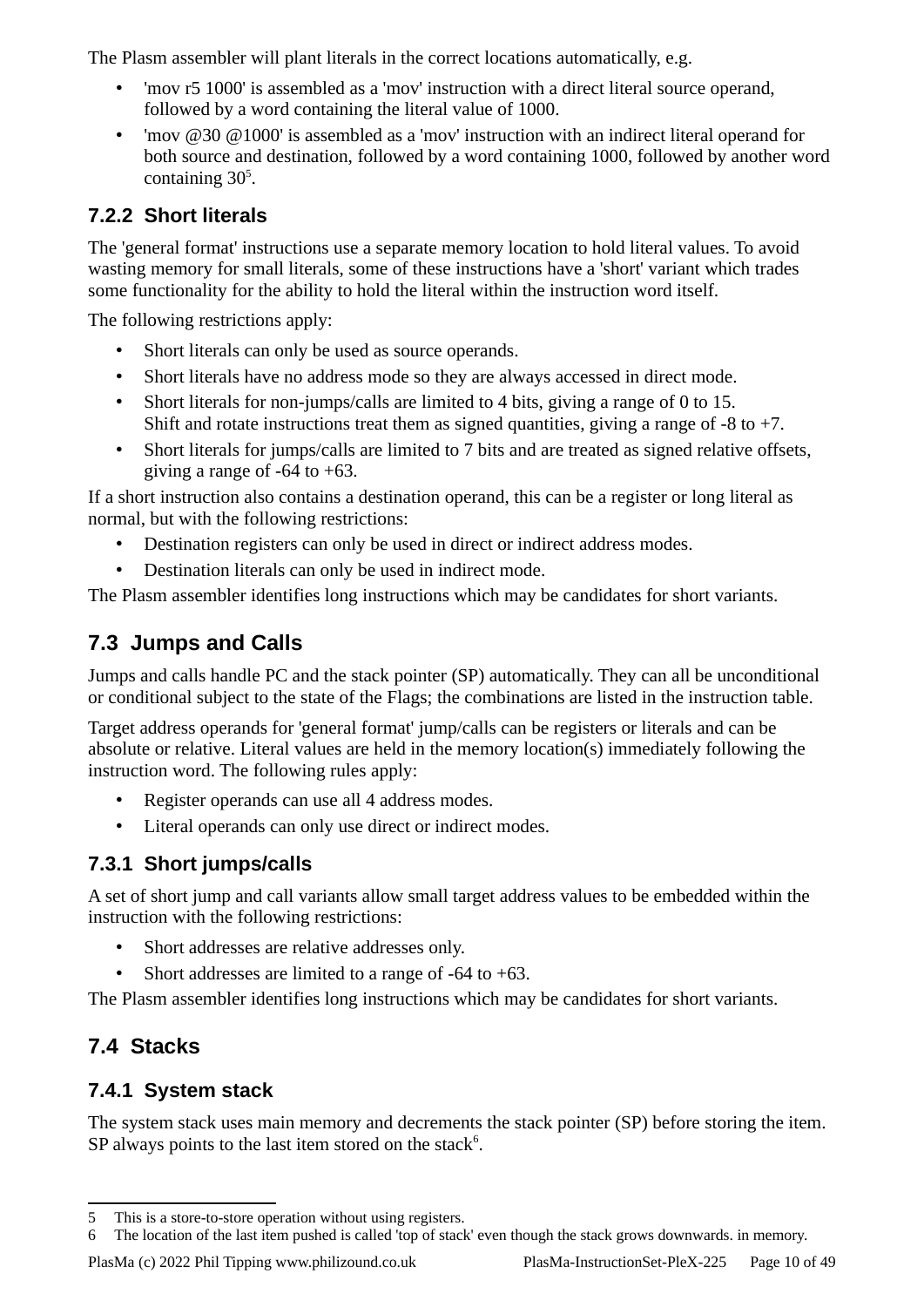The stack pointer (SP) is held in reg 14 (re) so no special instructions are required to access it; the indirect pre/post address modes are sufficient to handle push and pop operations<sup>[7](#page-10-5)</sup>.

To push items onto the stack, use a destination operand of '@-re' (SP indirect, pre-decrement). This decrements SP before storing the item.

To pop items from the stack, use a source operand of '@re+' (SP indirect, post-increment). This retrieves the item before incrementing SP.

The Plasm assembler provides push and pop mnemonics for these operations.

'Call' instructions use the system stack to store return addresses; they adjust SP automatically.

The PleX ISA does not contain a dedicated 'return' instruction, but this can be achieved with a 'jmp @re+' instruction which pops the return address from the stack and jumps to it; this can be conditional or unconditional. The Plasm assembler provides a set of 'ret' mnemonics for these.

#### <span id="page-10-4"></span>**7.4.2 User stacks**

You can create your own stacks by nominating other work registers as stack pointers, and push and pop items using  $(\omega$ -rx and  $(\omega)$ rx+ operands as required.

# <span id="page-10-3"></span>**8. Operational notes**

Processing is stopped on illegal instructions.

Memory access instructions do not incur a time penalty (unlike the Toy emulations) as the emphasis with PleX is more on programming logic than simulating the hardware speed difference between registers and main store.

#### <span id="page-10-2"></span>**8.1 Register 14 (RE/SP)**

This is used implicitly by 'call' instructions as the stack pointer (SP); see [Stacks](#page-9-1). It can still be used as a general-purpose register if those instructions are avoided.

#### <span id="page-10-1"></span>**8.2 'Register' 15 (IR2)**

There is no work register 15 (RF) so the row of lights used as RF in the Toy emulations is used to display the contents of memory at PC+1. This will show the long literal value for instructions which use them<sup>[8](#page-10-6)</sup>; see [Long literals](#page-8-0).

The row is named IR2 as it complements the main instruction register IR; IR shows the memory contents at address PC, and IR2 shows the memory contents at address PC+1.

IR2 can be used with the load and break-point switches the same way as IR.

#### <span id="page-10-0"></span>**8.3 Flags**

There are 5 flags as described below. The flags column in the instruction and system/IO function tables list all flags affected by that operation. If a flag is listed, it will be set according to the condition shown and unset if the condition is not met. Flags not listed are unchanged.

Flags are only set/reset by the function itself; pre-decrement and post-increment address mode operations do not affect them.

Conditional instructions allow an additional condition 'g' (greater than 0) which is true if both Z and N flags are unset. The inverse condition 'ng' is true if either Z or N is set.

<span id="page-10-5"></span><sup>7</sup> The stack can be placed anywhere in main store (outside the FST) by setting SP to the required 'bottom of stack' + 1. To place the stack at the top of main store, set SP to zero; the first 'push' operation causes SP to wrap-round to the highest memory location before storing the item.

<span id="page-10-6"></span><sup>8</sup> If the instruction refers to 2 long literals, you can use the Inc PC button to inspect the 2nd value, but don't forget to use Dec PC before continuing.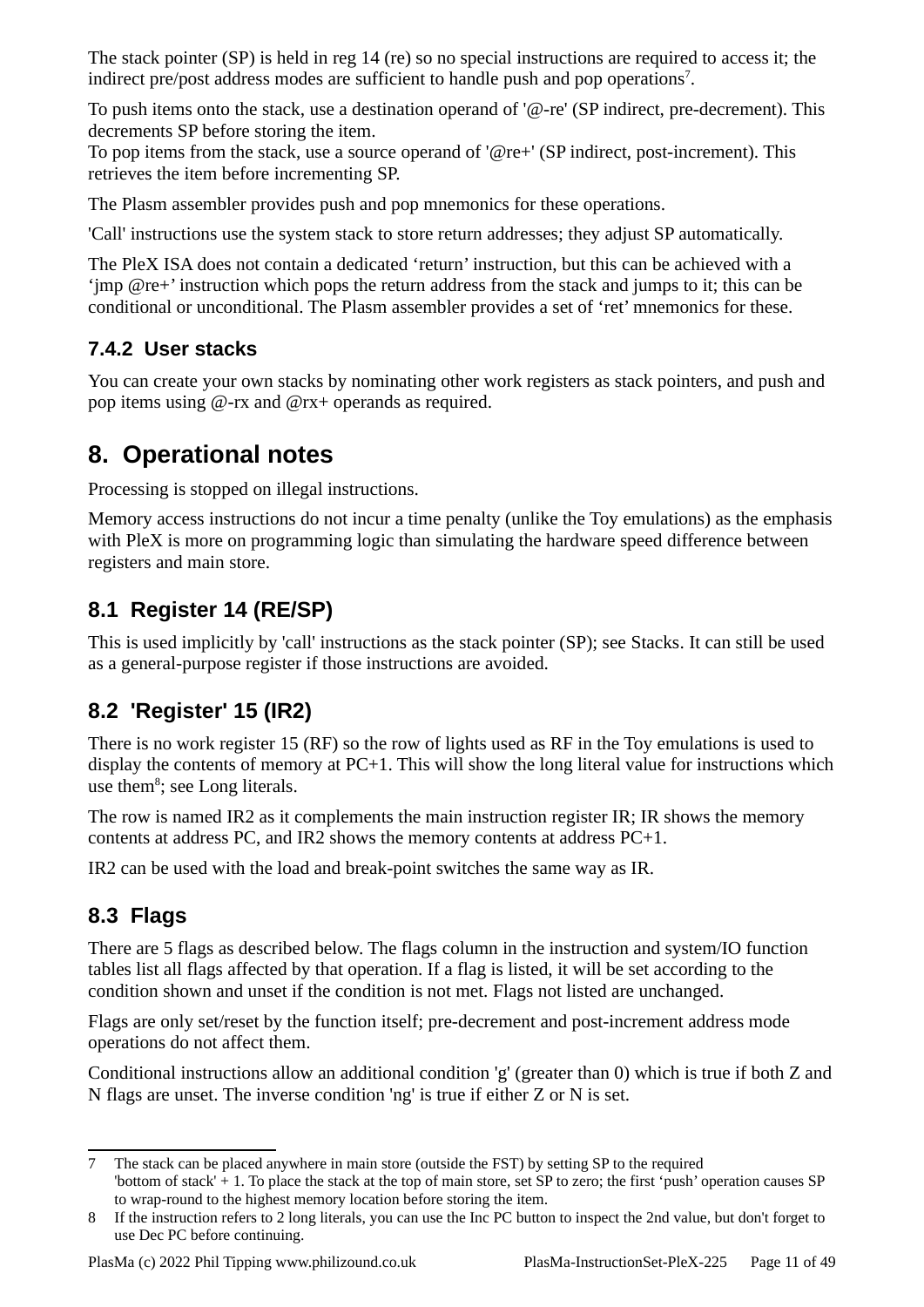Conditional jump instructions only perform pre-decrement and post-increment operations if the jump is to be taken.

#### <span id="page-11-7"></span>**8.3.1 Overflow (V)**

This is set if an arithmetic operation gives an incorrect result if the operands are treated as signed numbers (the [Carry \(C\)](#page-11-4) flag is set if the operands are treated as unsigned numbers).

It can also be set/reset by system functions.

#### <span id="page-11-6"></span>**8.3.2 Negative (N)**

This flag is set when the ms-bit of the operation result is 1. This is the sign bit for signed numbers, so means the result (if treated as a signed number) is negative.

It can also be set/reset by compare instructions or system functions.

#### <span id="page-11-5"></span>**8.3.3 Zero (Z)**

This flag is set when the operation result is zero.

It can also be set/reset by compare instructions or system functions.

#### <span id="page-11-4"></span>**8.3.4 Carry (C)**

This is set if an arithmetic operation gives an incorrect result if the operands are treated as unsigned numbers (the [Overflow \(V\)](#page-11-7) flag is set if the operands are treated as signed numbers).

It can also be set/reset with set/clear-carry, rotates, left shifts, compare or system functions.

#### <span id="page-11-3"></span>**8.3.5 eXtended (X)**

This acts as an extension to the ls end of the destination, and is set/reset with set/clear-x or right shift instructions.

#### <span id="page-11-2"></span>**8.4 Conditional Jumps/Calls**

All conditional jump/call instructions test *flag* states as opposed to *register* states (unlike the Toy instructions). Use the instruction and system tables to confirm when and where flags are updated.

#### <span id="page-11-1"></span>**8.5 Shift instructions**

The shift direction depends on the sign of the shift amount; postive values shift left, negative values shift right<sup>[9](#page-11-8)</sup>. The C and X flags are read or written depending on the direction.

A shift right copies the C flag into the ms bit of the destination, and copies the ls bit into the X flag. A shift left copies the X flag into the ls bit of the destination, and copies the ms bit into the C flag.

For arithmetic right shifts, set C to the value of the sign bit before shifting. For logical right shifts, clear C before shifting $10$ .

#### <span id="page-11-0"></span>**8.6 Rotate instructions**

The rotate direction depends on the sign of the rotate amount; postive values rotate left, negative values rotate right.

As the destination is rotated, the ls/ms bits are copied to the C flag as well as being fed back to the ms/ls end. After the operation, the C flag will be a copy of the ls-bit (for rotate left) or the ms-bit (for rotate right).

<span id="page-11-8"></span><sup>9</sup> This is the same convention as a VAX machine.

<span id="page-11-9"></span><sup>10</sup> The 'set/clear c/x' instructions can be used; the 'load/save flags' instructions give finer control over multiple flags.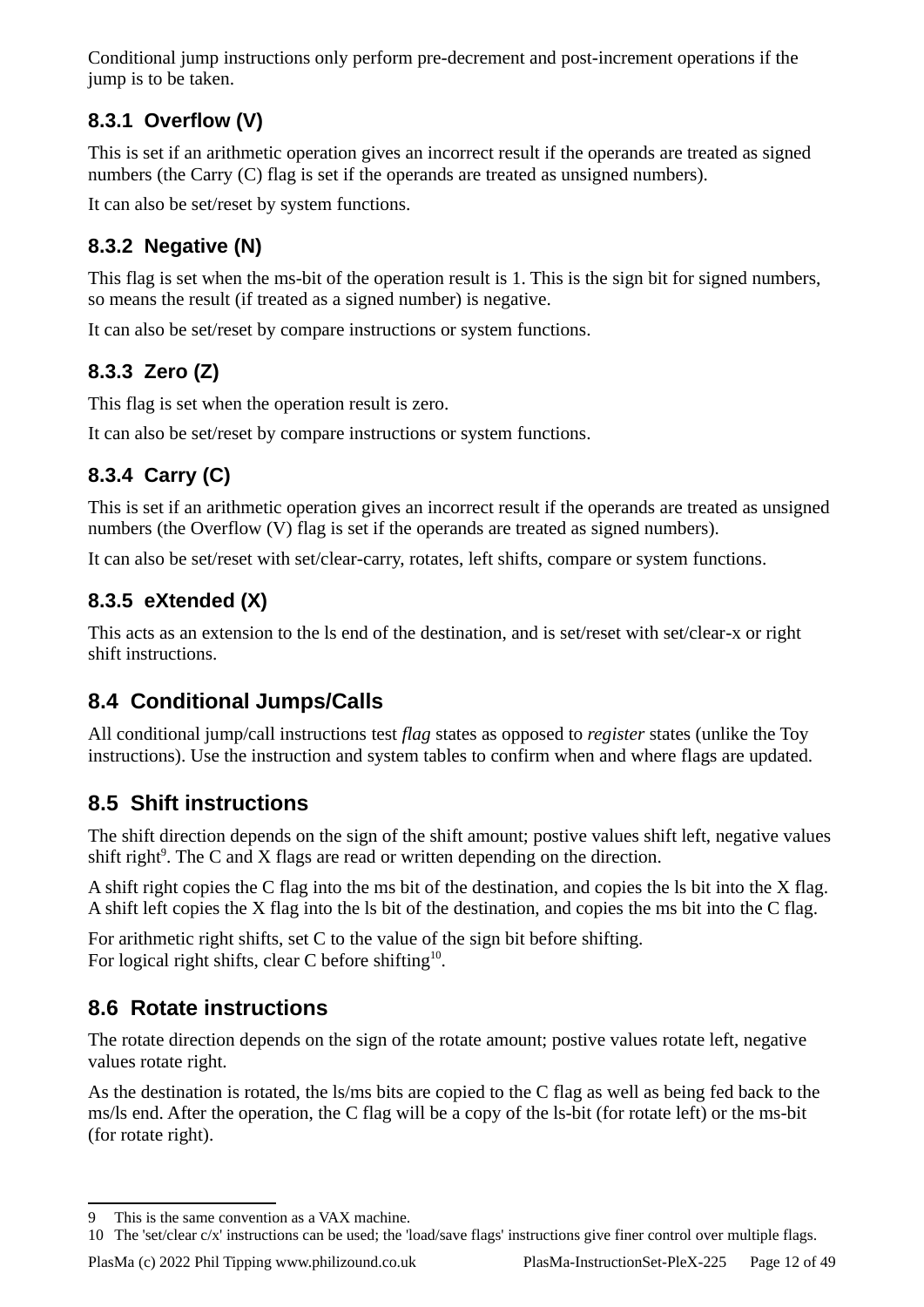#### <span id="page-12-1"></span>**8.7 Shifts/Rotates with the Plasm assembler**

The Plasm assembler uses generic mnemonics 'sh' and 'rot' for shifts and rotates, and as described above, the sign of the operand determines the direction, e.g. both of these examples plant code to shift register 7 to the left by 12 places.

sh r7 -12 mov r3 -12, sh r7 r3

However, if the value is known at assembly time (i.e. the amount is a literal), Plasm accepts alternative mnemonics (shl, shr, rotl and rotr) to clarify the direction and avoid using -ve amounts, e.g. both of these examples shift r3 to the right by 6 places.

sh r3 -6 shr r3 6

With short variants, the src value (i.e. the shift/rotate amount) is always a literal, so all short mnemonics use this alternative format (shls, shrs, rotls, rotrs). The 4-bit short literal is just large enough to allow shift/rotates of 1 to 8 in either direction.

shrs r3 8 ;shift r3 right by 8 places rotls @r6 8 ;rotate the memory location @r6 left by 8 places

#### <span id="page-12-0"></span>**8.8 Accumulator**

This 32-bit register can be accessed by the 'misc format' instructions and 'sys' extra-codes. The functions duplicate those available for the 16-bit work registers but include more arithmetic functions such as multiply and divide.

Accumulator instructions requiring a 32-bit non-literal operand use the concatenated value from the two specified 16-bit work registers.

Accumulator instructions requiring a 32-bit literal operand are available in 2 variants:

- The long variant uses the 2 words following the instruction as the literal (ms first).
- The short variant uses the word following the instruction as the ls 16 bits of the literal, with the ms part set to zero.

The Plasm assembler identifies long instructions which may be candidates for short variants.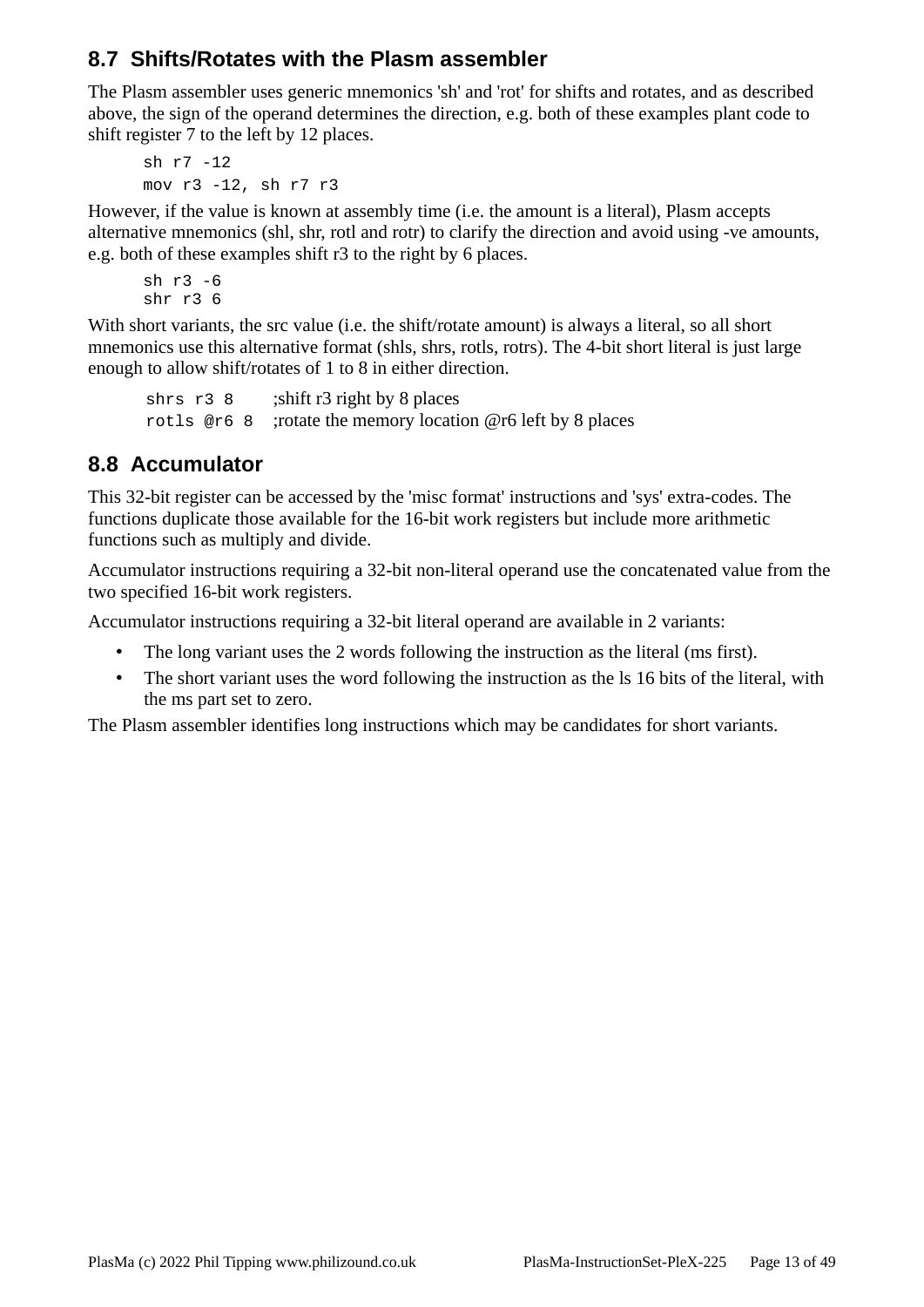#### <span id="page-13-1"></span>**8.9 Sounds/MIDI**

PlasMa can generate two type of monophonic $11$  sound: audio tones or MIDI note-on/note-off messages. PleX supports both of these, but only one type can be active at any one time.

The [Play Note](#page-43-3) and [End Note](#page-43-2) functions allow the programmer to drive the audio or MIDI system in two different ways:

- 1. The user program controls the timing. Start the note using [Play Note](#page-43-3) with an 'infinite' time interval and stop it some time later using the [End Note](#page-43-2) function. Any concept of tempo or gate-time is handled by the user program. This is similar to conventional sequencer-like programs but can cause a 'stuck note' on the external device if you fail to terminate it.
- 2. The system controls the timing.

Start the note using [Play Note](#page-43-3) with the required musical time interval, and let the system handle the note termination. The timing is defined by the tempo and gate-time which the user program sets with the [Set Note Attribs](#page-43-4) function. [End Note](#page-43-2) can still be used to abort a note prematurely if required.

The [Play Note](#page-43-3) function initiates the note using a [Note Definition](#page-14-0) value along with global values which have previously been defined with the [Note Attribute](#page-13-0) value in the [Set Note Attribs](#page-43-4) function.

Audio notes are sent to the built-in speaker if it is in Notes mode (see the Machine Manual), otherwise you will just hear the normal clicking sound from jump instructions. Sounds can only be heard on the real machine; the PlasMaSim simulator is unable to play any sounds but the note on/off timing is still simulated on the SND light.

MIDI notes are sent to the MIDI out socket so the resultant sound (or action) depends on the connected device. When a note is initiated, a MIDI note-on message is sent. If a musical time interval was used, a MIDI note-off message is sent automatically when the interval has elapsed. If an 'infinite' interval was used, a MIDI note-off message is sent when [End Note](#page-43-2) is called, or when the 'infinite' time elapses; see footnote [12.](#page-14-1)

#### <span id="page-13-0"></span>**8.9.1 Note Attribute**

A note attribute is specified in the [Set Note Attribs](#page-43-4) function and qualifies subsequent notes initiated by the [Play Note](#page-43-3) function. Attributes comprise 4 nibbles in the format:

#### **cgtt**

For audio notes, **c** is reserved.

For MIDI notes, **c** is the 4-bit channel number for MIDI notes; \$0 = channel 1, \$F = channel 16.

**g** is the 4-bit gate-time ratio which is used to divide the note interval between sound and silence to provide varying amounts of staccato through to legato:-

| $$1 = 6\%$ on, 94% off (staccato) | $$9 = 60\%$ on, 40\% off        |
|-----------------------------------|---------------------------------|
| $$2 = 13\%$ on, 87\% off          | $A = 66\%$ on, 34% off          |
| $$3 = 20\%$ on, 80\% off          | $$B = 73\%$ on, 27\% off        |
| $$4 = 26\%$ on, 74\% off          | $C = 80\%$ on, 20% off          |
| $$5 = 33\%$ on, 67\% off          | $SD = 86\%$ on, 14\% off        |
| $$6 = 40\%$ on, 60% off           | $E = 93\%$ on, 7% off           |
| $$7 = 46\%$ on, 54% off           | $F = 100\%$ on, 0% off (legato) |
| $$8 = 50\%$ on, 50% off           |                                 |

The function does nothing if the value is outside this range.

**tt** is an 8-bit value representing the tempo minus 30, so values 0 to 255 correspond to tempos 30 to 285 beats per minute, e.g. tempo 60 is \$1E, tempo 120 is \$5A.

<span id="page-13-2"></span>11 You cannot initiate a note if a note is already playing.

PlasMa (c) 2022 Phil Tipping www.philizound.co.uk PlasMa-InstructionSet-PleX-225 Page 14 of 49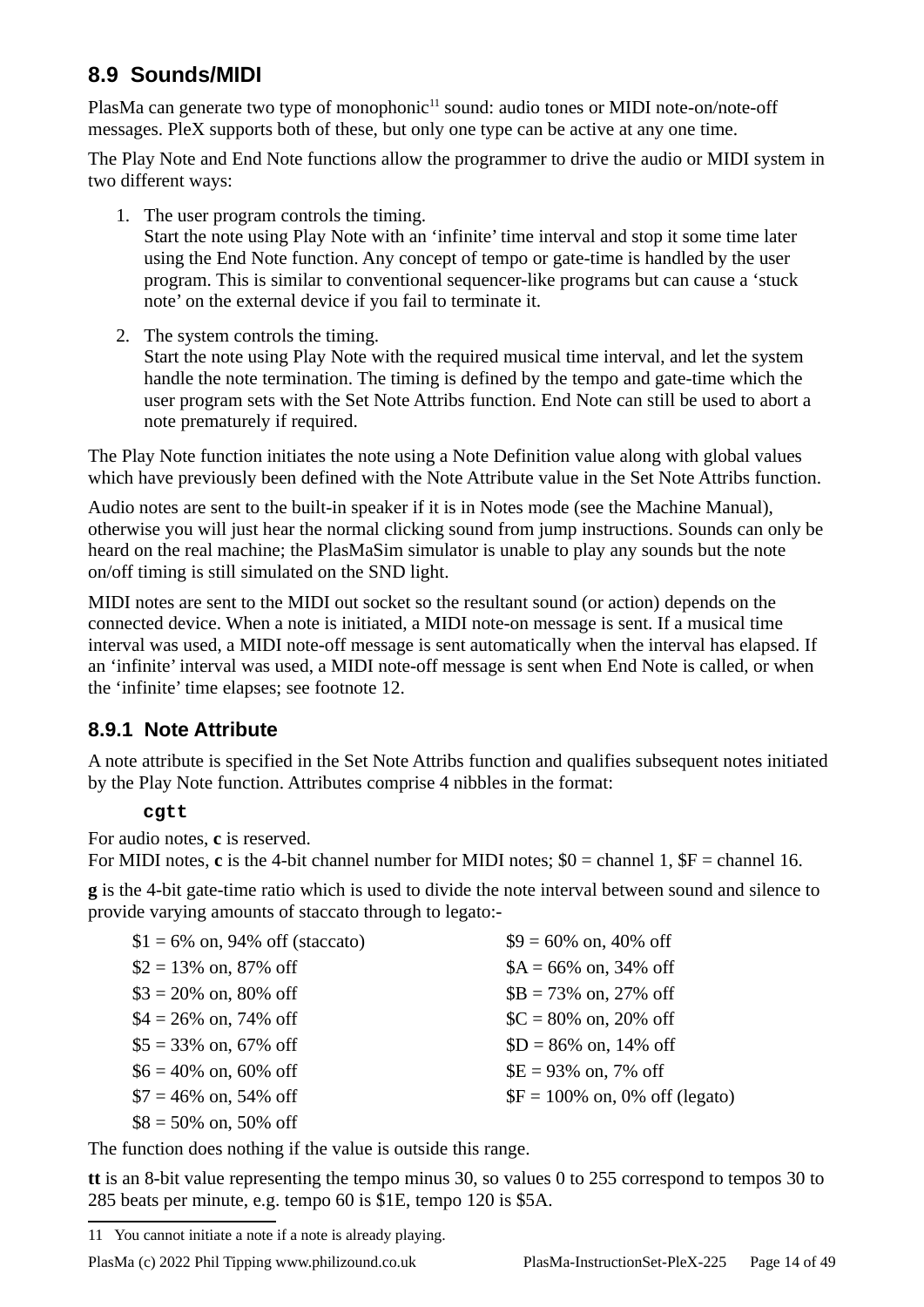#### <span id="page-14-0"></span>**8.9.2 Note Definition**

A note definition is specified in the [Play Note](#page-43-3) function, and comprises 16 bits in the format:

#### **tnnn nnnn vvvv iiii**

**t** is the type of note:  $0 =$  audio,  $1 =$  MIDI.

**n** is a 7-bit note number using standard MIDI definitions (this applies even if it's an audio note), e.g. 0=C-1, 47(\$2F)=B2, 60(\$3C)=C4 (middle C), 127=G9.

MIDI notes can use the full range of **n**, but audio notes are unable to play sounds below B2 so are capped at this value.

*i* is a 4-bit interval/length where values \$0 to \$E are interpreted as standard musical note times, and \$F is interpreted as 'infinite'[12](#page-14-1):-

| $$0 = 1/32$ (demisemiquaver) | $$8 = 1/2$ (minim)           |
|------------------------------|------------------------------|
| $$1 = 1/32$ dotted           | $$9 = 1/2$ dotted            |
| $$2 = 1/16$ (semiquaver)     | $A = 1$ (semibreve)          |
| $$3 = 1/16$ dotted           | $$B = 1$ dotted              |
| $$4 = 1/8$ (quaver)          | $C = 2$ (breve)              |
| $$5 = 1/8$ dotted            | $SD = 2$ dotted              |
| $$6 = 1/4$ (crotchet)        | $SE =$ reserved              |
| $$7 = 1/4$ dotted            | $F = non-musical' infinite'$ |
|                              |                              |

For the musical intervals, the actual times used for the audible and muted parts of the note are dependent on the tempo and gate ratio values set by the last call to [Set Note Attribs](#page-43-4). The note is not initiated if the calculated note length is shorter than the machine's clock resolution (currently 10ms).

The 'infinite' interval gives the programmer full control over the on/off timing. Use the [End Note](#page-43-2) function to terminate the note.

The musical intervals are all multiples of 1/64 notes, so the [Note Time To Interval](#page-43-0) system function can be used for convenience to derive the interval code from the number of  $64<sup>th</sup>$  notes required.

For both audio and MIDI notes, if **v** is zero, the note is interpreted as a **rest**, in which case there is no sound for the whole interval (the gate ratio is ignored). The [Get Note Status](#page-43-1) function will respond with BUSY during this time.

The [End Note](#page-43-2) function can be used at any time to terminate an audio or MIDI note (or rest) prematurely.

For MIDI notes, note-on and note-off messages are handled automatically by the [Play Note](#page-43-3) an[d](#page-43-2) [End Note](#page-43-2) functions.

For audio notes, if **v** is non-zero, notes will play at the volume set by the Speaker Volume pot (see Machine manual); the actual value of **v** is irrelevant.

For MIDI notes, if **v** is non-zero (1 to 15), the value is scaled up and used as the standard MIDI velocity. The latter has a range of 1 to 127 so the algorithm used is:

velocity =  $((v + 1) \times 8) - 1$ 

This gives a velocity range of 15 to 127.

PlasMa (c) 2022 Phil Tipping www.philizound.co.uk PlasMa-InstructionSet-PleX-225 Page 15 of 49

<span id="page-14-1"></span><sup>12</sup> 'Infinite' means 10 mins 55 secs with the current firmware.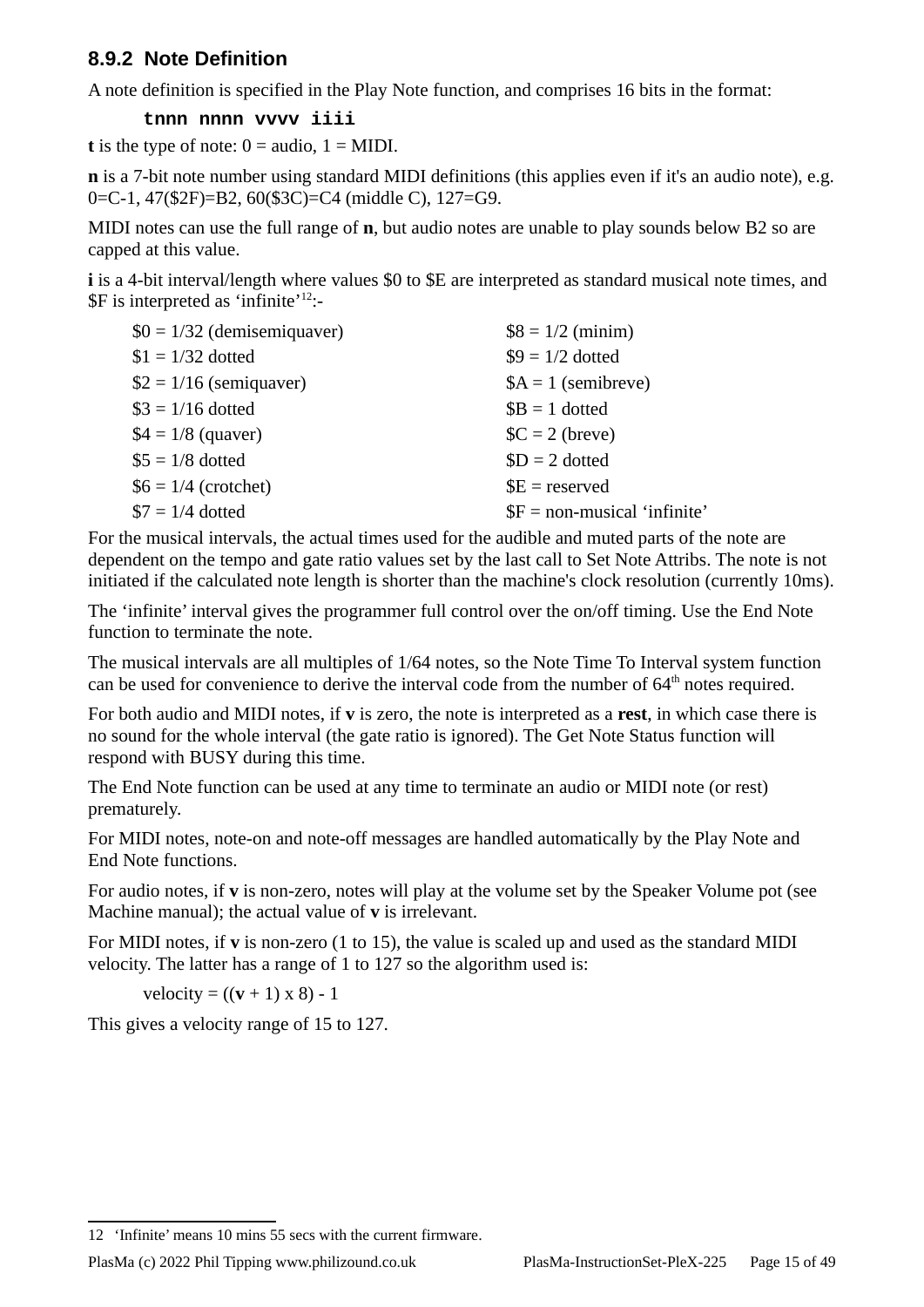# <span id="page-15-6"></span>**9. Instruction table - PleX**

Terminology:

- n[bbb...] or nn[bbb...] = 16-bit instruction code where n's are hex nibbles, and b's are the subsequent binary bits in groups of 4.
- (s) = signed, (u) = unsigned
- $V, N, Z, C, X = \text{flags}$
- ru.rv means concatenate ru with rv to form a 32-bit value; ru is the ms part.

Plasm syntax terminology:

- $src = source operand$ ,  $dst = destination operand$
- m = operand address mode
- $ar =$  address relative, e.g.  $5 -42$
- <span id="page-15-5"></span>•  $n =$  literal number, e.g.  $7 -3$  \$e

### **9.1 General format**

These are of the form: function dst src where dst and src can use any of the 4 operand address modes independently.

- 4 function (\$1 to \$D)
- 4 dst register, dddd
- 2 dst address mode, mm
- 4 src register, ssss
- 2 src address mode, mm

<span id="page-15-4"></span><span id="page-15-3"></span><span id="page-15-2"></span><span id="page-15-1"></span><span id="page-15-0"></span>

| <b>Code</b>       | Description                                                                                               |             | Flags Plasm syntax         |
|-------------------|-----------------------------------------------------------------------------------------------------------|-------------|----------------------------|
| 1[dddd mmss ssmm] | move<br>$dst = src$<br>$ddd = destn$ , 0 to $14 = reg$ , $15 = long$ literal                              | ΝZ          | mov dst src                |
|                   | ssss = source, 0 to $14 = \text{reg}$ , $15 = \text{long literal}$<br>$mm =$ operand address mode, 0 to 3 |             |                            |
| 2[dddd mmss ssmm] | add<br>$dst = dst + src$<br>$V=1$ if signed error, $C=1$ if unsigned error                                | <b>VNZC</b> | add dst src                |
| 3[dddd mmss ssmm] | subtract<br>$dst = dst - src$<br>$V=1$ if signed error, $C=1$ if unsigned error                           | <b>VNZC</b> | sub dst src                |
| 4[dddd mmss ssmm] | shift<br>$dst = dst \lt\lt src(s)$                                                                        |             | sh dst $src(s)$            |
|                   | if $src +ve$ , shift left<br>fill ls-bit from X, shift ms-bit into C                                      | <b>NZC</b>  | if src=lit n<br>shl dst n  |
|                   | if src -ve, shift right<br>fill ms-bit from C, shift ls-bit into X                                        | <b>NZX</b>  | shr dst n                  |
| 5[dddd mmss ssmm] | rotate<br>$dst = dst < rot < src(s)$                                                                      |             | rot dst $src(s)$           |
|                   | if $src +ve$ , shift left<br>fill ls-bit from ms-bit, copy ls-bit into C                                  | <b>NZC</b>  | if src=lit n<br>rotl dst n |
|                   | if src -ve, shift right<br>fill ms-bit from ls-bit, copy ms-bit into C                                    | <b>NZC</b>  | rotr dst n                 |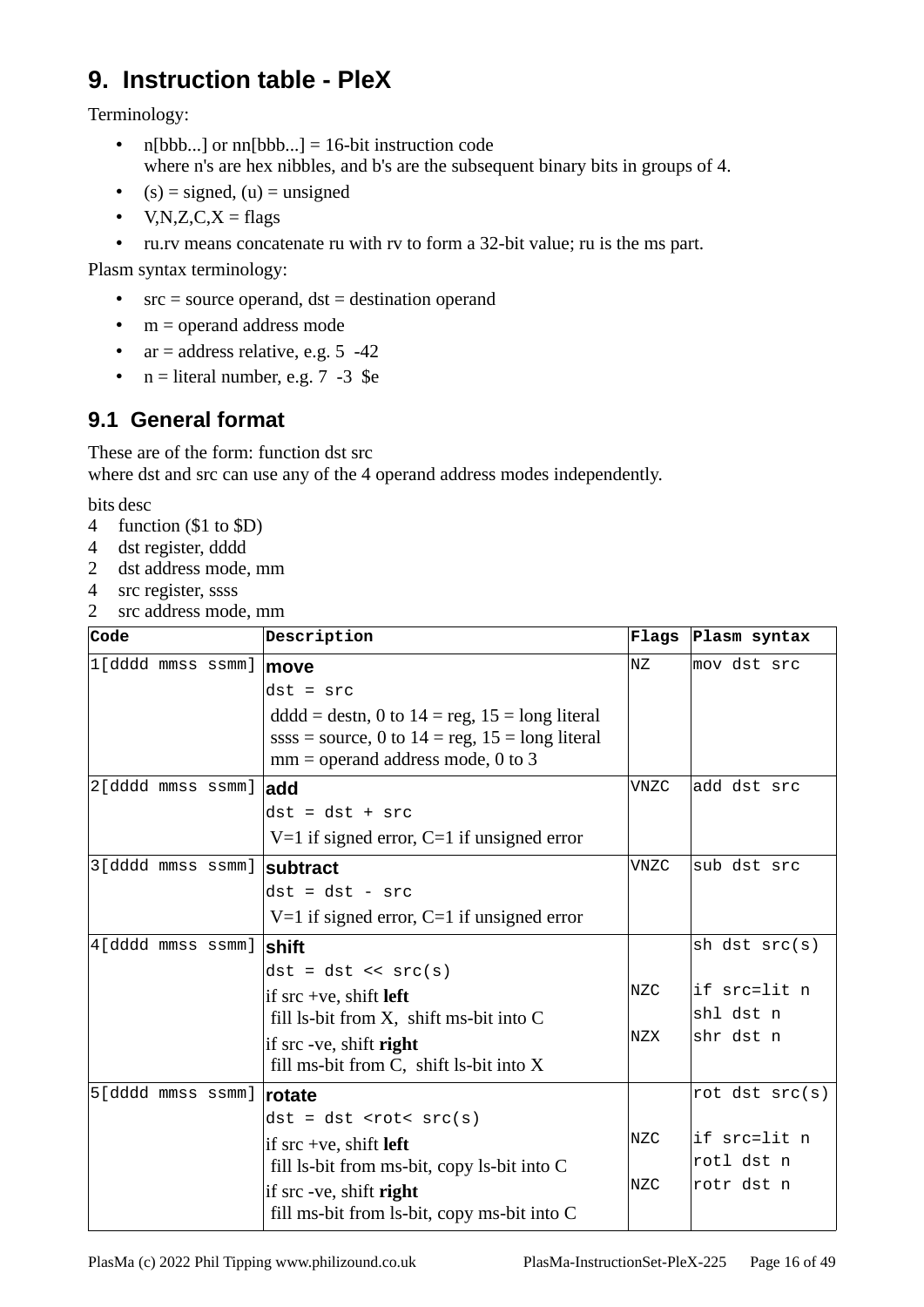<span id="page-16-7"></span><span id="page-16-6"></span><span id="page-16-5"></span><span id="page-16-4"></span><span id="page-16-3"></span><span id="page-16-2"></span><span id="page-16-1"></span><span id="page-16-0"></span>

| <b>Code</b>                         | Description                                    |             | Flags Plasm syntax |
|-------------------------------------|------------------------------------------------|-------------|--------------------|
| 6[dddd mmss ssmm]                   | compare                                        | <b>VNZ</b>  | cmp dst src        |
|                                     | $flags = dst - src$                            |             |                    |
|                                     | V=1 if $dst(s) < src(s)$                       |             |                    |
|                                     | $N=1$ if dst(u) < src(u)                       |             |                    |
|                                     | $Z=1$ if dst=src                               |             |                    |
| 7[dddd mmss ssmm] and               |                                                | NZ          | and dst src        |
|                                     | $dst = dst & src$                              |             |                    |
| 8[dddd mmss ssmm]                   | or                                             | NZ.         | or dst src         |
|                                     | $dst = dst   src$                              |             |                    |
| $ 9[$ dddd mmss ssmm] $ {\bf xor} $ |                                                | NZ          | xor dst src        |
|                                     | $dst = dst \land src$                          |             |                    |
| A[dddd mmss ssmm]  not              |                                                | NZ          | not dst src        |
|                                     | $dst = src \land 0xFFFF$                       |             |                    |
| B[dddd mmss ssmm] add with carry    |                                                | <b>VNZC</b> | adc dst src        |
|                                     | $dst = dst + src + C$                          |             |                    |
|                                     | $V=1$ if signed error, $C=1$ if unsigned error |             |                    |
| C[dddd mmss ssmm]                   | subtract with borrow                           | <b>VNZC</b> | sbb dst src        |
|                                     | $dst = dst - src - C$                          |             |                    |
|                                     | $V=1$ if signed error, $C=1$ if unsigned error |             |                    |
| D[dddd mmss ssmm] swap bytes        |                                                | NZ          | swb dst src        |
|                                     | e.g. if $src = $1234$ , $dst = $3412$          |             |                    |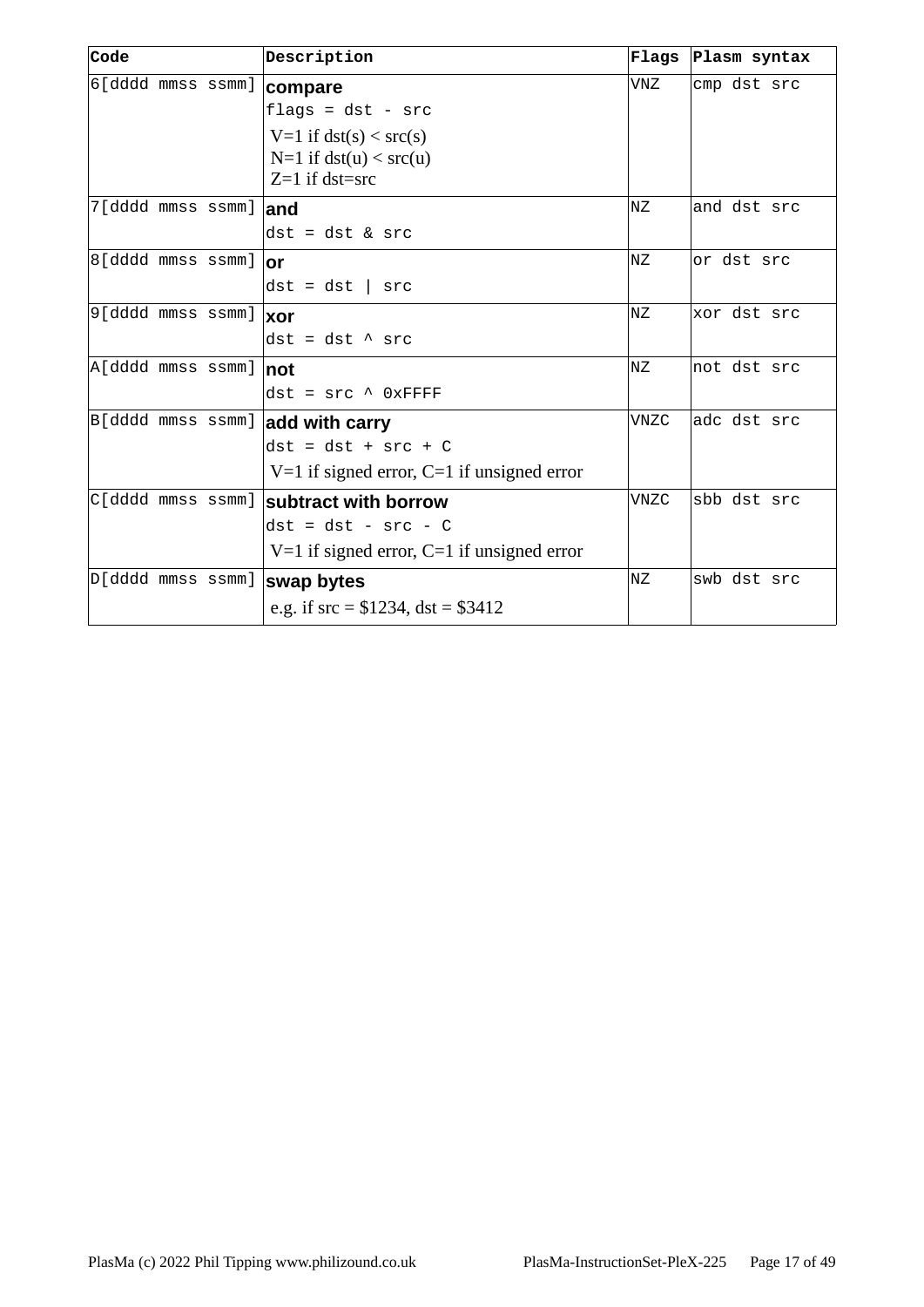#### <span id="page-17-1"></span>**9.2 Jump/Call general format**

These are of the form: function condition type address

where condition tests the flag state(s), and address is either absolute or relative to PC. All 4 address modes can be used.

- 4 \$F
- 1 invert condition, i
- 3 condition, ccc
- 2 type (jump/call, absolute/relative)
- 4 src register, ssss
- 2 src address mode, mm

<span id="page-17-5"></span><span id="page-17-4"></span><span id="page-17-3"></span><span id="page-17-2"></span><span id="page-17-0"></span>

| F[iccc 00ss ssmm]<br><i>l</i> iump<br>$c =$ condition code<br> jmp src<br>000 always jump<br> jmp.x src<br>001 jump if X set<br>$\vert$ jmp.c src<br>010 jump if C set<br>jmp.z src<br>011 jump if Z set |
|----------------------------------------------------------------------------------------------------------------------------------------------------------------------------------------------------------|
|                                                                                                                                                                                                          |
|                                                                                                                                                                                                          |
|                                                                                                                                                                                                          |
|                                                                                                                                                                                                          |
|                                                                                                                                                                                                          |
|                                                                                                                                                                                                          |
| jmp.n src<br>100 jump if N set                                                                                                                                                                           |
| jmp.v src<br>101 jump if V set                                                                                                                                                                           |
| jmp.g src<br>110 jump if both Z and N unset                                                                                                                                                              |
| 111 reserved                                                                                                                                                                                             |
| jmp.nx src<br>$i =$ invert condition logic: 0=normal, 1=invert                                                                                                                                           |
| jmp.nc src<br>$ssss = source, 0-14 = reg, 15 = long literal$                                                                                                                                             |
| etc<br>$mm =$ operand address mode, 0 to 3                                                                                                                                                               |
| F[iccc 0011 0010]<br>∣return                                                                                                                                                                             |
| This is the same as:                                                                                                                                                                                     |
| ret src<br>jmp @re+ (jump SP indirect, post_increment)                                                                                                                                                   |
| ret.x src<br>$c =$ condition code                                                                                                                                                                        |
| ret.c src<br>000 always return                                                                                                                                                                           |
| ret.z src<br>001 return if X set                                                                                                                                                                         |
| ret.n src<br>010 return if C set                                                                                                                                                                         |
| ret.v src<br>011 return if Z set                                                                                                                                                                         |
| ret.g src<br>100 return if N set                                                                                                                                                                         |
| 101 return if V set                                                                                                                                                                                      |
| ret.nx src<br>110 return if both Z and N unset                                                                                                                                                           |
| ret.nc src<br>111 reserved                                                                                                                                                                               |
| etc<br>$i =$ invert condition logic: 0=normal, 1=invert                                                                                                                                                  |
| F[iccc 01ss ssmm]<br>call src<br>call                                                                                                                                                                    |
| call.f src<br>push ret addr, jump to src<br>call.nf src                                                                                                                                                  |
| i, c, s, m: as above<br>etc                                                                                                                                                                              |
| Top of stack $=$ address of next instruction                                                                                                                                                             |
| F[iccc 10ss ssmm]<br>jmpr src<br>jump relative                                                                                                                                                           |
| jmpr.f src<br>jump to $PC + src(s)$                                                                                                                                                                      |
| jmpr.nf src<br>i, c, s, m: as above<br>etc                                                                                                                                                               |
| F[iccc 11ss ssmm]<br>callr src<br>call relative                                                                                                                                                          |
| callr.f src<br>push ret addr, jump to $PC + src(s)$                                                                                                                                                      |
| callr.nf src<br>i, c, s, m: as above<br>etc                                                                                                                                                              |
| Top of stack $=$ address of next instruction                                                                                                                                                             |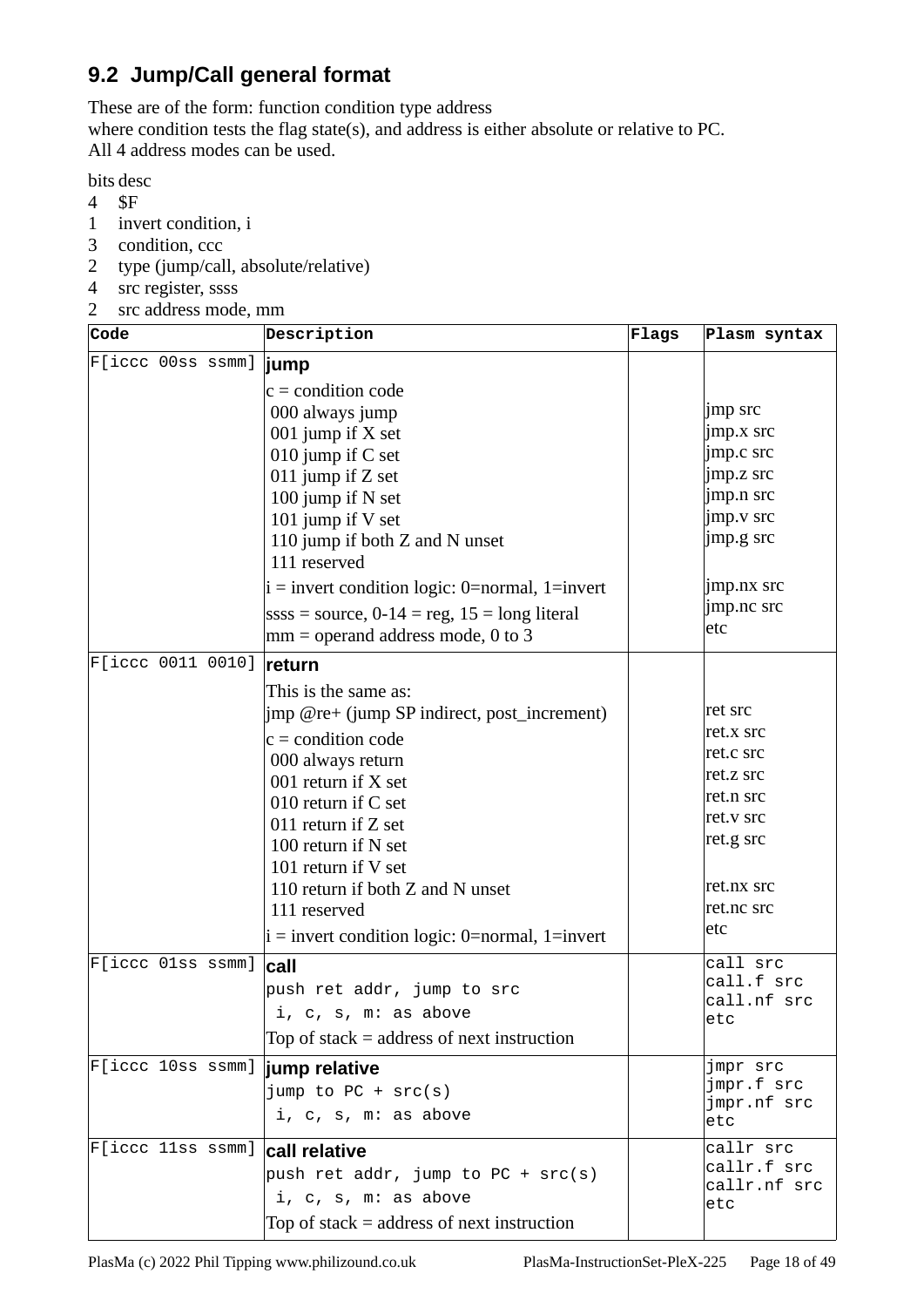#### <span id="page-18-7"></span>**9.3 Short literal format**

These are of the form: function dst n

where dst is restricted to 2 address modes (direct or indirect), and n is a literal value 0..15 (0..\$F).

bits desc<br>4 \$0

- $\overline{4}$
- 3 function (\$1 to \$7)
- 4 dst reg, dddd
- 1 dst address mode (direct or indirect), m
- 4 src literal (0..15), nnnn

<span id="page-18-6"></span><span id="page-18-5"></span><span id="page-18-4"></span><span id="page-18-3"></span><span id="page-18-2"></span><span id="page-18-1"></span><span id="page-18-0"></span>

| Code                           | Description                                                                                                      |             | Flags Plasm syntax              |
|--------------------------------|------------------------------------------------------------------------------------------------------------------|-------------|---------------------------------|
| 0200-03FF<br>0[001d dddm nnnn] | move short literal<br>$\left  \text{dst} \right  = n$<br>$ddd = dist$ , 0 to $14 = reg$ , $15 = long$ literal    | <b>ΝΖ</b>   | movs dst n<br>movs @dst n       |
|                                | $m = direct(0)/indirect(1)$<br>$nnnn = src short literal, 0 to 15$                                               |             |                                 |
| 0400-05FF                      | add short literal                                                                                                | <b>VNZC</b> | adds dst n<br>adds @dst n       |
| 0[010d dddm nnnn]              | $\det = \det + n$                                                                                                |             |                                 |
|                                | $V=1$ if signed error, $C=1$ if unsigned error                                                                   |             |                                 |
| 0600-07FF                      | subtract short literal                                                                                           | <b>VNZC</b> | subs dst n<br>subs @dst n       |
| 0[011d dddm nnnn]              | $\det = \det -n$                                                                                                 |             |                                 |
|                                | $V=1$ if signed error, $C=1$ if unsigned error                                                                   |             |                                 |
| 0800-09FF<br>0[100d dddm nnnn] | shift short literal<br>$\det = \det \lt\lt n(s)$                                                                 |             |                                 |
|                                | if src +ve, shift <b>left</b> $(1 \text{ to } 7 \text{ places})$                                                 | <b>NZC</b>  | shls dst 1-8                    |
|                                | fill ls-bit from X, shift ms-bit into C                                                                          |             | shls @dst 1-8                   |
|                                | if $src = 0$ , shift <b>left</b> (8 places)<br>fill ls-bit from X, shift ms-bit into C                           |             |                                 |
|                                |                                                                                                                  | <b>NZX</b>  | shrs dst $1-8$<br>shrs @dst 1-8 |
|                                | if src -ve, shift right $(1 to 8$ places)<br>fill ms-bit from C, shift ls-bit into X                             |             |                                 |
| 0A00-0BFF                      | rotate short literal                                                                                             |             |                                 |
| $O[101d$ dddm nnnn]            | $\left  \text{dst} \right  = \text{dst} \left  \text{crot} < n(s) \right $                                       | <b>NZC</b>  | rotls dst 1-8                   |
|                                | if src +ve, rotate <b>left</b> $(1 \text{ to } 7 \text{ places})$<br>fill ls-bit from ms-bit, copy ls-bit into C |             | rotls @dst 1-8                  |
|                                | if $src = 0$ , rotate <b>left</b> (8 places)<br>fill ls-bit from ms-bit, copy ls-bit into C                      |             |                                 |
|                                |                                                                                                                  | <b>NZC</b>  | rotrs dst 1-8                   |
|                                | if src -ve, shift right $(1 to 8$ places)                                                                        |             | rotrs @dst 1-8                  |
|                                | fill ms-bit from ls-bit, copy ms-bit into C                                                                      |             |                                 |
| 0C00-0DFF                      | compare short literal                                                                                            | <b>VNZ</b>  | cmps dst n<br>cmps @dst n       |
| 0[110d dddm nnnn]              | $flags = dst - n$                                                                                                |             |                                 |
|                                | V=1 if dst(s) $\leq n(s)$                                                                                        |             |                                 |
|                                | $N=1$ if dst(u) $\leq n(u)$<br>$Z=1$ if dst=n                                                                    |             |                                 |
| 0E00-0FFF                      | and short literal                                                                                                | <b>NZ</b>   | ands dst n                      |
| $O[111d$ dddm nnnn]            | $\det$ = dst & n                                                                                                 |             | ands @dst n                     |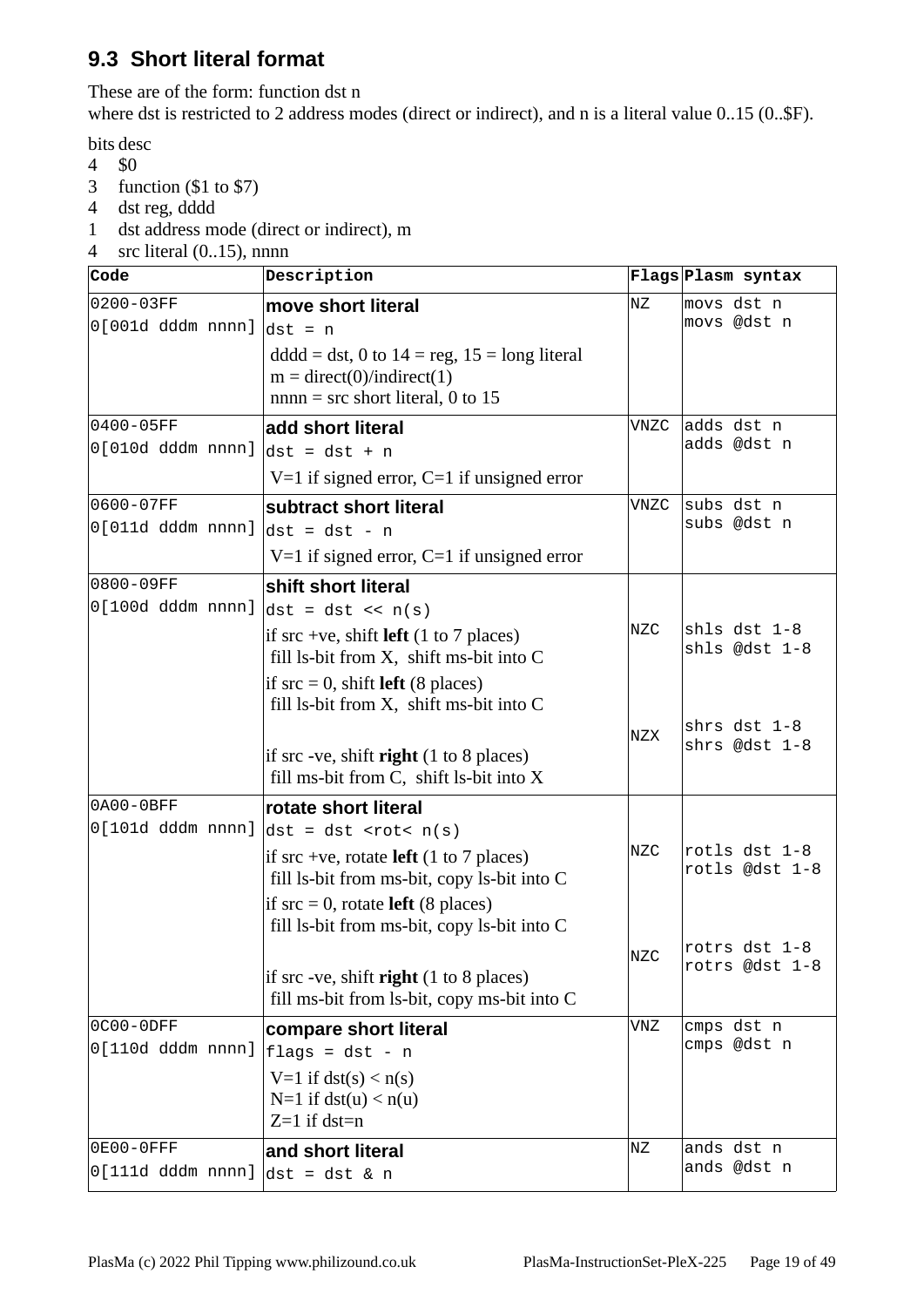#### <span id="page-19-5"></span>**9.4 Jump/Call short format**

These are of the form: function condition type address where condition tests the flag state(s), and address is a literal value relative to PC.

bits desc

- 4 \$E
- 1 invert condition, i
- 3 condition, ccc
- 1 type (jump/call)
- 7 relative address  $(-64 \text{ to } +63)$ , aaaaaaa

<span id="page-19-4"></span>

| <b>Code</b> | Description                                                                                                                                              | <b>Flags</b> | Plasm syntax                                                                   |
|-------------|----------------------------------------------------------------------------------------------------------------------------------------------------------|--------------|--------------------------------------------------------------------------------|
|             | E[iccc 0aaa aaaa]  jump relative short literal                                                                                                           |              |                                                                                |
|             | $c =$ condition code, 0 to 7<br>000 always jump<br>001 jump if X set<br>010 jump if C set<br>011 jump if Z set<br>100 jump if N set<br>101 jump if V set |              | jmprs ar<br>jmprs.x ar<br>jmprs.c ar<br>jmprs.z ar<br>jmprs.n ar<br>jmprs.v ar |
|             | 110 jump if $>0$ (both Z and N unset)<br>111 reserved                                                                                                    |              | jmprs.g ar                                                                     |
|             | $i =$ invert condition logic: 0=normal, 1=invert<br>$ a$ = relative address(s), -64 to +63                                                               |              | jmprs.nx ar<br>jmprs.nc ar<br>etc                                              |
|             | E[iccc 1aaa aaaa] call relative short literal<br>c, i, a: as above<br>Top of stack $=$ address of next instruction                                       |              | callrs ar<br>callrs.f ar<br>callrs.nf ar<br>etc                                |

#### <span id="page-19-3"></span><span id="page-19-2"></span>**9.5 Misc1 format**

These have one operand and are of the form: function src/dst where the operand is a src or dst depending on the function, and is restricted to 2 address modes (direct or indirect).

- 8 \$00
- 3 function  $(0-1 = \text{misc0}, 2-7 = \text{misc1})$
- 4 src/dst register, dddd
- 1 src/dst address mode (direct or indirect), m

<span id="page-19-1"></span><span id="page-19-0"></span>

| <b>Code</b>                | Description                                                                                                                                                       | Flags        | Plasm syntax |
|----------------------------|-------------------------------------------------------------------------------------------------------------------------------------------------------------------|--------------|--------------|
| 0000-003F                  | misc0 functions, see Misc0 format                                                                                                                                 |              |              |
| 0040-005F<br>00[010d dddm] | store flags<br>$dst = flags$<br>$dst$ ls-byte = $VNZCX000$<br>$ddd = destn$ , 0 to $14 = reg$ , $15 = long$ literal<br>$m = direct(0)/indirect(1)$                |              | stf dst      |
| 0060-007F<br>00[011s sssm] | load flags<br>flags = $src$<br>$src$ $ls$ -byte = $VNZCX---$<br>ssss = source, 0 to $14 = \text{reg}$ , $15 = \text{long literal}$<br>$m = direct(0)/indirect(1)$ | <b>VNZCX</b> | ldf src      |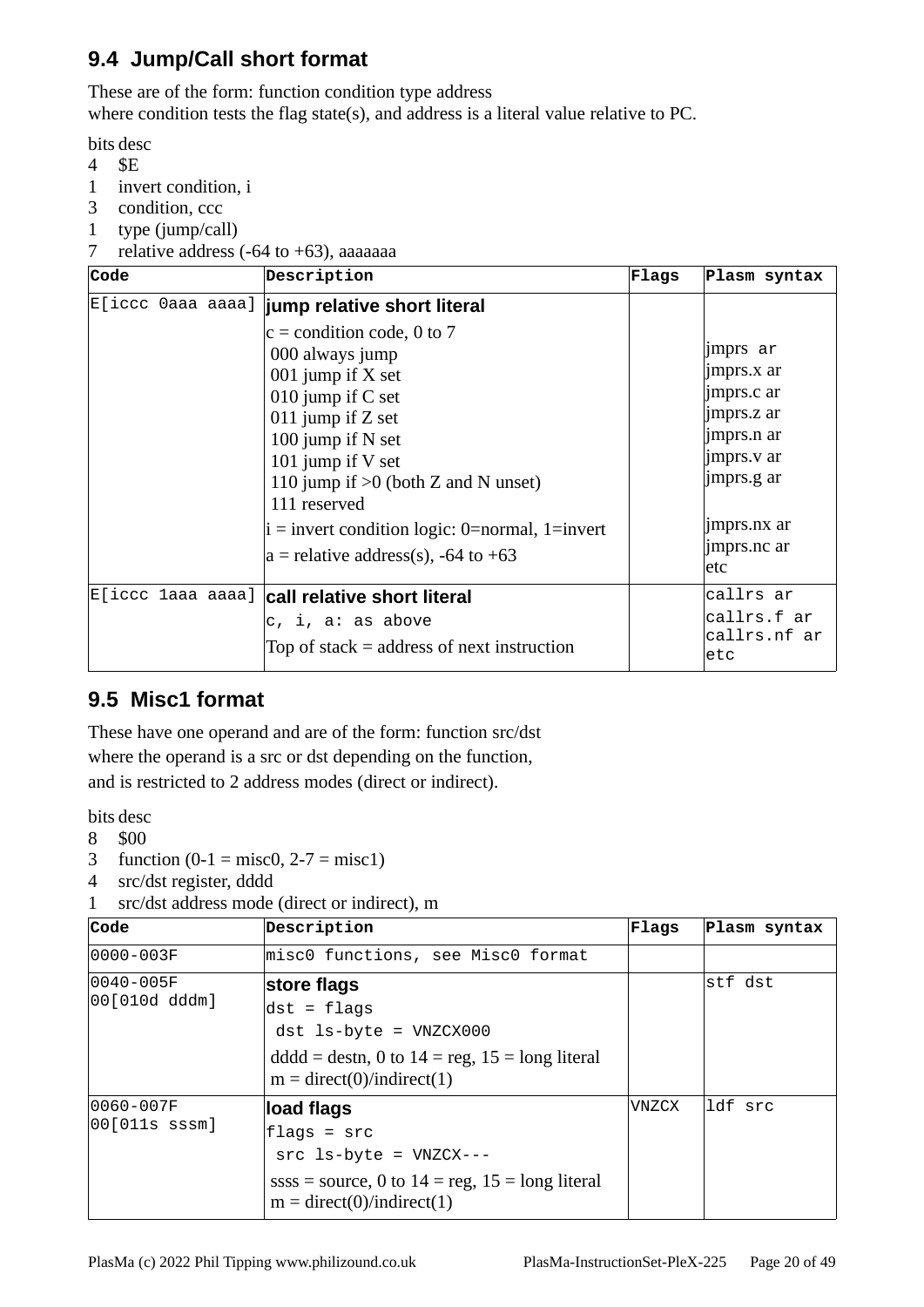<span id="page-20-14"></span><span id="page-20-13"></span>

| <b>Code</b>      | Description                                                                          | Flags           | Plasm syntax |
|------------------|--------------------------------------------------------------------------------------|-----------------|--------------|
| $ 0080 - 009F $  | system                                                                               | various sys src |              |
| 00[100s sssm]    | 'function word' = $src$                                                              |                 |              |
|                  | $ssss = source, 0 to 14 = reg, 15 = long literal$<br>$m = direct(0)/indirect(1)$     |                 |              |
|                  | See System I/O function table - PleX                                                 |                 |              |
| 00A0-00BF        | swap nibbles                                                                         | NZ.             | swn dst      |
| $ 00 101d$ dddm] | $dst = swapped dist$                                                                 |                 |              |
|                  | e.g. dst before \$1234, after = \$4321                                               |                 |              |
|                  | $ddd = destn$ , 0 to $14 = reg$ , $15 = long$ literal<br>$m =$ direct(0)/indirect(1) |                 |              |
| $ 00C0 - 01FF $  | reserved                                                                             |                 |              |

#### <span id="page-20-12"></span>**9.6 Misc0 format**

These functions have zero operands within the instruction word, although some accumulator functions expect source literals in the word(s) following the instruction.

More accumulator and arithmetic functions are available using sys extra-codes; see [System I/O](#page-24-4)  [function table - PleX](#page-24-4).

- 8 \$00
- 2 \$0
- 6 function

<span id="page-20-11"></span><span id="page-20-10"></span><span id="page-20-9"></span><span id="page-20-8"></span><span id="page-20-7"></span><span id="page-20-6"></span><span id="page-20-5"></span><span id="page-20-4"></span><span id="page-20-3"></span><span id="page-20-2"></span><span id="page-20-1"></span><span id="page-20-0"></span>

| Code | Description                                    | Flags        | Plasm syntax |
|------|------------------------------------------------|--------------|--------------|
| 0000 | halt                                           |              | $h$ lt       |
| 0001 | nop                                            |              | nop          |
| 0002 | clear carry flag                               | $\mathsf{C}$ | c1c          |
| 0003 | set carry flag                                 | C            | stc          |
| 0004 | clear x flag                                   | ΙX.          | c1x          |
| 0005 | set x flag                                     | ΙX           | stx          |
| 0006 | push acc                                       |              | pusha        |
|      | Is 16 bits are pushed first, then ms 16 bits   |              |              |
| 0007 | pop acc                                        | <b>NZ</b>    | popa         |
|      | ms 16 bits are popped first, then ls 16 bits   |              |              |
| 0008 | increment acc                                  | <b>VNZC</b>  | inca         |
|      | $acc = acc + 1$                                |              |              |
|      | $V=1$ if signed error, $C=1$ if unsigned error |              |              |
| 0009 | decrement acc                                  | <b>VNZC</b>  | deca         |
|      | $acc = acc - 1$                                |              |              |
|      | $V=1$ if signed error, $C=1$ if unsigned error |              |              |
| 000A | negate acc                                     | <b>VNZ</b>   | nega         |
|      | $acc = -acc(s)$ (2's comp)                     |              |              |
|      | $V=1$ if signed error                          |              |              |
| 000B | complement acc                                 | <b>NZ</b>    | cpla         |
|      | $acc = acc \land SFFFFFFF$ (1's comp)          |              |              |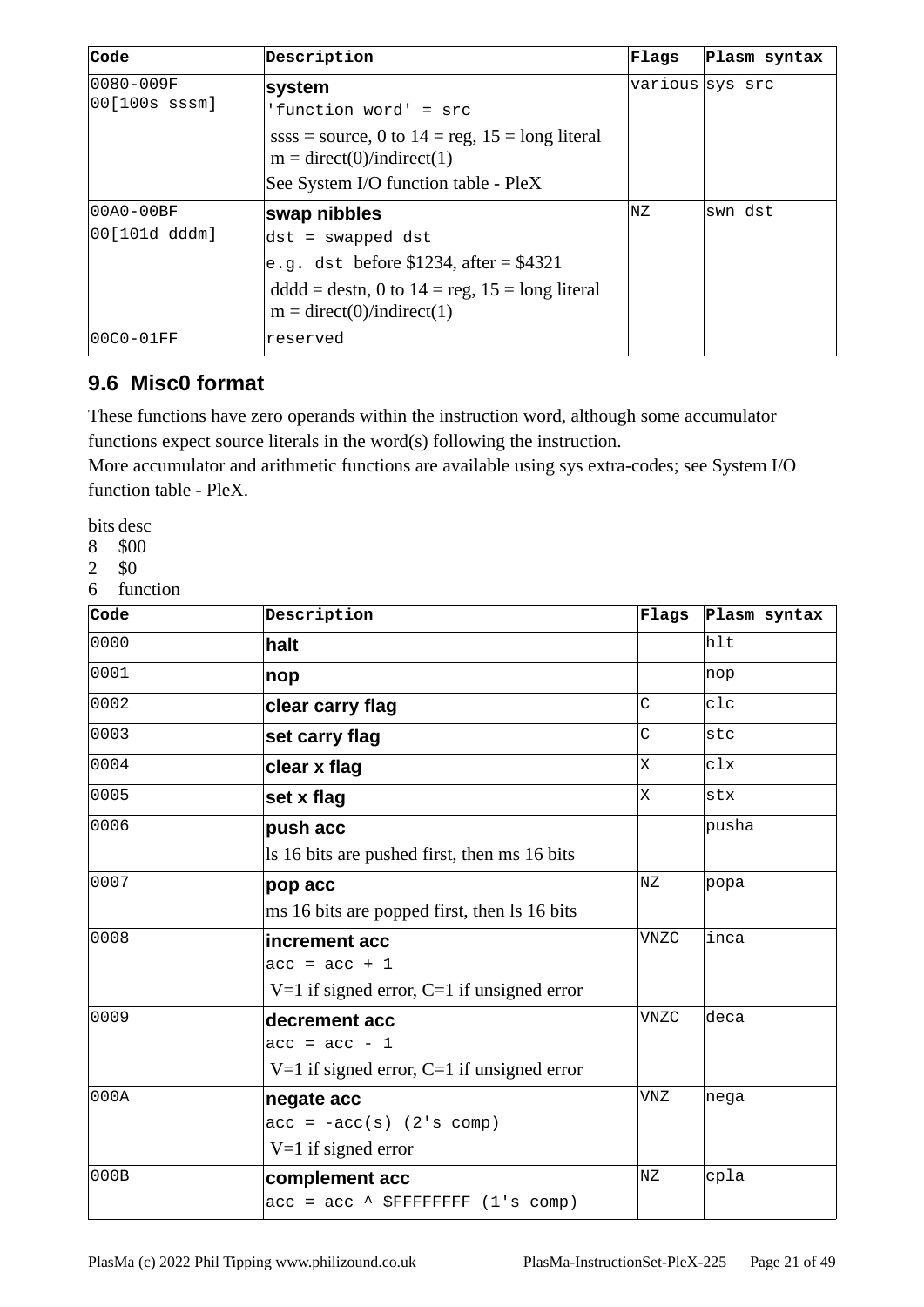<span id="page-21-13"></span><span id="page-21-12"></span><span id="page-21-11"></span><span id="page-21-10"></span><span id="page-21-9"></span><span id="page-21-8"></span><span id="page-21-7"></span><span id="page-21-6"></span><span id="page-21-5"></span>

| Code                 | Description                                                             | <b>Flags</b> | Plasm syntax    |
|----------------------|-------------------------------------------------------------------------|--------------|-----------------|
| 000C                 | swap words acc                                                          | <b>ΝΖ</b>    | swwa            |
|                      | e.g. before = $$12345678$ , after = $$56781234$                         |              |                 |
| 000D                 | swap bytes acc                                                          | <b>NZ</b>    | swba            |
|                      | e.g. before = $$12345678$ , after = $$34127856$                         |              |                 |
| 000E                 | swap nibbles acc                                                        | <b>NZ</b>    | swna            |
|                      | e.g. before = $$12345678$ , after = $$87654321$                         |              |                 |
| 000F                 | test acc                                                                | <b>NZ</b>    | tsta            |
|                      | set flags depending on acc contents <sup>13</sup>                       |              |                 |
| 0010                 | clear acc                                                               | <b>NZ</b>    | clra            |
|                      | $acc = 0$                                                               |              |                 |
| 0011                 | load acc n short                                                        | <b>NZ</b>    | ldas n          |
| nnnn                 | $acc = $0000nnnn$                                                       |              |                 |
| 0012                 | load acc n short signed                                                 | <b>NZ</b>    | ldass n         |
| nnnn                 | if nnnn +ve, $acc = $0000$ nnnn<br>if nnnn -ve, acc = \$FFFFnnnn        |              |                 |
| 0013                 | load acc n                                                              | <b>NZ</b>    | lda n           |
| nnnn(ms)<br>nnnn(ls) | $acc = nnnnnnnnn$                                                       |              |                 |
| 0014                 | add acc short n                                                         | <b>VNZC</b>  | addas n         |
| nnnn                 | $acc = acc + nnnn$                                                      |              |                 |
|                      | $V=1$ if signed error, $C=1$ if unsigned error                          |              |                 |
| 0015                 | add acc n                                                               | <b>VNZC</b>  | adda n          |
| nnnn(ms)<br>nnnn(ls) | $acc = acc + nnnnnnnnn$                                                 |              |                 |
|                      | $V=1$ if signed error, $C=1$ if unsigned error                          |              |                 |
| 0016                 | subtract acc short n                                                    | <b>VNZC</b>  | subas n         |
| nnnn(ls)             | $acc = acc - nnnn$                                                      |              |                 |
|                      | $V=1$ if signed error, $C=1$ if unsigned error                          |              |                 |
| 0017<br>nnnn(ms)     | subtract acc n                                                          | <b>VNZC</b>  | suba n          |
| nnnn(ls)             | $acc = acc - nnnnnnn$                                                   |              |                 |
|                      | $V=1$ if signed error, $C=1$ if unsigned error                          |              |                 |
| 0018<br>nnnn         | shift acc n                                                             |              | sha n           |
|                      | $acc = acc \ll nnnn(s)$<br>if nnnn +ve, shift left                      | <b>NZC</b>   | shla $n$ (+ve)  |
|                      | fill ls-bit from X, shift ms-bit into C                                 | <b>NZX</b>   |                 |
|                      | if nnnn -ve, shift right                                                |              | shra $n$ (+ve)  |
|                      | fill ms-bit from C, shift ls-bit into X                                 |              |                 |
| 0019                 | rotate acc n                                                            | <b>NZC</b>   | rota n          |
| nnnn                 | $acc = acc < rot < nnnn(s)$                                             |              | rotla $n$ (+ve) |
|                      | if nnnn +ve, shift left                                                 |              |                 |
|                      | fill ls-bit from ms-bit, copy ls-bit into C                             |              | rotra $n$ (+ve) |
|                      | if nnnn -ve, shift right<br>fill ms-bit from ls-bit, copy ms-bit into C |              |                 |

<span id="page-21-14"></span><span id="page-21-4"></span><span id="page-21-3"></span><span id="page-21-2"></span><span id="page-21-1"></span><span id="page-21-0"></span><sup>13</sup> Setting flags for 16-bit registers can be done with various instructions using the same register for source and destn, e.g. mov r1 r1, or r5 r5, and r8 r8 etc.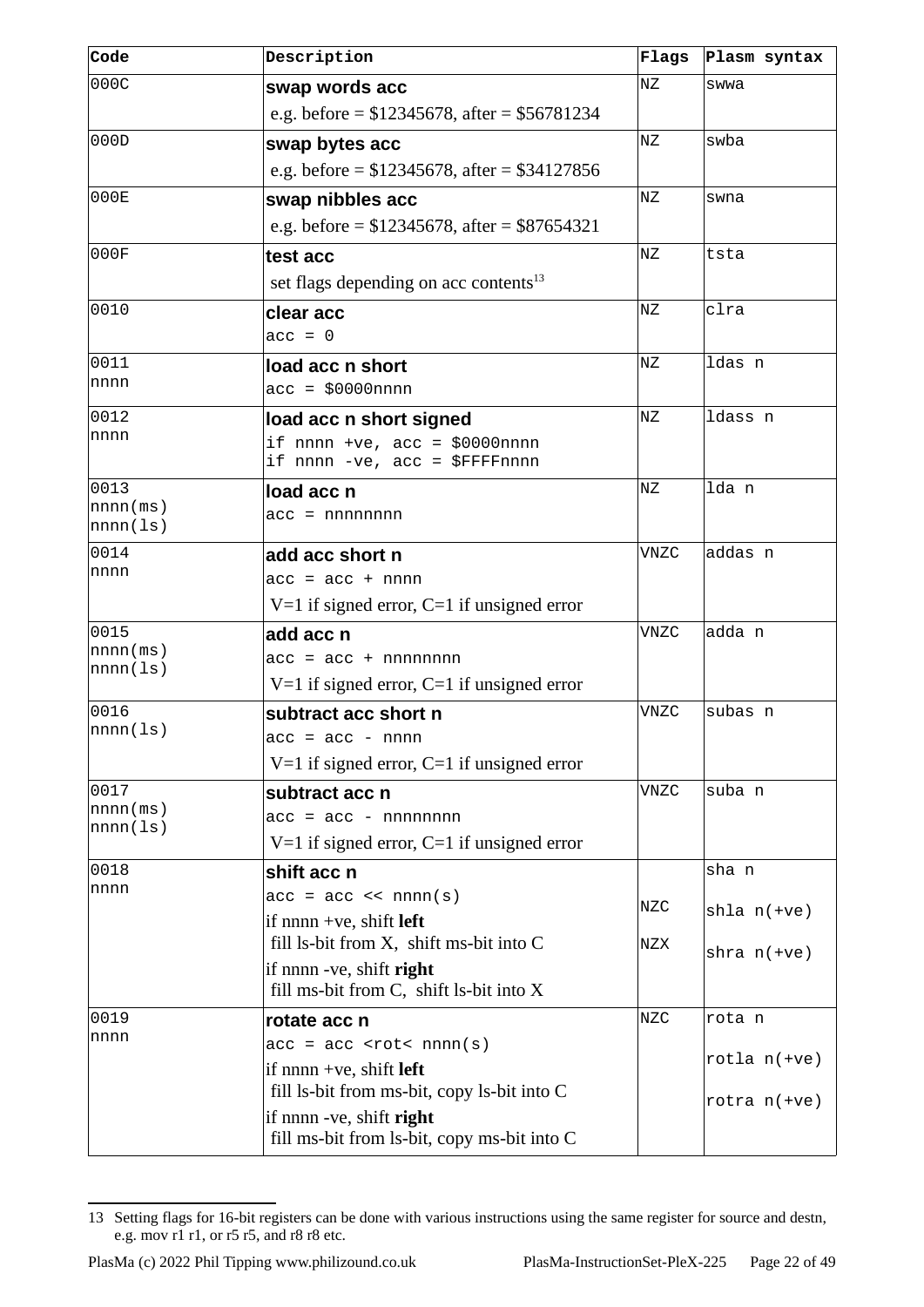<span id="page-22-14"></span><span id="page-22-13"></span><span id="page-22-12"></span><span id="page-22-11"></span><span id="page-22-10"></span><span id="page-22-9"></span><span id="page-22-8"></span><span id="page-22-7"></span><span id="page-22-6"></span><span id="page-22-5"></span><span id="page-22-4"></span><span id="page-22-3"></span><span id="page-22-2"></span><span id="page-22-1"></span><span id="page-22-0"></span>

| Code                 | Description                                                                   | <b>Flags</b> | Plasm syntax |
|----------------------|-------------------------------------------------------------------------------|--------------|--------------|
| 001A                 | compare acc short n                                                           | <b>VNZ</b>   | cmpas n      |
| nnnn                 | flags = $acc - nnnn$                                                          |              |              |
|                      | $V = 1$ if $acc(s) <$ nnnn(s)                                                 |              |              |
|                      | $N = 1$ if $acc(u) <$ nnnn(u)                                                 |              |              |
|                      | $Z = 1$ if acc = nnnn                                                         |              |              |
| 001B<br>nnnn(ms)     | compare acc n                                                                 | <b>VNZ</b>   | cmpa n       |
| nnnn(ls)             | flags = $acc - nnnnnnnn$                                                      |              |              |
|                      | $V = 1$ if $acc(s) <$ nnnnnnnn(s)<br>$N = 1$ if $acc(u) < \text{nnnnnnnn}(u)$ |              |              |
|                      | $Z = 1$ if acc = nnnnnnnn                                                     |              |              |
| 001C                 | and acc short n                                                               | <b>NZ</b>    | andas n      |
| nnnn                 | $acc = acc & nnnn$                                                            |              |              |
| 001D                 |                                                                               | <b>NZ</b>    | anda n       |
| nnnn(ms)             | and acc n<br>$acc = acc & nnnnnnnnn$                                          |              |              |
| nnnn(ls)             |                                                                               |              |              |
| 001E                 | or acc short n                                                                | <b>NZ</b>    | oras n       |
| nnnn                 | $acc = acc$   nnnn                                                            |              |              |
| 001F                 | or acc n                                                                      | <b>NZ</b>    | ora n        |
| nnnn(ms)<br>nnnn(ls) | $acc = acc$   nnnnnnnnn                                                       |              |              |
| 0020                 |                                                                               | <b>NZ</b>    | xoras n      |
| nnnn                 | xor acc short n<br>$acc = acc \land nnnn$                                     |              |              |
| 0021                 |                                                                               | <b>NZ</b>    |              |
| nnnn(ms)             | xor acc n                                                                     |              | xora n       |
| nnnn(ls)             | $acc = acc \wedge nnnnnnnnn$                                                  |              |              |
| 0022                 | add with carry acc short n                                                    | <b>VNZC</b>  | adcas n      |
| nnnn                 | $acc = acc + nnn + C$                                                         |              |              |
|                      | $V=1$ if signed error, $C=1$ if unsigned error                                |              |              |
| 0023                 | add with carry acc n                                                          | <b>VNZC</b>  | adca n       |
| nnnn(ms)<br>nnnn(ls) | $acc = acc + nnnnnnn + C$                                                     |              |              |
|                      | $V=1$ if signed error, $C=1$ if unsigned error                                |              |              |
| 0024                 | subtract with borrow acc short n                                              | <b>VNZC</b>  | sbbas n      |
| nnnn                 | $acc = acc - nnn - c$                                                         |              |              |
|                      | $V=1$ if signed error, $C=1$ if unsigned error                                |              |              |
| 0025                 | subtract with borrow acc n                                                    | <b>VNZC</b>  | sbba n       |
| nnnn(ms)<br>nnnn(ls) | $acc = acc - nnnnnnn - C$                                                     |              |              |
|                      | $V=1$ if signed error, $C=1$ if unsigned error                                |              |              |
| 0026                 | unsigned multiply acc short n                                                 | <b>VNZ</b>   | umulas n     |
| nnnn                 | $acc = acc * nnnn(u)$                                                         |              |              |
|                      | $V=1$ if error                                                                |              |              |
| 0027                 | unsigned multiply acc n                                                       | <b>VNZ</b>   | umula n      |
| nnnn(ms)             | $acc = acc * nnnnnnn(n)$                                                      |              |              |
| nnnn(ls)             | $V=1$ if error                                                                |              |              |
| 0028                 | signed multiply acc short n                                                   | <b>VNZ</b>   | smulas n     |
| nnnn                 | $acc = acc * nnnn(s)$                                                         |              |              |
|                      | $V=1$ if error                                                                |              |              |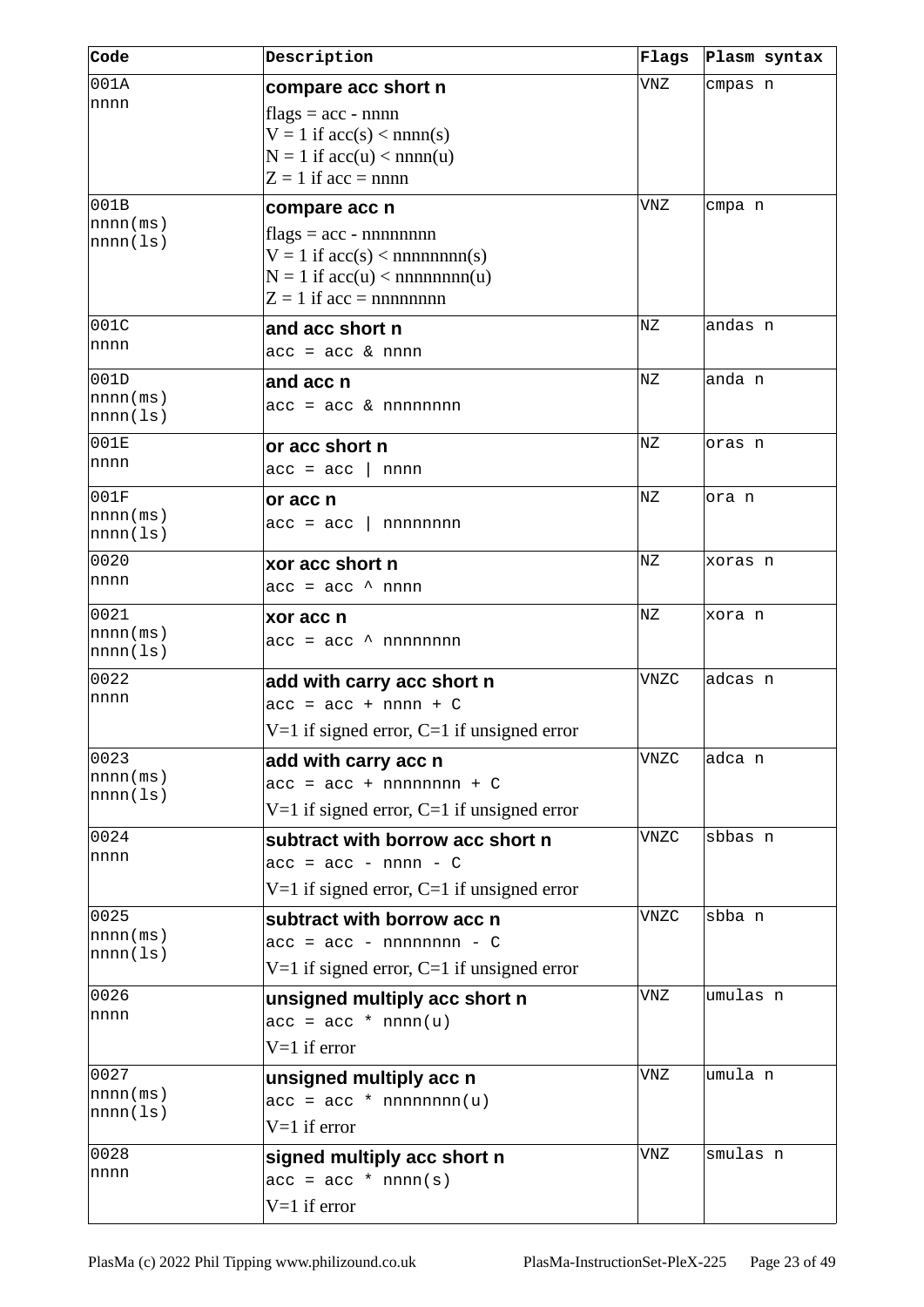<span id="page-23-4"></span><span id="page-23-3"></span><span id="page-23-2"></span><span id="page-23-1"></span><span id="page-23-0"></span>

| <b>Code</b>          | Description                                | Flags       | Plasm syntax |
|----------------------|--------------------------------------------|-------------|--------------|
| 0029<br>nnnn(ms)     | signed multiply acc n                      | <b>VNZ</b>  | smula n      |
| nnnn(ls)             | $acc = acc * nnnnnnn(n(s))$                |             |              |
|                      | $V=1$ if error                             |             |              |
| 002A                 | unsigned divide acc short n                | <b>VNZC</b> | udivas n     |
| Innnn                | $acc = acc / nnnn(u)$                      |             |              |
|                      | V=1 if error, $C=1$ if $rd = 0$ (div zero) |             |              |
| 002B                 | unsigned divide acc n                      | <b>VNZC</b> | udiva n      |
| nnnn(ms)<br>nnnn(ls) | $acc = acc / nnnnnnn(n)$                   |             |              |
|                      | V=1 if error, C=1 if $rd = 0$ (div zero)   |             |              |
| 002C                 | signed divide acc short n                  | <b>VNZC</b> | sdivas n     |
| Innnn                | $acc = acc / nnnn(s)$                      |             |              |
|                      | V=1 if error, $C=1$ if $rd = 0$ (div zero) |             |              |
| 002D                 | signed divide acc n                        | <b>VNZC</b> | sdiva n      |
| nnnn(ms)<br>nnnn(ls) | $acc = acc / nnnnnnn (s)$                  |             |              |
|                      | V=1 if error, $C=1$ if $rd = 0$ (div zero) |             |              |
|                      |                                            |             |              |
| 002E-003F            | reserved                                   |             |              |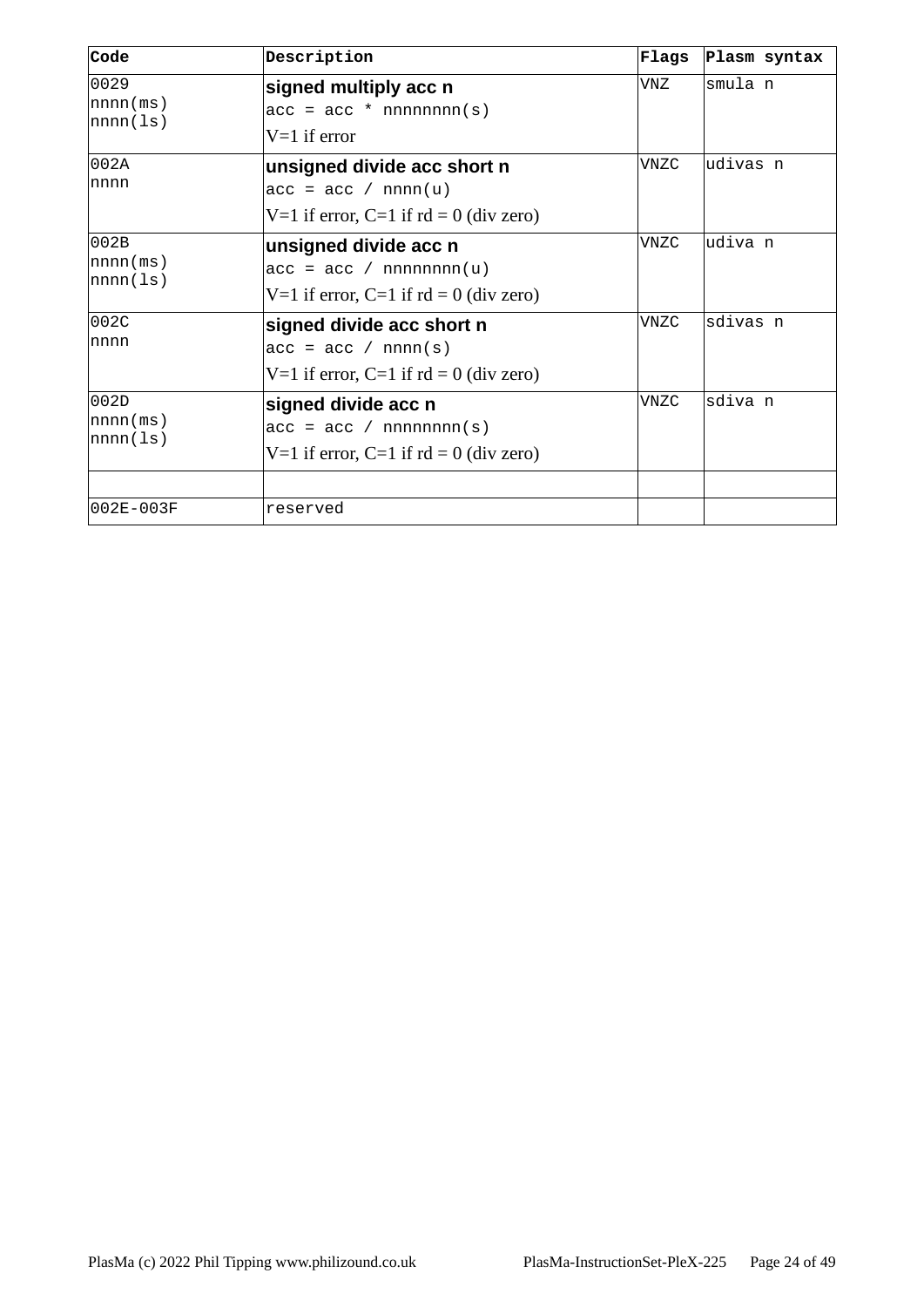# <span id="page-24-4"></span>**10. System I/O function table - PleX**

The 4 function word nibbles are **dcuv**, where **d** is the device ident, **c** is the device command, and **u** and **v** depend on the device.

<span id="page-24-3"></span><span id="page-24-2"></span><span id="page-24-1"></span><span id="page-24-0"></span>

| d                | $\mathbf c$      | <b>u</b>         | V                | flags | description                                                                                                                                                                                                              |
|------------------|------------------|------------------|------------------|-------|--------------------------------------------------------------------------------------------------------------------------------------------------------------------------------------------------------------------------|
| $\boldsymbol{0}$ | $\boldsymbol{0}$ | $\overline{0}$   | dest reg         |       | <b>Platform Info</b><br>$rv =$ platform ident and version number.<br>Format: 2-bit platform ident, 14-bit version number.                                                                                                |
|                  |                  |                  |                  |       | Platform ident:<br>0=Plasm machine<br>1=PlasMaSim simulator<br>2=Reserved<br>3=Reserved                                                                                                                                  |
|                  |                  |                  |                  |       | The format of the version number is platform-specific.<br>For Plasm and PlasMaSim, the nibbles are binary-coded<br>decimals to give mm.nn (major.minor), so the max<br>version is 39.99                                  |
| $\boldsymbol{0}$ | $\mathbf{1}$     | dest reg         | dest reg         |       | <b>Read Timer</b><br>$ru =$ minutes.<br>$rv$ = seconds in 1/100ths of a second.                                                                                                                                          |
|                  |                  |                  |                  |       | Return the elapsed time since the timer was started.<br>e.g. a time of 1 hour, 2 mins and 3.45 seconds will give:<br>$ru = 62$ , $rv = 345$ .                                                                            |
|                  |                  |                  |                  |       | The maximum value for ru is 1439 (23 hours, 59 mins).<br>The maximum value for rv is 5999 (59.99 secs).                                                                                                                  |
|                  |                  |                  |                  |       | The operation is atomic so the timer does not have to be<br>stopped first. The panel timer display is unaffected.                                                                                                        |
|                  |                  |                  |                  |       | Functions are available to convert either value into<br>binary-coded decimal (BCD) to facilitate converting to<br>ASCII.                                                                                                 |
| $\boldsymbol{0}$ | $\overline{2}$   | $\boldsymbol{0}$ | $\boldsymbol{0}$ |       | <b>Stop Timer</b>                                                                                                                                                                                                        |
|                  |                  |                  |                  |       | Stop the timer used by the panel display.                                                                                                                                                                                |
| $\boldsymbol{0}$ | 3                | $\overline{0}$   | $\overline{0}$   |       | <b>Reset/Start Timer</b><br>Reset the panel timer to zero and start it running. If it is<br>already running, reset to zero and continue running.<br>The panel display updates every second when the timer is<br>running. |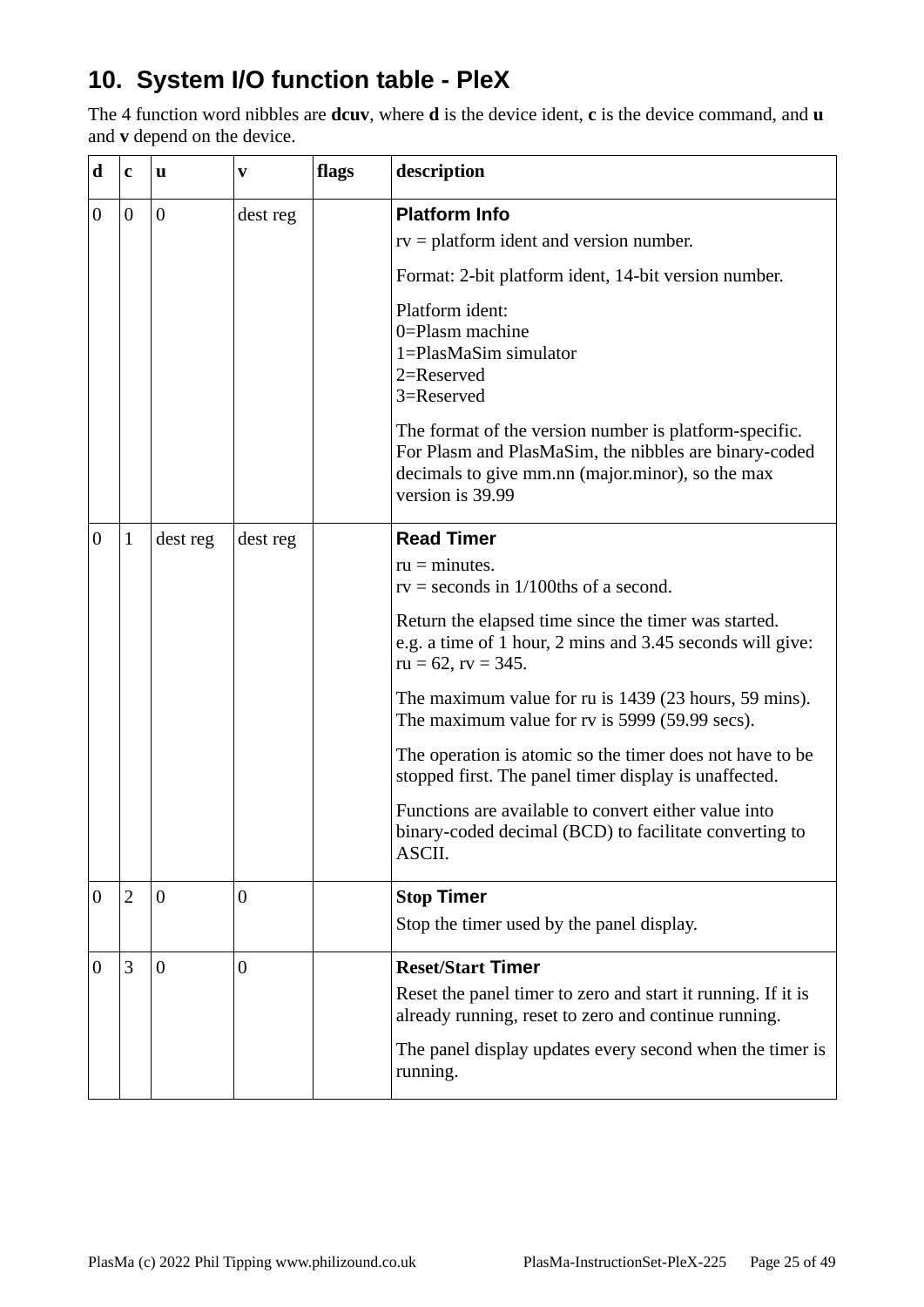<span id="page-25-1"></span><span id="page-25-0"></span>

| $\mathbf d$      | $\mathbf{C}$   | <b>u</b>       | $\mathbf{V}$    | flags | description                                                                                                                                                                                                                                                                                                   |
|------------------|----------------|----------------|-----------------|-------|---------------------------------------------------------------------------------------------------------------------------------------------------------------------------------------------------------------------------------------------------------------------------------------------------------------|
| $\overline{0}$   | $\overline{4}$ | $\overline{0}$ | delay no. $ Z $ |       | <b>Poll Delay</b><br>Flag $Z =$ delay status for delay number v.                                                                                                                                                                                                                                              |
|                  |                |                |                 |       | The function is ignored if the delay number is outside the<br>range 0-3.                                                                                                                                                                                                                                      |
|                  |                |                |                 |       | $Z = 1$ if the specified delay has not elapsed.                                                                                                                                                                                                                                                               |
|                  |                |                |                 |       | $Z = 0$ if the specified delay has elapsed, in which case the<br>delay is re-primed automatically. Re-priming only occurs<br>at the time of the poll, so for accurate delays, call the poll<br>function as frequently as possible. Alternatively, construct<br>your own delays using the Read Timer function. |
|                  |                |                |                 |       | Use the Set Long Delay and Set Short Delay functions to<br>initialise and prime the delays.                                                                                                                                                                                                                   |
|                  |                |                |                 |       | The delay timers are independent of the system timer used<br>for the panel display.                                                                                                                                                                                                                           |
| $\boldsymbol{0}$ | 5              | $\mathbf{0}$   | <b>STC TV</b>   |       | <b>Set Short Delay</b><br>Time delay $= rv$                                                                                                                                                                                                                                                                   |
|                  |                |                |                 |       | Set a short time delay from 0.01 secs to 59.99 secs as<br>specified in rv.<br>2-bit delay no, 14-bit seconds in $1/100$ ths of a second = rv                                                                                                                                                                  |
|                  |                |                |                 |       | This is similar to the Set Long Delay function, but only<br>needs a single register to define the delay. See Set Long<br>Delay for more details.                                                                                                                                                              |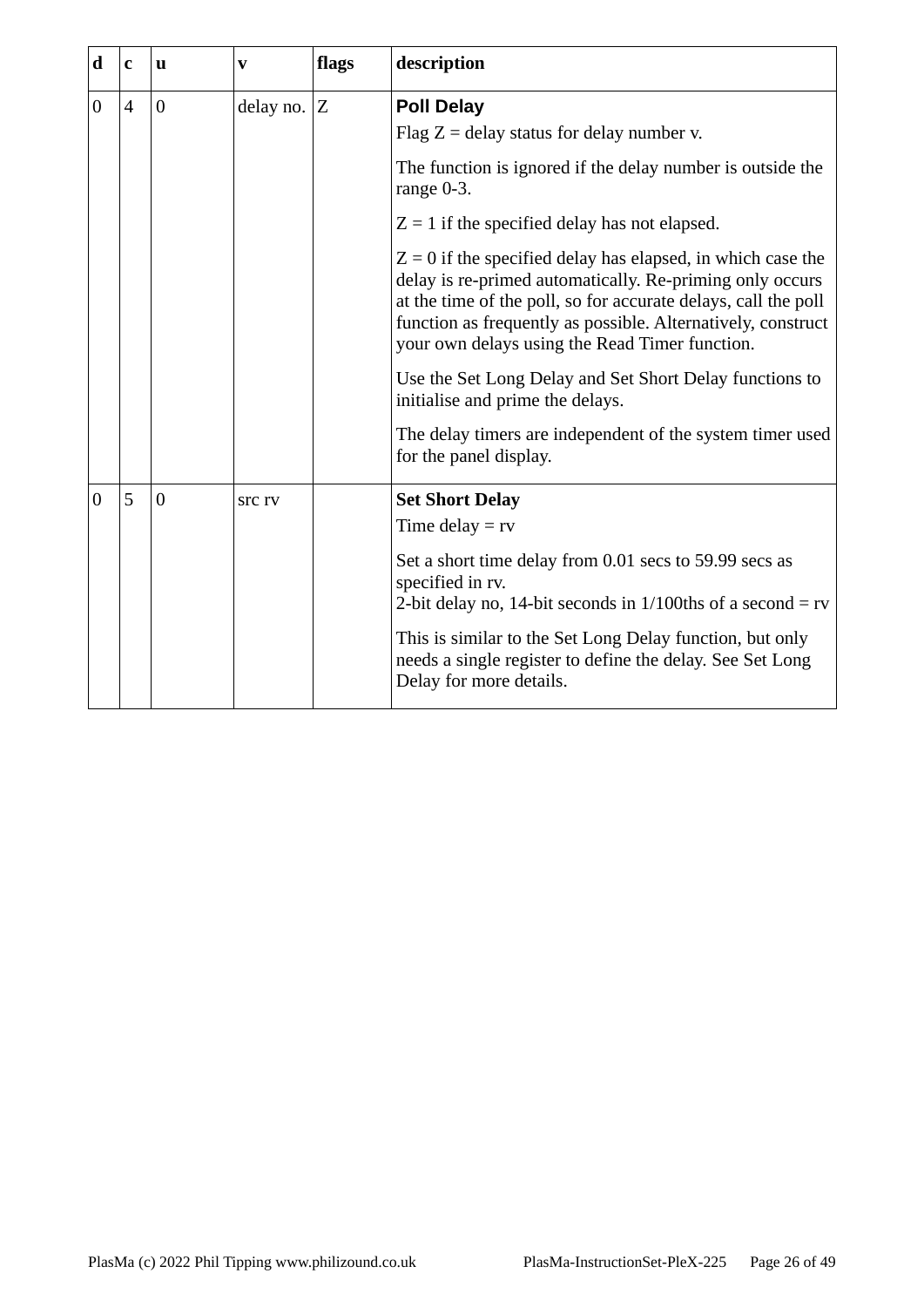<span id="page-26-1"></span><span id="page-26-0"></span>

| d                | $\mathbf c$ | u      | V             | flags | description                                                                                                                                                                                                                              |
|------------------|-------------|--------|---------------|-------|------------------------------------------------------------------------------------------------------------------------------------------------------------------------------------------------------------------------------------------|
| $\boldsymbol{0}$ | 6           | src ru | <b>STC TV</b> |       | <b>Set Long Delay</b><br>Time delay $= ru$ , rv                                                                                                                                                                                          |
|                  |             |        |               |       | Set a long time delay from 0.01 seconds to 23hrs 59mins<br>59.99 secs as specified in ru and rv:<br>Hours $&$ minutes in minutes = ru<br>2-bit delay no, 14-bit seconds in $1/100$ ths of a second = rv                                  |
|                  |             |        |               |       | This function is used in conjunction with Poll Delay to<br>provide up to 4 simple delays (delay nos. 03).                                                                                                                                |
|                  |             |        |               |       | e.g. to set delay 0 to be 1 hour, 2 mins and 3.45 seconds,<br>set ru to 62 and rv to 345.                                                                                                                                                |
|                  |             |        |               |       | To set delay 1 to the same value, 'or' rv with \$4000.<br>To set delay 2 to the same value, 'or' rv with \$8000.<br>To set delay 3 to the same value, 'or' rv with \$C000.                                                               |
|                  |             |        |               |       | The function is ignored if ru exceeds 1439 (23 hrs, 59<br>mins), or if rv exceeds 5999 (59.99 secs).                                                                                                                                     |
|                  |             |        |               |       | The delay timer is (re)primed whenever Set Long Delay is<br>called, or when a poll indicates the timer has elapsed. For<br>accurate delays, call the poll function as frequently as<br>possible or use the Read Timer function directly. |
|                  |             |        |               |       | The Set Short Delay function can also be used. It is<br>limited to delays of less than 1 minute, but only needs one<br>register instead of 2.                                                                                            |
| $\boldsymbol{0}$ | 7           | src ru | dest          | NZ    | <b>Read Random</b>                                                                                                                                                                                                                       |
|                  |             |        |               |       | Generate a 16-bit random value in the range 0 to R<br>inclusive, where R is the value in ru.<br>If $v=0.14$ , set the flags and write the status into rv<br>If $v=15$ , just set the flags                                               |
|                  |             |        |               |       | Flags:<br>$N=1$ if value<0<br>$Z=1$ if value=0                                                                                                                                                                                           |
|                  |             |        |               |       | e.g. if $R=7$ , the random number will be between 0 and 7<br>inclusive.                                                                                                                                                                  |
|                  |             |        |               |       | $R=0$ has the same effect as $R=$ \$FFFF and gives a random<br>number 0\$FFFF inclusive.                                                                                                                                                 |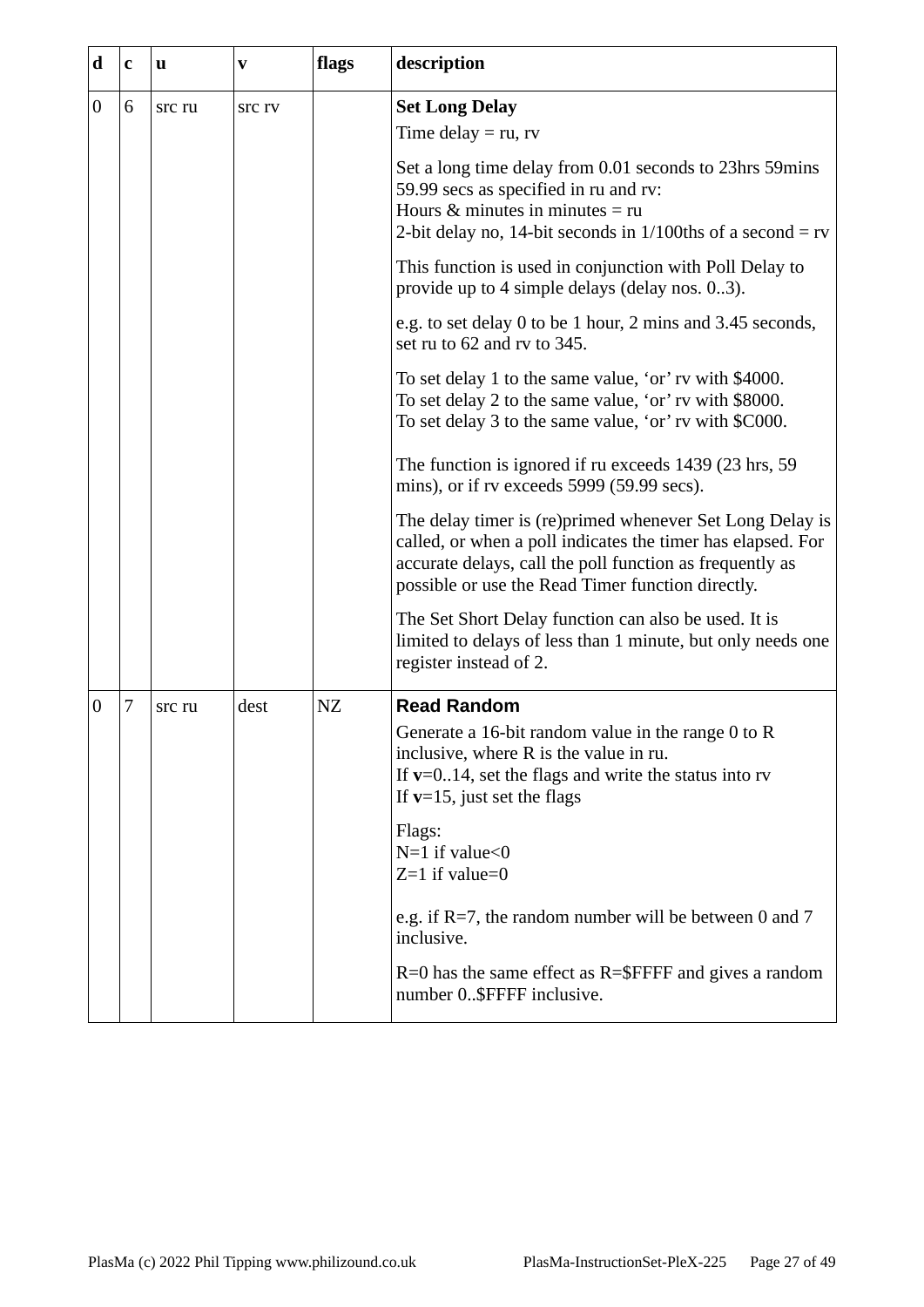<span id="page-27-4"></span><span id="page-27-3"></span><span id="page-27-2"></span><span id="page-27-1"></span><span id="page-27-0"></span>

| d                | $\mathbf{C}$     | u                                                                                | V                | flags | description                                                                                                                                                                                                                                                                                                                                             |
|------------------|------------------|----------------------------------------------------------------------------------|------------------|-------|---------------------------------------------------------------------------------------------------------------------------------------------------------------------------------------------------------------------------------------------------------------------------------------------------------------------------------------------------------|
| $\boldsymbol{0}$ | 8                | $0 =$ lod-ms dest<br>$1 =$ lod-ls<br>$2 = brk - ms$<br>$3 = brk-ls$<br>$4 =$ mem |                  | NZ    | <b>Read Switches</b><br>Read the value of the latching switches defined by <b>u</b> .<br>If $v=0.14$ , set the flags and write the status into rv<br>If $v=15$ , just set the flags<br>Flags:<br>$N=1$ if value<0<br>$Z=1$ if value=0<br>If $u=4$ , the value of all 16 switches is returned regardless<br>of the memory size in the current emulation. |
| $\mathbf{1}$     | $\overline{0}$   | $\overline{0}$                                                                   | $\overline{0}$   | Z     | <b>Get Keypad Status</b><br>Flag $Z =$ status<br>If a button on the built-in keypad has been pressed since<br>the previous Keypad Read call, set $Z=0$ , otherwise set<br>$Z=1$ .                                                                                                                                                                       |
| $\mathbf{1}$     | $\mathbf{1}$     | $\overline{0}$                                                                   | dst rv           | Z     | <b>Keypad Read</b><br>If a button on the built-in keypad has been pressed since<br>the previous Keypad Read call, write the key code to rv<br>and set $Z=0$ , otherwise set $Z=1$ .<br>In all cases, the function returns immediately.<br>Key codes are \$00 to \$0F depending on which of the 16<br>hex buttons are pressed.                           |
| $\overline{2}$   | $\boldsymbol{0}$ | $\boldsymbol{0}$                                                                 | $\boldsymbol{0}$ | Z     | <b>Get Oper Status</b><br>Flag $Z =$ status<br>If the oper status is RDY (i.e. ready to accept commands),<br>set $Z=0$ , otherwise set $Z=1$ .                                                                                                                                                                                                          |
| $\overline{2}$   | $\mathbf{1}$     | dst ru                                                                           | dst rv           |       | <b>Oper Size</b><br>$ru = max \, \text{chars}, \, rv = max \, \text{lines}.$<br>The resisters are loaded in the order ru-rv, so if the same<br>register is used for both, the value will be max lines.<br>Can be called at any time; returns immediately.                                                                                               |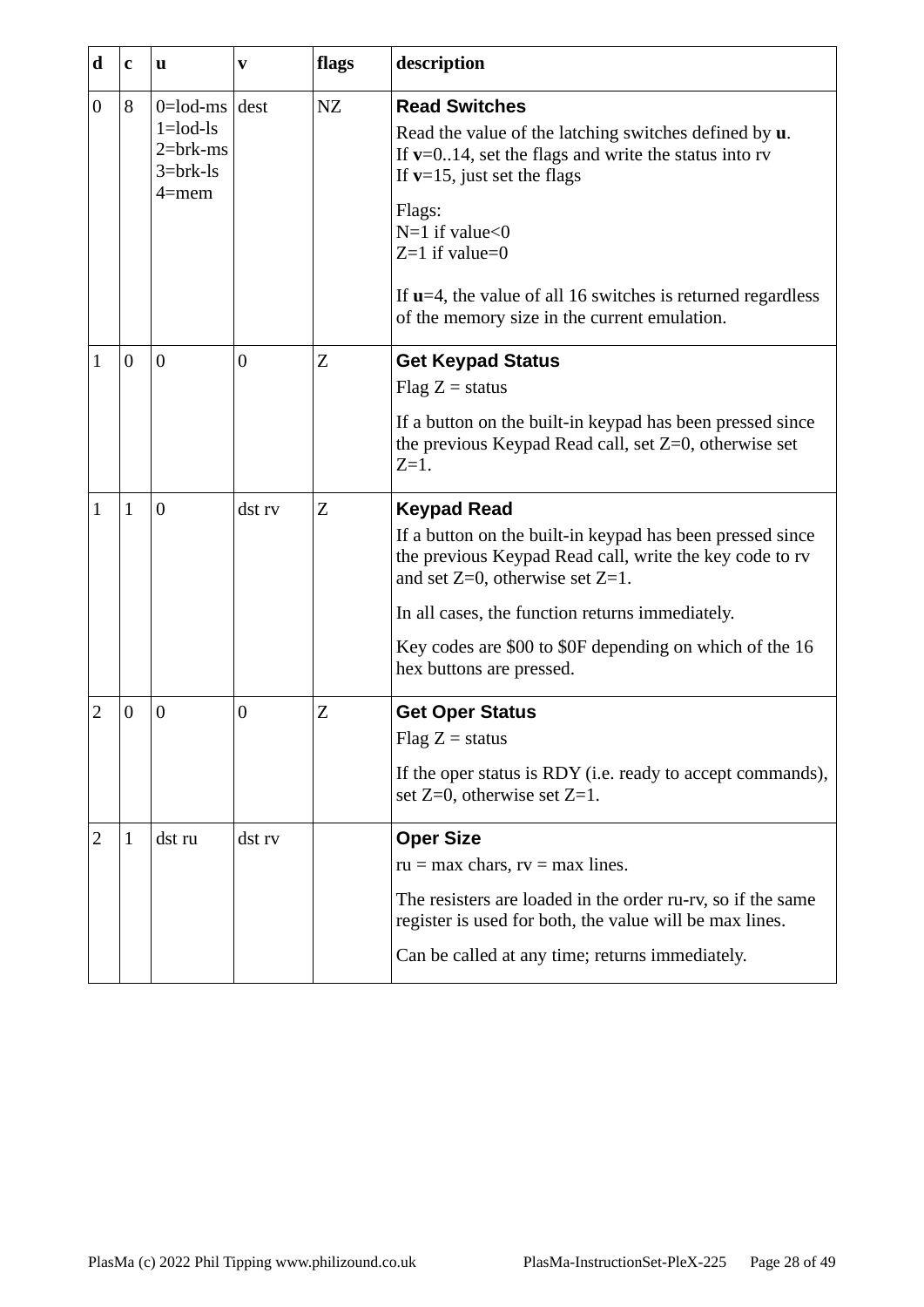<span id="page-28-1"></span><span id="page-28-0"></span>

| d              | $\mathbf{C}$   | u          | $\mathbf{v}$ | flags      | description                                                                                                                                                                      |
|----------------|----------------|------------|--------------|------------|----------------------------------------------------------------------------------------------------------------------------------------------------------------------------------|
| $\overline{2}$ | $\overline{2}$ | <b>SrC</b> | <b>SrC</b>   | Z          | <b>Oper Set Coord</b>                                                                                                                                                            |
|                |                |            |              |            | If the oper status is RDY, set the oper screen coordinates<br>as shown below and set $Z=0$ , otherwise set $Z=1$ .                                                               |
|                |                |            |              |            | If $u=014$ , set coord $X = ru$<br>If $u=15$ , set coord $X = 0$                                                                                                                 |
|                |                |            |              |            | If $v=0.14$ , set coord $Y = rv$<br>If $v=15$ , set coord $Y=0$                                                                                                                  |
|                |                |            |              |            | In all cases, the function returns immediately.                                                                                                                                  |
|                |                |            |              |            | CoordX is the char number from the left, starting at 0.<br>CoordY is the line number from the top, starting at 0.                                                                |
|                |                |            |              |            | Values outside the width and height of the screen are<br>ignored.                                                                                                                |
| $\overline{2}$ | 3              | dst        | dst          | <b>ZCV</b> | <b>Oper Get Coord</b>                                                                                                                                                            |
|                |                |            |              |            | If the oper status is RDY, return the current oper screen<br>coordinates as shown below and set $Z=0$ , otherwise set<br>$Z=1$ .                                                 |
|                |                |            |              |            | If $u=014$ , set ru=coordX and set flag C<br>If $u=15$ , just set flag C                                                                                                         |
|                |                |            |              |            | If $v=014$ , set rv=coordY and set flag V<br>If $v=15$ , just set flag V                                                                                                         |
|                |                |            |              |            | Flags:<br>$C=1$ if coord $X=0$<br>$V=1$ if coord $Y=0$                                                                                                                           |
|                |                |            |              |            | The nibbles $u \& v$ are processed in that order, so if the<br>same register $(014)$ is used for both, the value returned<br>will be coordY. Flag C will still represent coordX. |
|                |                |            |              |            | In all cases, the function returns immediately.                                                                                                                                  |
|                |                |            |              |            | CoordX is the char number from the left, starting at 0.<br>CoordY is the line number from the top, starting at 0.                                                                |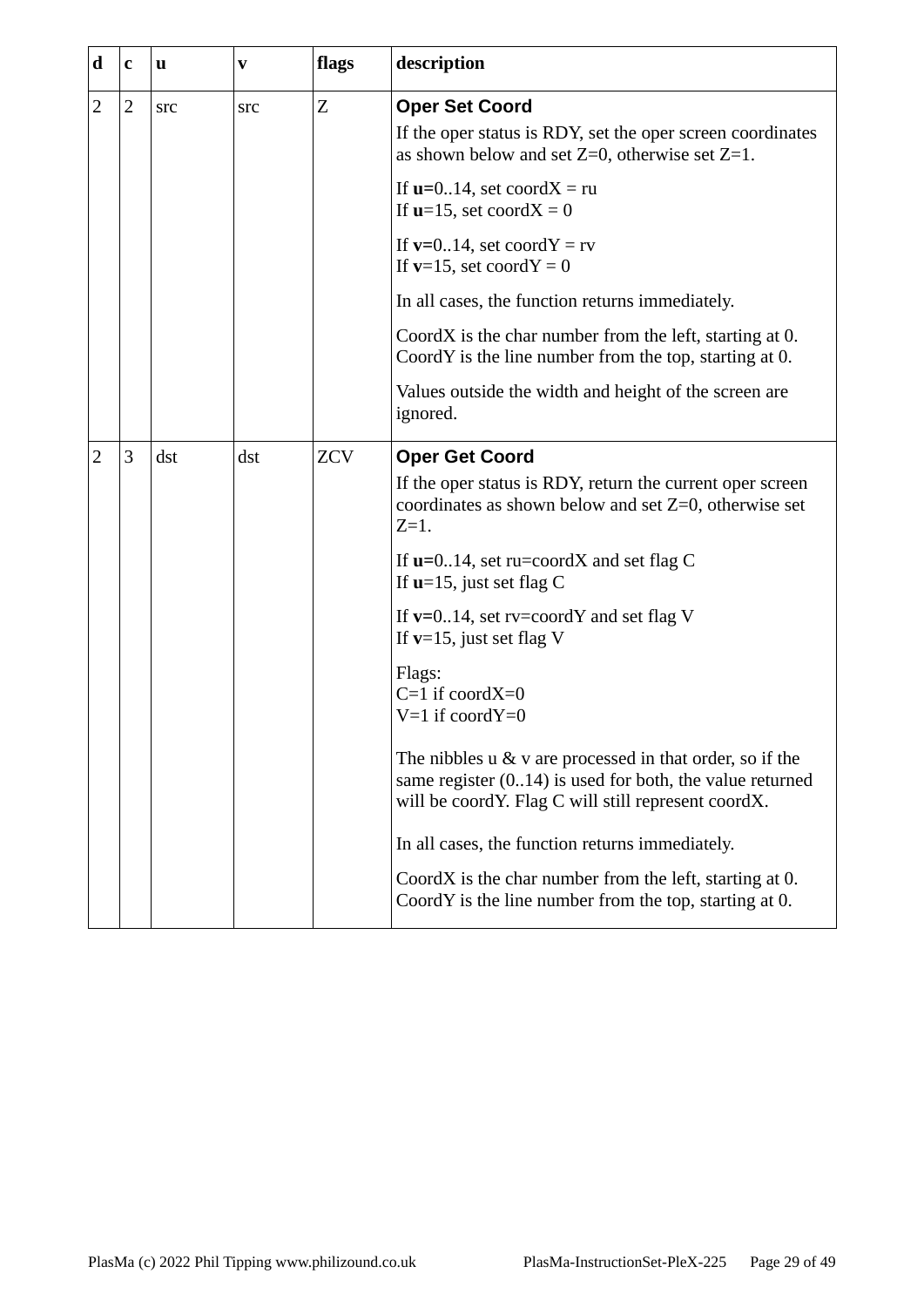<span id="page-29-3"></span><span id="page-29-2"></span><span id="page-29-1"></span><span id="page-29-0"></span>

| d              | $\mathbf{C}$   | u              | V              | flags | description                                                                                                                                                                                                           |
|----------------|----------------|----------------|----------------|-------|-----------------------------------------------------------------------------------------------------------------------------------------------------------------------------------------------------------------------|
| $\overline{2}$ | $\overline{4}$ | $\mathbf{0}$   | <b>STC TV</b>  | Z     | <b>Oper Write Char</b>                                                                                                                                                                                                |
|                |                |                |                |       | Display = $rv$                                                                                                                                                                                                        |
|                |                |                |                |       | If the oper status is RDY, start the process of writing the<br>Is-byte in rv as an ASCII character to the oper screen at<br>the current $X/Y$ coordinate, set $Z=0$ and set the status to<br>BUSY, otherwise set Z=1. |
|                |                |                |                |       | In all cases, the function returns immediately.                                                                                                                                                                       |
|                |                |                |                |       | The status remains BUSY and changes to RDY when the<br>process is completed; the current coordinates will then be:<br>$X=X+1$ (with wrap-round), Y unchanged.                                                         |
|                |                |                |                |       | See also Oper Write Literal.                                                                                                                                                                                          |
| $\overline{2}$ | $\overline{4}$ | $\mathbf{1}$   | $\overline{0}$ | Z     | <b>Oper Write Newline</b>                                                                                                                                                                                             |
|                |                |                |                |       | If the oper status is RDY, start the process of writing a<br>newline, set Z=0 and set the status to BUSY, otherwise set<br>$Z=1$ .                                                                                    |
|                |                |                |                |       | In all cases, the function returns immediately.                                                                                                                                                                       |
|                |                |                |                |       | The status remains BUSY and changes to RDY when the<br>process is completed; the current coordinates will then be:<br>$X=0$ , $Y=Y+1$ (with wrap-round).                                                              |
| $\overline{2}$ | $\overline{4}$ | $\overline{2}$ | tab            | Z     | <b>Oper Write Tab</b>                                                                                                                                                                                                 |
|                |                |                |                |       | If the oper status is RDY, start the process of writing<br>spaces up to the next tab position (using $\bf{v}$ as the tab<br>spacing), set $Z=0$ and set the status to BUSY, otherwise<br>set $Z=1$ .                  |
|                |                |                |                |       | In all cases, the function returns immediately.                                                                                                                                                                       |
|                |                |                |                |       | The status remains BUSY and changes to RDY when the<br>process is completed; the current coordinates will then be:<br>$X=X+n$ (with wrap-round), Y unchanged.                                                         |
|                |                |                |                |       | See also Oper Tab X Coord and Oper BackTab X Coord<br>which move the X coordinate without writing spaces.                                                                                                             |
| $\overline{2}$ | $\overline{4}$ | 3              | <b>STC TV</b>  | Z     | <b>Oper Write Horiz Line 1</b>                                                                                                                                                                                        |
|                |                |                | line<br>number |       | This is the same as Oper Clear Line except that a single<br>horizontal line is drawn at the specified line number, and<br>the coordinates are set to $X=0$ , $Y=$ line+1 (with wrap-<br>round).                       |
|                |                |                |                |       | If the line number is out of range, the function does<br>nothing.                                                                                                                                                     |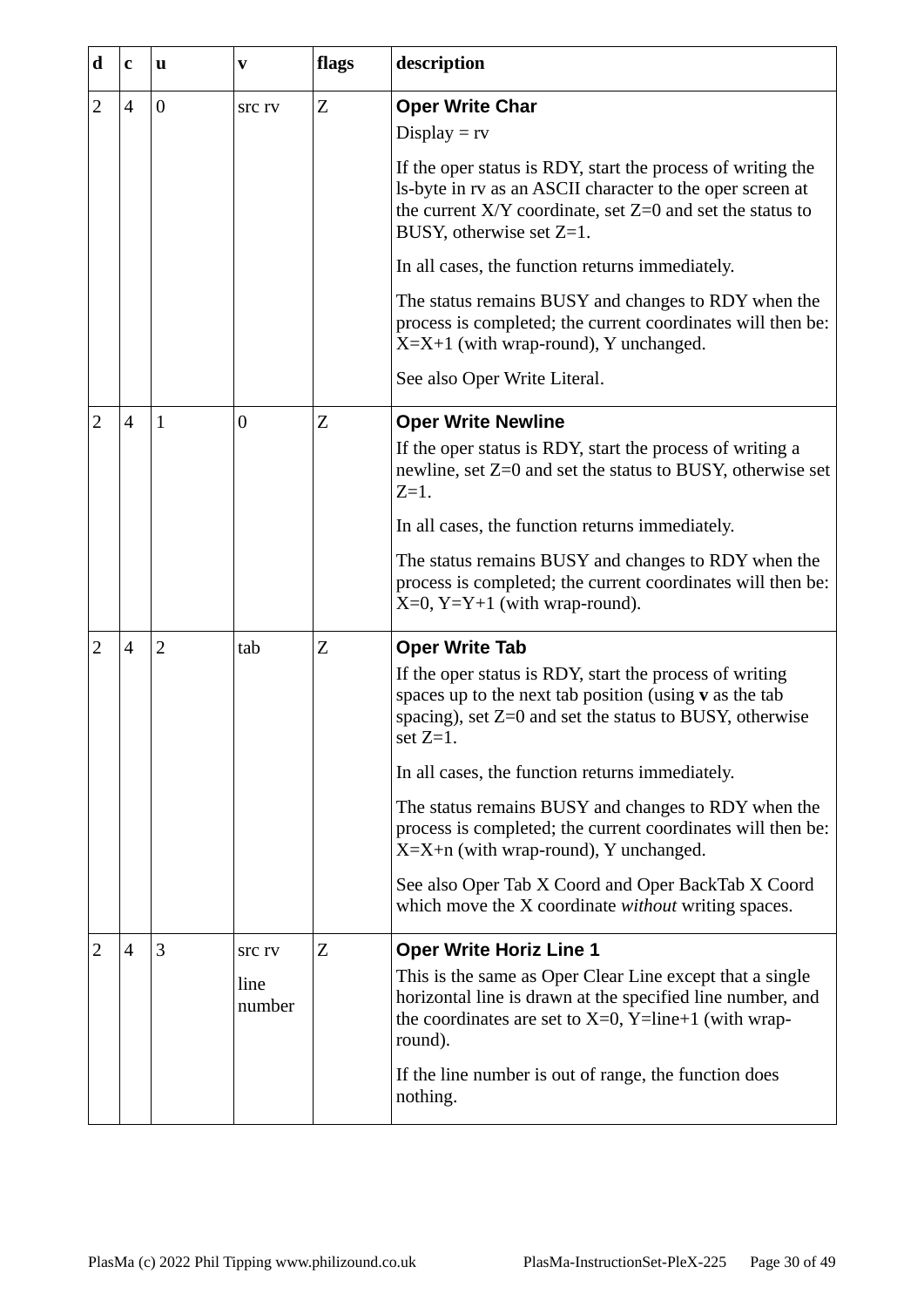<span id="page-30-6"></span><span id="page-30-5"></span><span id="page-30-4"></span><span id="page-30-3"></span><span id="page-30-2"></span><span id="page-30-1"></span><span id="page-30-0"></span>

| d              | $\mathbf{C}$   | u              | V                                 | flags | description                                                                                                                                                                                                                                                                                                      |
|----------------|----------------|----------------|-----------------------------------|-------|------------------------------------------------------------------------------------------------------------------------------------------------------------------------------------------------------------------------------------------------------------------------------------------------------------------|
| $\overline{2}$ | $\overline{4}$ | $\overline{4}$ | <b>STC TV</b><br>line<br>number   | Z     | <b>Oper Write Horiz Line 2</b><br>This is the same as Oper Clear Line except that a double<br>horizontal line is drawn at the specified line number, and<br>the coordinates are set to $X=0$ , $Y=$ line+1 (with wrap-<br>round).<br>If the line number is out of range, the function does<br>nothing.           |
| $\overline{2}$ | $\overline{4}$ | 5              | <b>STC TV</b><br>column<br>number | Z     | <b>Oper Write Vert Line 1</b><br>This is the same as Oper Write Horiz Line 1 except that a<br>single vertical line is drawn at the specified column<br>number, and the coordinates are set to $X=col+1$ (with<br>wrap-round), $Y=0$ .<br>If the column number is out of range, the function does<br>nothing.     |
| $\overline{2}$ | $\overline{4}$ | 6              | <b>STC TV</b><br>column<br>number | Z     | <b>Oper Write Vert Line 2</b><br>This is the same as Oper Write Horiz Line 1 except that a<br>double vertical line is drawn at the specified column<br>number, and the coordinates are set to $X = col + 1$ (with<br>wrap-round), $Y=0$ .<br>If the column number is out of range, the function does<br>nothing. |
| $\overline{2}$ | $\overline{4}$ | 7              | $\overline{0}$                    | Z     | <b>Oper Inc X Coord</b><br>If the oper status is RDY, increment the current oper<br>screen X coordinate (with wrap-round) and set $Z=0$ ,<br>otherwise set $Z=1$ .<br>In all cases, the function returns immediately.                                                                                            |
| 2              | $\overline{4}$ | 7              | $\mathbf{1}$                      | Z     | <b>Oper Dec X Coord</b><br>This is the same as Oper Inc $X$ Coord except that the $X$<br>coordinate is decremented.                                                                                                                                                                                              |
| $\overline{2}$ | $\overline{4}$ | 7              | 2                                 | Z     | <b>Oper Inc Y Coord</b><br>This is the same as Oper Inc $X$ Coord except that the $Y$<br>coordinate is incremented.                                                                                                                                                                                              |
| $\overline{2}$ | $\overline{4}$ | 7              | 3                                 | Z     | <b>Oper Dec Y Coord</b><br>This is the same as Oper Inc $X$ Coord except that the $Y$<br>coordinate is decremented.                                                                                                                                                                                              |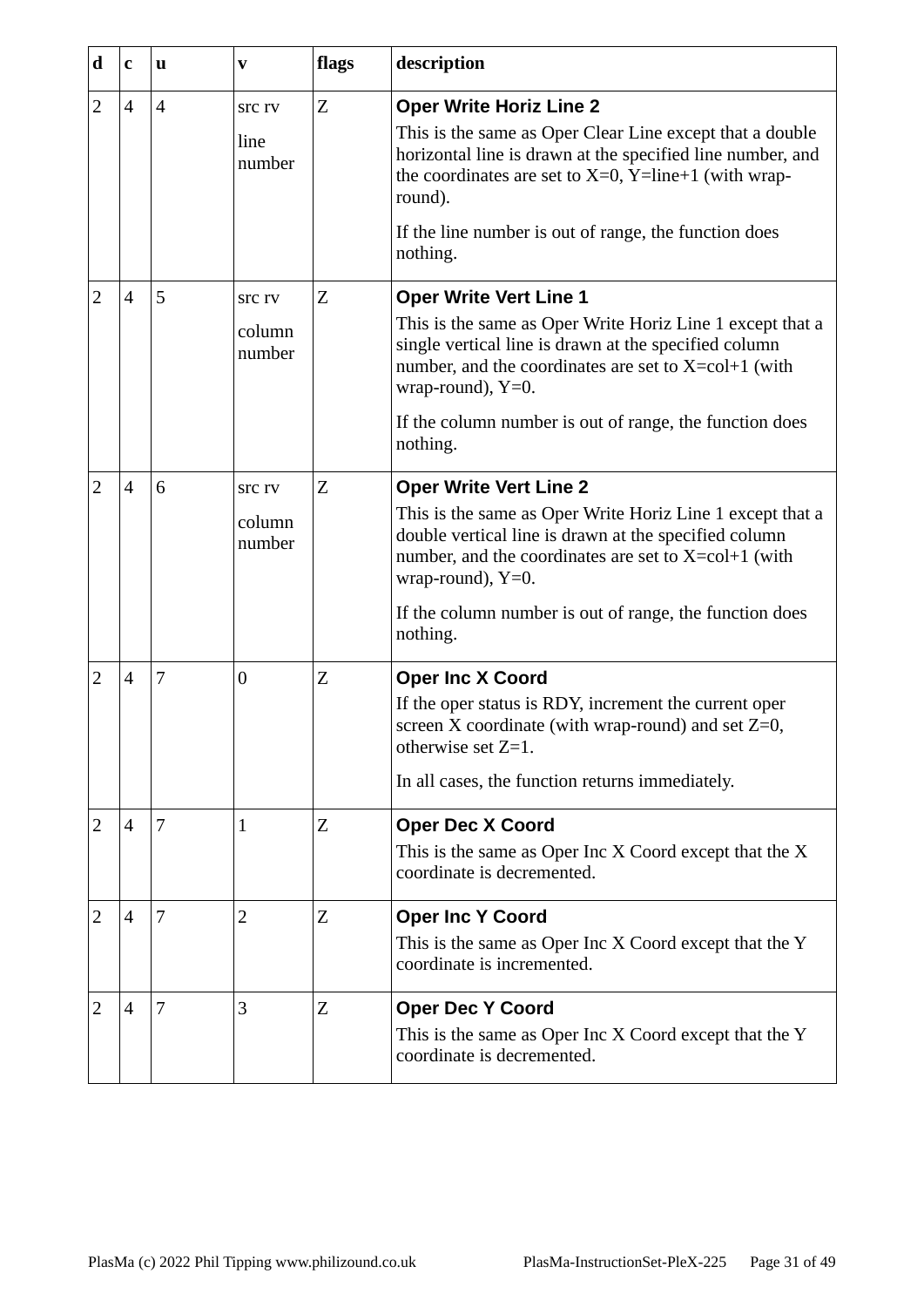<span id="page-31-4"></span><span id="page-31-3"></span><span id="page-31-2"></span><span id="page-31-1"></span>

| d              | C              | u        | V               | flags | description                                                                                                                                                                                         |
|----------------|----------------|----------|-----------------|-------|-----------------------------------------------------------------------------------------------------------------------------------------------------------------------------------------------------|
| 2              | $\overline{4}$ | 8        | tab             | Z     | <b>Oper Tab X Coord</b>                                                                                                                                                                             |
|                |                |          |                 |       | If the oper status is RDY, increment the current oper<br>screen X coordinate to the next tab position with wrap-<br>round (using $\bf{v}$ as the tab spacing) and set Z=0, otherwise<br>set $Z=1$ . |
|                |                |          |                 |       | In all cases, the function returns immediately.                                                                                                                                                     |
|                |                |          |                 |       | This function only changes the X coordinate, as opposed<br>to Oper Write Tab which writes spaces up to the tab<br>position.                                                                         |
| $\overline{2}$ | $\overline{4}$ | 9        | tab             | Z     | <b>Oper BackTab X Coord</b>                                                                                                                                                                         |
|                |                |          |                 |       | This is the same as Oper Tab $X$ Coord except that the $X$<br>coordinate is decremented to the previous tab position<br>(using $\bf{v}$ as the tab spacing).                                        |
| $\overline{2}$ | 5              | ms char  | ls char         | Z     | <b>Oper Write Literal</b>                                                                                                                                                                           |
|                |                |          |                 |       | Display $=$ char                                                                                                                                                                                    |
|                |                |          |                 |       | This is the same as Oper Write Char except that the byte<br>is the 8-bit value in the $\bf{u}$ and $\bf{v}$ nibbles of the instruction<br>instead of the contents of $rv^{14}$ .                    |
| $\overline{2}$ | 6              | srv ru   | <b>STC TV</b>   | Z     | <b>Oper Draw Box 1</b>                                                                                                                                                                              |
|                |                | top left | bottom<br>right |       | If the oper status is RDY, start the process of drawing a<br>box and change the status to BUSY, set Z=0 and set the<br>status to BUSY, otherwise set $Z=1$ .                                        |
|                |                |          |                 |       | In all cases, the function returns immediately.                                                                                                                                                     |
|                |                |          |                 |       | The status remains BUSY and changes to RDY when the<br>process is completed.                                                                                                                        |
|                |                |          |                 |       | The box is defined by:<br>ms-byte $ru = top$ : 0 to (height-1)<br>ls-byte $ru = left: 0 to (width-1)$<br>ms-byte $rv = bottom: 0$ to (height-1)<br>ls-byte $rv = right: 0$ to (width-1)             |
|                |                |          |                 |       | When the process completes, $X = left+1$ , $Y = top+1$ (with<br>wrap-round).                                                                                                                        |
|                |                |          |                 |       | If any coordinates are out of range, or if right $\leq$ left, or<br>bottom $\leq$ top, the function does nothing.                                                                                   |
| 2              | 7              | srv ru   | <b>STC TV</b>   | Z     | <b>Oper Draw Box 2</b>                                                                                                                                                                              |
|                |                | top left | bottom<br>right |       | Same as Oper Draw Box 1 except the vertical lines are<br>doubled.                                                                                                                                   |

<span id="page-31-5"></span><span id="page-31-0"></span><sup>14</sup> This can be used to display short messages without tying up a register.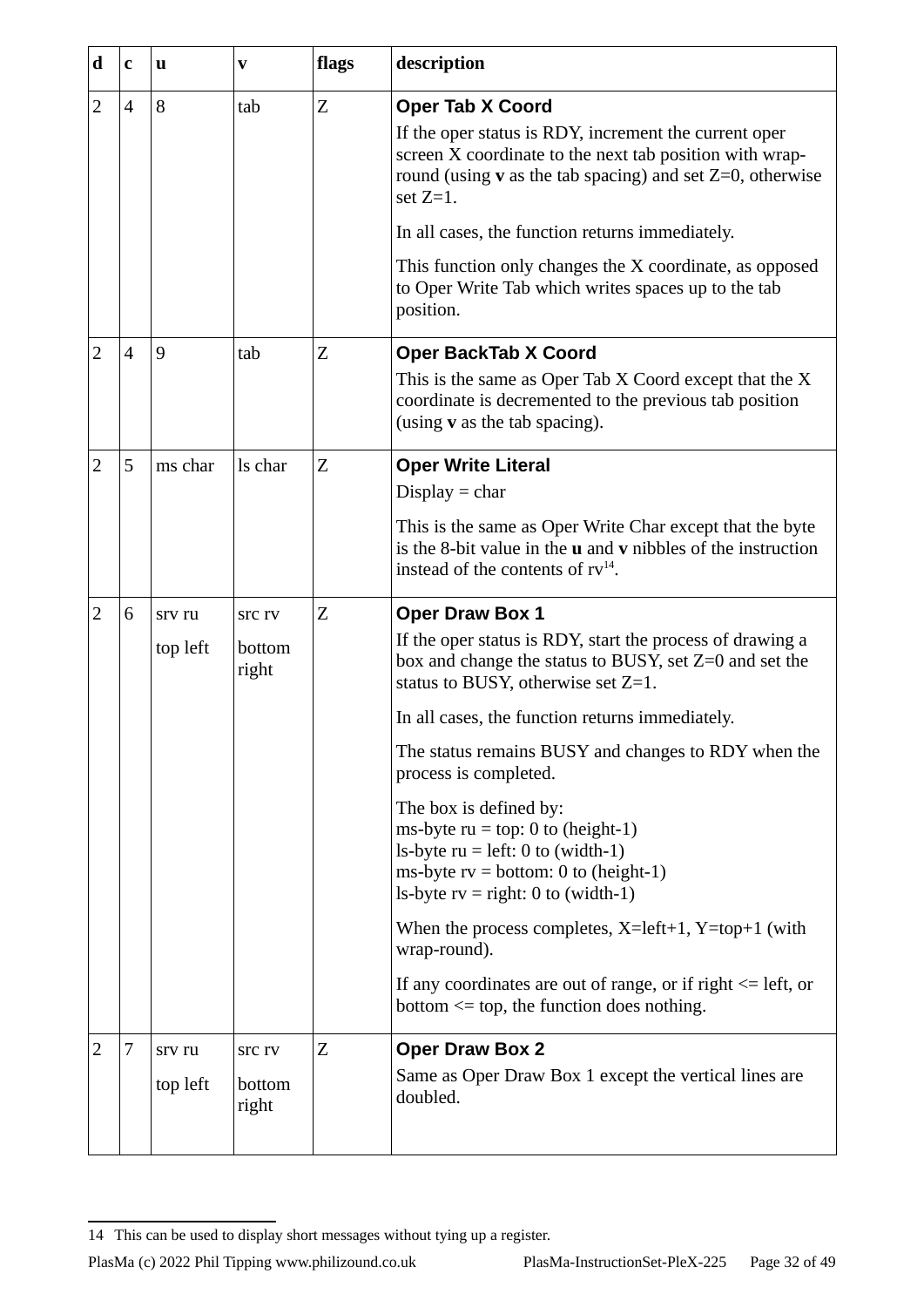<span id="page-32-6"></span><span id="page-32-5"></span><span id="page-32-4"></span><span id="page-32-3"></span><span id="page-32-2"></span><span id="page-32-1"></span><span id="page-32-0"></span>

| d              | $\mathbf c$  | u              | V                | flags | description                                                                                                                                                            |
|----------------|--------------|----------------|------------------|-------|------------------------------------------------------------------------------------------------------------------------------------------------------------------------|
| $\overline{2}$ | 8            | srv ru         | src rv           | Z     | <b>Oper Draw Box 3</b><br>Same as Oper Draw Box 1 except the horizontal lines are                                                                                      |
|                |              | top left       | bottom<br>right  |       | doubled.                                                                                                                                                               |
| $\overline{2}$ | 9            | srv ru         | <b>STC TV</b>    | Z     | <b>Oper Draw Box 4</b>                                                                                                                                                 |
|                |              | top left       | bottom<br>right  |       | Same as Oper Draw Box 1 except the vertical and<br>horizontal lines are doubled.                                                                                       |
| $\overline{2}$ | $\mathbf{A}$ | $\overline{0}$ | $\boldsymbol{0}$ | Z     | <b>Oper Clear</b>                                                                                                                                                      |
|                |              |                |                  |       | If the oper status is RDY, start the process of clearing the<br>screen, set Z=0 and set the status to BUSY, otherwise set<br>$Z=1$ .                                   |
|                |              |                |                  |       | In all cases, the function returns immediately.                                                                                                                        |
|                |              |                |                  |       | The status remains BUSY and changes to RDY when the<br>process is completed; the coordinates will then be: $X=0$ ,<br>$Y=0.$                                           |
| $\overline{2}$ | $\mathbf{A}$ | $\mathbf{1}$   | <b>SrC rv</b>    | Z     | <b>Oper Clear Line</b>                                                                                                                                                 |
|                |              |                | line<br>number   |       | This is the same as Oper Clear except that a single line is<br>cleared, and the coordinates are set to $X=0$ , $Y=$ line.                                              |
|                |              |                |                  |       | If the line number is out of range, the function does<br>nothing.                                                                                                      |
| $\overline{2}$ | A            | $\overline{2}$ | $\boldsymbol{0}$ | Z     | <b>Oper Clear To EOL</b>                                                                                                                                               |
|                |              |                |                  |       | This is the same as Oper Clear except that the current line<br>is cleared from the current value of X to the end of line,<br>and $X$ is set to 0.                      |
| $\overline{2}$ | $\mathbf{A}$ | 3              | <b>STC TV</b>    | Z     | <b>Oper Clear Upper</b>                                                                                                                                                |
|                |              |                | line<br>number   |       | This is the same as Oper Clear except that lines from the<br>top to the specified line number inclusive are cleared, and<br>the coordinates are set to $X=0$ , $Y=0$ . |
|                |              |                |                  |       | If the line number is out of range, the function does<br>nothing.                                                                                                      |
| $\overline{2}$ | $\mathbf{A}$ | $\overline{4}$ | <b>STC TV</b>    | Z     | <b>Oper Clear Lower</b>                                                                                                                                                |
|                |              |                | line<br>number   |       | This is the same as Oper Clear except that lines from the<br>specified line number to the bottom are cleared, and the<br>coordinates are set to $X=0$ , $Y=$ line.     |
|                |              |                |                  |       | If the line number is out of range, the function does<br>nothing.                                                                                                      |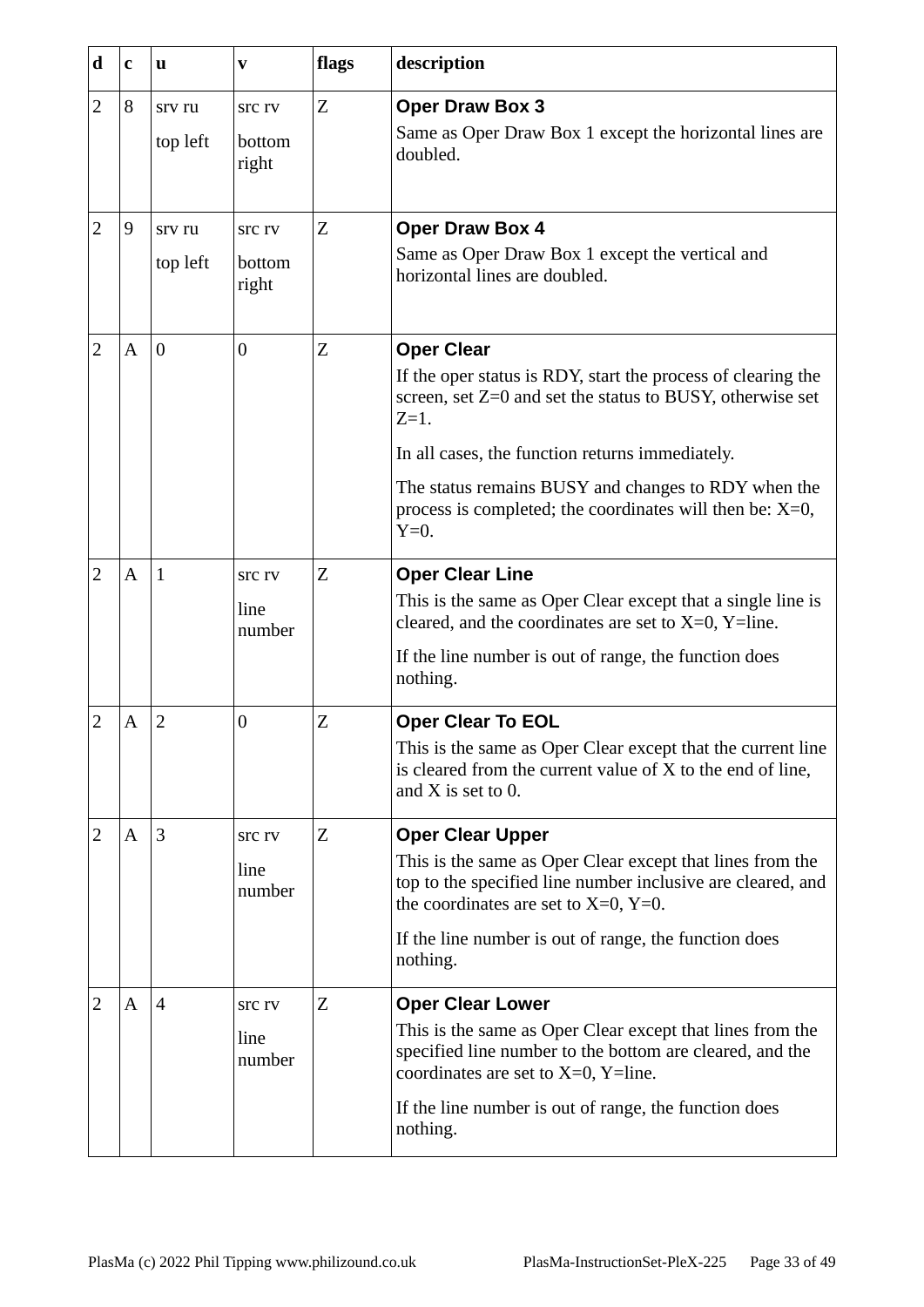<span id="page-33-1"></span><span id="page-33-0"></span>

| d              | $\mathbf{C}$   | u                        | V                               | flags       | description                                                                                                                                                                                                                                                                                                                                                                                                                                                                                                                                                                                           |
|----------------|----------------|--------------------------|---------------------------------|-------------|-------------------------------------------------------------------------------------------------------------------------------------------------------------------------------------------------------------------------------------------------------------------------------------------------------------------------------------------------------------------------------------------------------------------------------------------------------------------------------------------------------------------------------------------------------------------------------------------------------|
| $\overline{2}$ | B              | srv ru<br>field<br>range | <b>STC TV</b><br>line<br>number | Z           | <b>Oper Clear Field</b><br>This is similar to Oper Clear Line except that only part of<br>the line is cleared.<br>The field to be cleared is defined in ru:<br>$ms$ -byte = start column: 0 to (width-1)<br>$ls$ -byte = end column: 0 to (width-1)<br>When the process completes, X=start column, Y=line.<br>If the start, end, or line number are out of range, or if start<br>is less than end, the function does nothing.                                                                                                                                                                         |
| 3              | $\overline{0}$ | $\overline{0}$           | dest                            | <b>VNZC</b> | <b>PTR Get Status</b><br>Read the status for the paper tape reader<br>If $v=014$ , set the flags and write the status into rv<br>If $v=15$ , just set the flags<br>Flags:<br>$Z=1$ if BUSY<br>$V=1$ if EOT*<br>$C=1$ if $RDY$<br>N=1 if DATA_RDY<br>Status values:<br>$0 =$ OFF<br>$1 = RDY$<br>$2 = BUSY$<br>3=unused<br>4=DATA_RDY<br>5=ERR_DATA (data value unexpected)<br>6=ERR_READ (media)<br>7=ERR_PARITY (only used by the 7-bit+parity tape<br>reader)<br>* EOT is only returned in the flag; it does not appear in rv<br>as it causes the tape to be unloaded so rv returns OFF<br>instead. |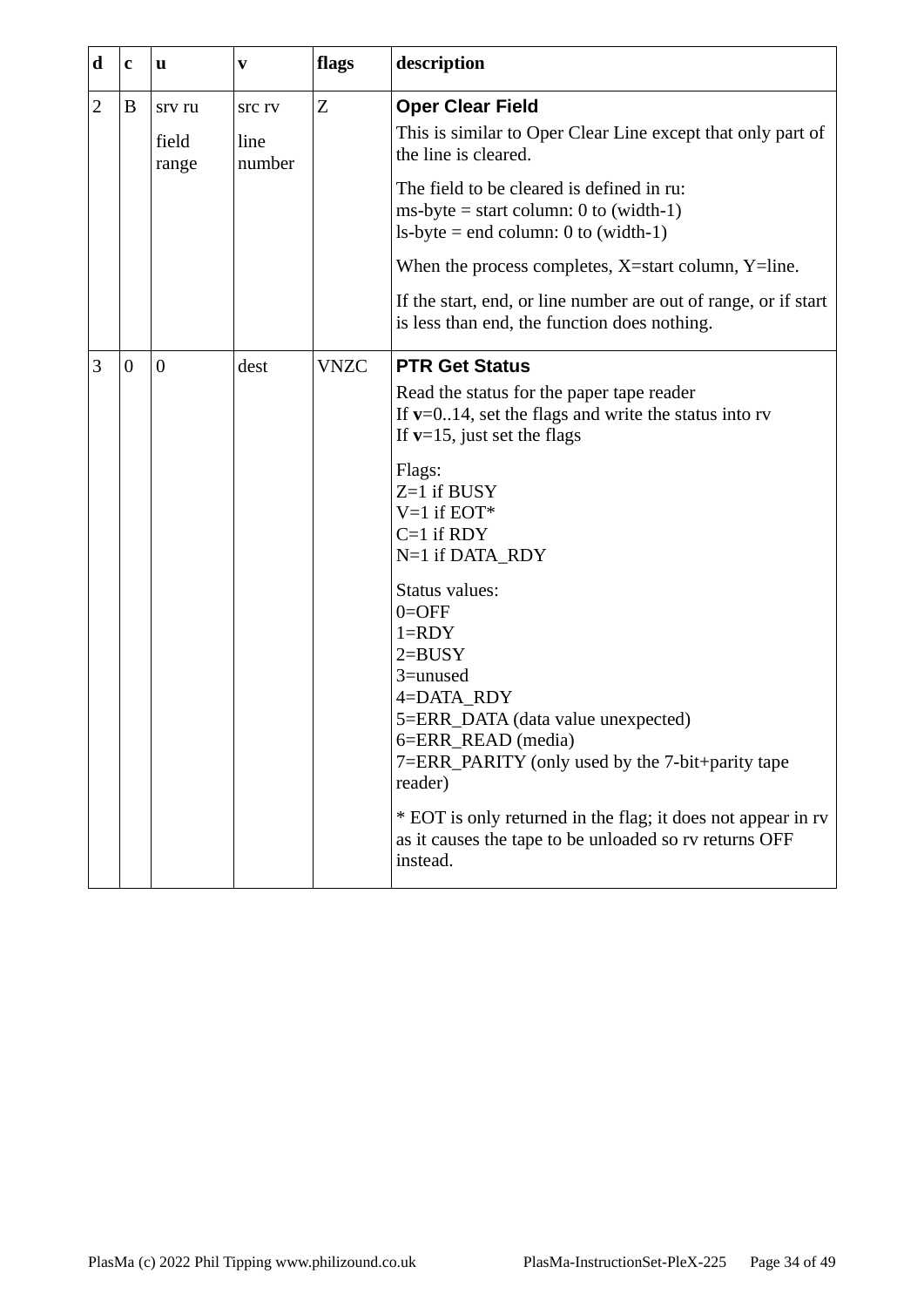<span id="page-34-1"></span><span id="page-34-0"></span>

| d | C              | u              | V                | flags | description                                                                                                                                                                                                                                                           |
|---|----------------|----------------|------------------|-------|-----------------------------------------------------------------------------------------------------------------------------------------------------------------------------------------------------------------------------------------------------------------------|
| 3 | $\mathbf{1}$   | $\overline{0}$ | $\boldsymbol{0}$ |       | <b>PTR Req Data</b>                                                                                                                                                                                                                                                   |
|   |                |                |                  |       | If the tape reader status is RDY, request the next data<br>value from the paper tape reader and set the status to<br>BUSY, otherwise do nothing.                                                                                                                      |
|   |                |                |                  |       | In all cases, the function returns immediately.                                                                                                                                                                                                                       |
|   |                |                |                  |       | The status remains BUSY until some indeterminate time<br>later, after which, if it is DATA_RDY, the data value has<br>been read successfully from the paper tape and is now<br>held in the device's read buffer ready to be fetched via the<br>next PTR Get function. |
|   |                |                |                  |       | The buffer only holds a single data value so it will be<br>overwritten each time a request is actioned.                                                                                                                                                               |
|   |                |                |                  |       | The data value depends on the current tape reader mode:<br>either 7-bit plus parity, or 8-bit no parity.                                                                                                                                                              |
|   |                |                |                  |       | In 7-bit mode, the data from the tape is treated as a 7-bit<br>ASCII character in the range \$00 to \$7F. The reader<br>checks the parity bit and sets the status to ERR_PARITY<br>if the check fails.                                                                |
|   |                |                |                  |       | In 8-bit mode, the data returned is an 8-bit value in the<br>range \$00 to \$FF. No parity checking is performed.                                                                                                                                                     |
| 3 | $\overline{2}$ | $\overline{0}$ | dest rv          | NZ    | <b>PTR Get Data</b>                                                                                                                                                                                                                                                   |
|   |                |                |                  |       | $rv = data$<br>$N=1$ if rv<0, Z=1 if rv=0                                                                                                                                                                                                                             |
|   |                |                |                  |       | If the reader status is DATA_RDY, transfer the data value<br>from the device's read buffer to rv, setting flags as shown,<br>and set the status to RDY, otherwise do nothing.                                                                                         |
|   |                |                |                  |       | The data corresponds to the most recent PTR Req Data<br>call.                                                                                                                                                                                                         |
|   |                |                |                  |       | In all cases, the function returns immediately.                                                                                                                                                                                                                       |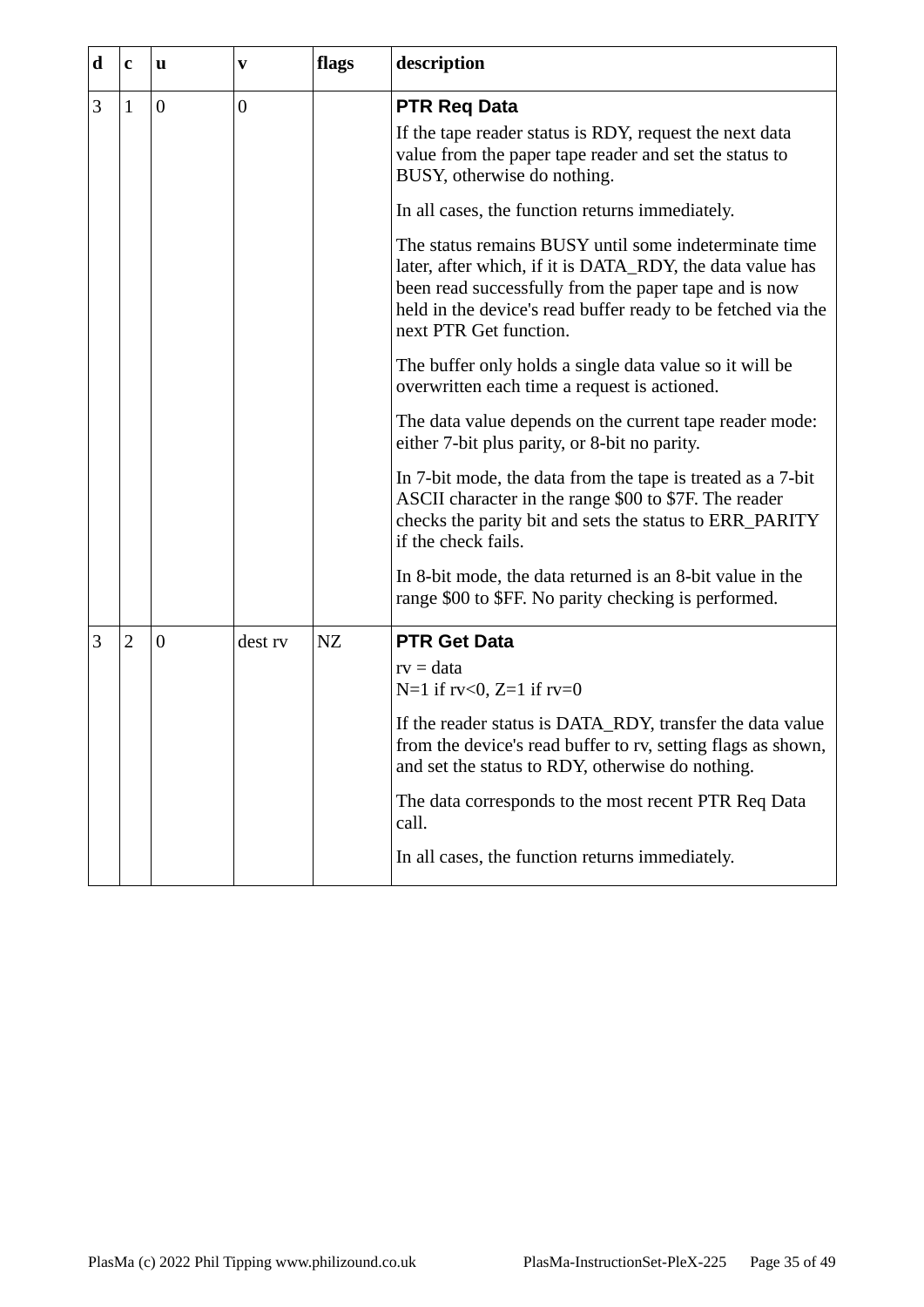<span id="page-35-1"></span><span id="page-35-0"></span>

| d              | $\mathbf{C}$ | u                | V       | flags      | description                                                                                                                                                                      |
|----------------|--------------|------------------|---------|------------|----------------------------------------------------------------------------------------------------------------------------------------------------------------------------------|
| $\overline{4}$ | $\mathbf{0}$ | $\boldsymbol{0}$ | dest    | <b>VZC</b> | <b>PTP Get Status</b><br>Read the status for the paper tape punch<br>If $v=0.14$ , set the flags and write the status into rv<br>If $v=15$ , just set the flags                  |
|                |              |                  |         |            | Flags:<br>Z=1 if BUSY<br>$V=1$ if EOT*<br>$C=1$ if $RDY$                                                                                                                         |
|                |              |                  |         |            | Status values:<br>$0 =$ OFF<br>$1 = RDY$<br>$2 = BUSY$<br>3=unused<br>4=ERR_WRITE (media)                                                                                        |
|                |              |                  |         |            | * EOT is only returned in the flag; it does not appear in rv<br>as it causes the tape to be unloaded so rv returns OFF<br>instead.                                               |
| $\overline{4}$ | $\mathbf{1}$ | $\mathbf{0}$     | dest rv |            | <b>PTP Write Data</b>                                                                                                                                                            |
|                |              |                  |         |            | $data = rv$                                                                                                                                                                      |
|                |              |                  |         |            | If the punch status is RDY, write the ls-byte in rv to the<br>punch device's write buffer ready for punching to paper-<br>tape and set the status to BUSY, otherwise do nothing. |
|                |              |                  |         |            | In all cases, the function returns immediately.                                                                                                                                  |
|                |              |                  |         |            | The status remains BUSY until some indeterminate time<br>later, after which, if it is RDY, the data value has been<br>punched successfully onto the paper tape.                  |
|                |              |                  |         |            | The data value depends on the tape punch mode: either<br>7-bit plus parity, or 8-bit no parity.                                                                                  |
|                |              |                  |         |            | In 7-bit mode, the data is treated as a 7-bit ASCII<br>character in the range \$00 to \$7F. The punch generates<br>and writes a parity bit automatically.                        |
|                |              |                  |         |            | In 8-bit mode, the data is treated as an 8-bit value in the<br>range \$00 to \$FF. No parity is written.                                                                         |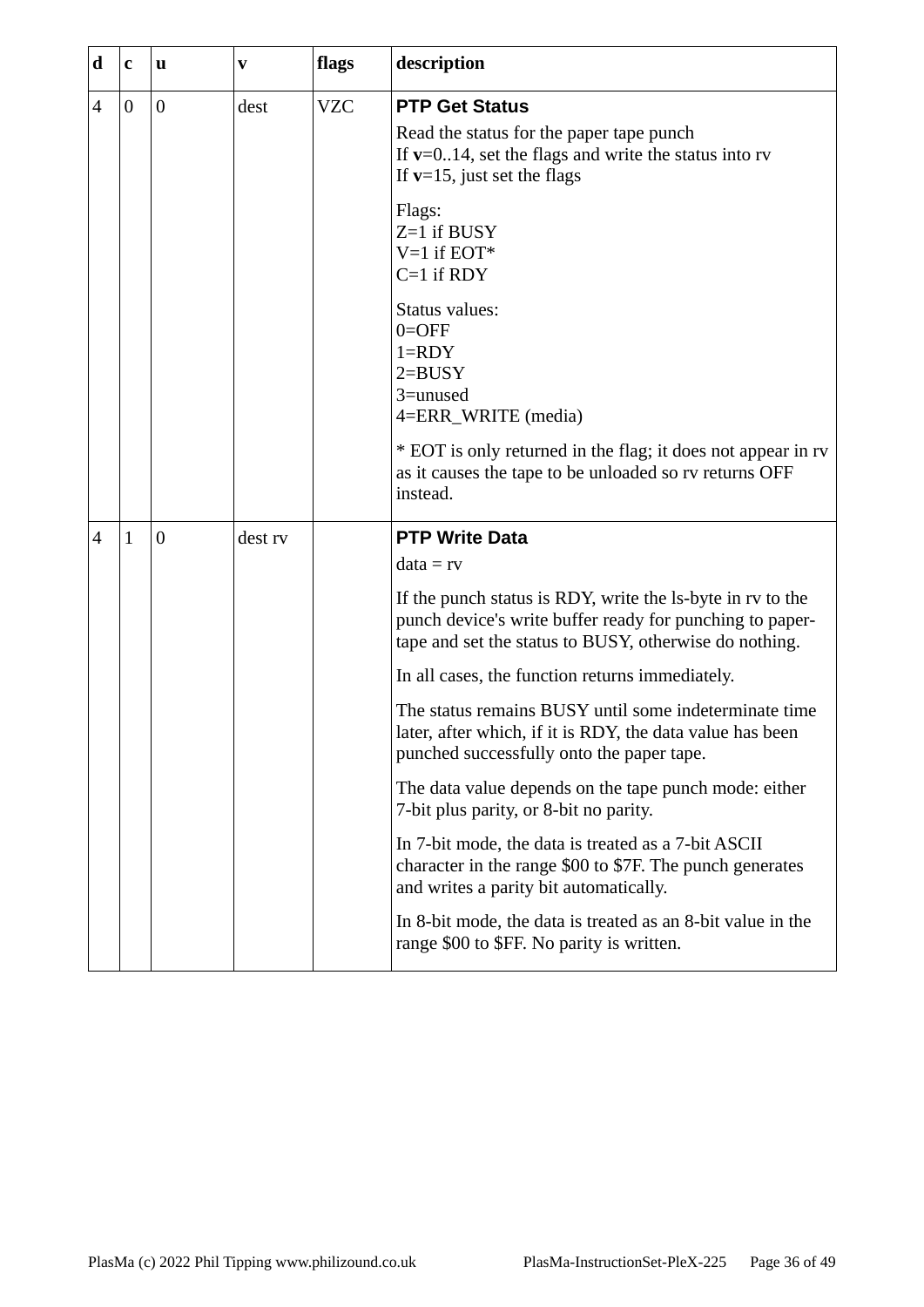<span id="page-36-1"></span><span id="page-36-0"></span>

| d | C                | u       | $\mathbf{v}$ | flags       | description                                                                                                                                                                                                                                                                                                                                                     |
|---|------------------|---------|--------------|-------------|-----------------------------------------------------------------------------------------------------------------------------------------------------------------------------------------------------------------------------------------------------------------------------------------------------------------------------------------------------------------|
| 5 | $\boldsymbol{0}$ | mt deck | dest         | <b>VNZC</b> | <b>MT Get Status</b><br>Read the status for mt deck number $\mathbf{u}$ (01)<br>If $v=0.14$ , set the flags and write the status into rv<br>If $v=15$ , just set the flags                                                                                                                                                                                      |
|   |                  |         |              |             | Flags:<br>$Z=1$ if BUSY<br>V=1 if WARN_EOT*<br>$C=1$ if $RDY$<br>N=1 if DATA_RDY                                                                                                                                                                                                                                                                                |
|   |                  |         |              |             | Status values:<br>$0 =$ OFF<br>$1 = RDY$<br>$2 = BUSY$<br>3=WARN_EOT (end of tape imminent*)<br>4=TMARK (tape mark encountered)<br>5=DATA RDY<br>6=ERR_DATA (data invalid; read after write)<br>7=ERR_READ (media error or checksum fail)<br>8=ERR_WPR (writing to tape with no 'write permit ring')<br>9=ERR_WRITE (media)<br>10=ERR_EOT (actual end of tape*) |
|   |                  |         |              |             | * WARN_EOT is an early warning for end-of-tape and is<br>returned instead of RDY if there are less than 8 blocks<br>remaining on the tape. Reads & writes are still allowed<br>after this point so logical volumes can be 'closed' with<br>additional blocks and/or tape-marks. ERR_EOT is the<br>actual end-of-tape and means no blocks remain.                |
| 5 | $\mathbf{1}$     | mt deck | dest         | Z           | <b>MT Get Info</b>                                                                                                                                                                                                                                                                                                                                              |
|   |                  |         |              |             | If the deck status is not OFF, return the current block size<br>and WPR state for the deck, otherwise do nothing.                                                                                                                                                                                                                                               |
|   |                  |         |              |             | If $v=014$ , set the flag and write the block size into rv<br>If $v=15$ , just set the flag                                                                                                                                                                                                                                                                     |
|   |                  |         |              |             | Flag:<br>$Z=1$ if WPR fitted (i.e. tape can be overwritten)                                                                                                                                                                                                                                                                                                     |
|   |                  |         |              |             | The block size is currently a fixed value of 256 bytes but<br>may change in future. A block will occupy (block size / 2)<br>words of memory.                                                                                                                                                                                                                    |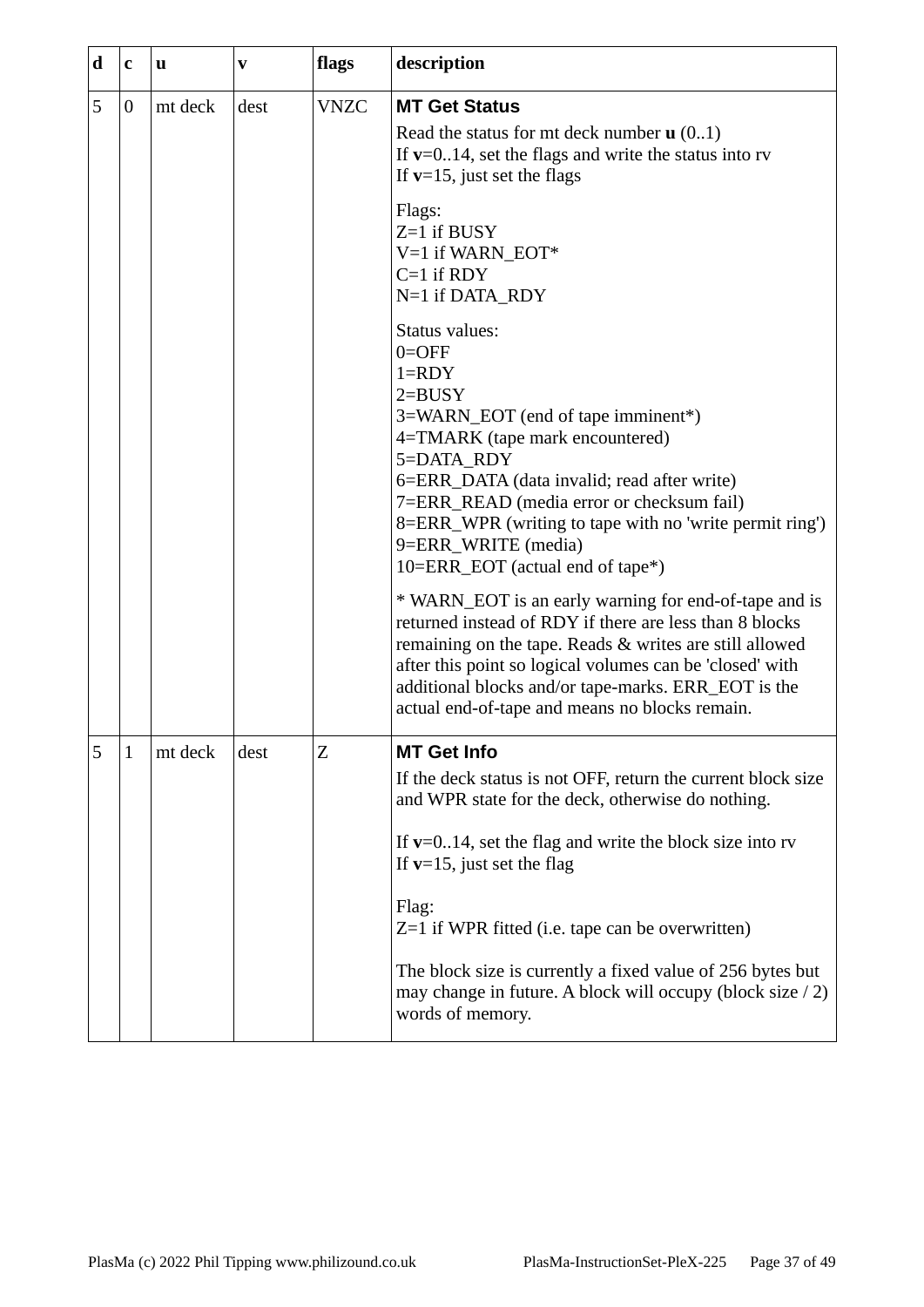<span id="page-37-2"></span><span id="page-37-1"></span><span id="page-37-0"></span>

| $\mathbf d$ | $\mathbf{C}$   | <b>u</b> | V              | flags | description                                                                                                                                                                                                                                                     |
|-------------|----------------|----------|----------------|-------|-----------------------------------------------------------------------------------------------------------------------------------------------------------------------------------------------------------------------------------------------------------------|
| 5           | $\overline{2}$ | mt deck  | $\overline{0}$ |       | <b>MT Req Block</b><br>If the specified deck status is RDY, TMARK or<br>WARN_EOT*, request the next block of data from it and<br>set the status to BUSY, otherwise do nothing.                                                                                  |
|             |                |          |                |       | In all cases, the function returns immediately.                                                                                                                                                                                                                 |
|             |                |          |                |       | The status remains BUSY until some indeterminate time<br>later, after which, if it is DATA_RDY, the block has been<br>read successfully from the tape and is now held in the<br>device's read buffer ready to be fetched via the next MT<br>Get Block function. |
|             |                |          |                |       | The buffer only holds a single block so it will be<br>overwritten each time a request is actioned.                                                                                                                                                              |
|             |                |          |                |       | *The status is WARN_EOT instead of RDY if near the<br>end of tape; see notes in MT Get Status.                                                                                                                                                                  |
| 5           | 3              | mt deck  | addr rv        |       | <b>MT Get Block</b>                                                                                                                                                                                                                                             |
|             |                |          |                |       | $rv = ram$ address for block from specified mt deck.                                                                                                                                                                                                            |
|             |                |          |                |       | If the deck's status is DATA_RDY, transfer the data block<br>from the deck's read buffer to ram starting at the address<br>in rv and set the status to RDY or WARN_EOT*,<br>otherwise do nothing.                                                               |
|             |                |          |                |       | The data corresponds to the most recent MT Req Block<br>call.                                                                                                                                                                                                   |
|             |                |          |                |       | Memory locations within the Fixed store (FST) region<br>will not be overwritten. Memory addresses will wrap<br>round to zero if top of store is exceeded.                                                                                                       |
|             |                |          |                |       | In all cases, the function returns immediately.                                                                                                                                                                                                                 |
|             |                |          |                |       | *The status is WARN_EOT instead of RDY if near the<br>end of tape; see notes in MT Get Status.                                                                                                                                                                  |
| 5           | $\overline{4}$ | mt deck  | $\overline{0}$ |       | <b>MT Rewind</b>                                                                                                                                                                                                                                                |
|             |                |          |                |       | Rewind tape on specified mt deck, leaving it loaded.                                                                                                                                                                                                            |
|             |                |          |                |       | If the deck's status is OFF or BUSY, do nothing,<br>otherwise start rewinding the tape and set the status to<br>BUSY.                                                                                                                                           |
|             |                |          |                |       | The status remains BUSY until some indeterminate time<br>later, after which, if it is RDY, the tape has been<br>successfully rewound. The tape remains loaded; it can<br>only be unloaded by the MT Unload switch.                                              |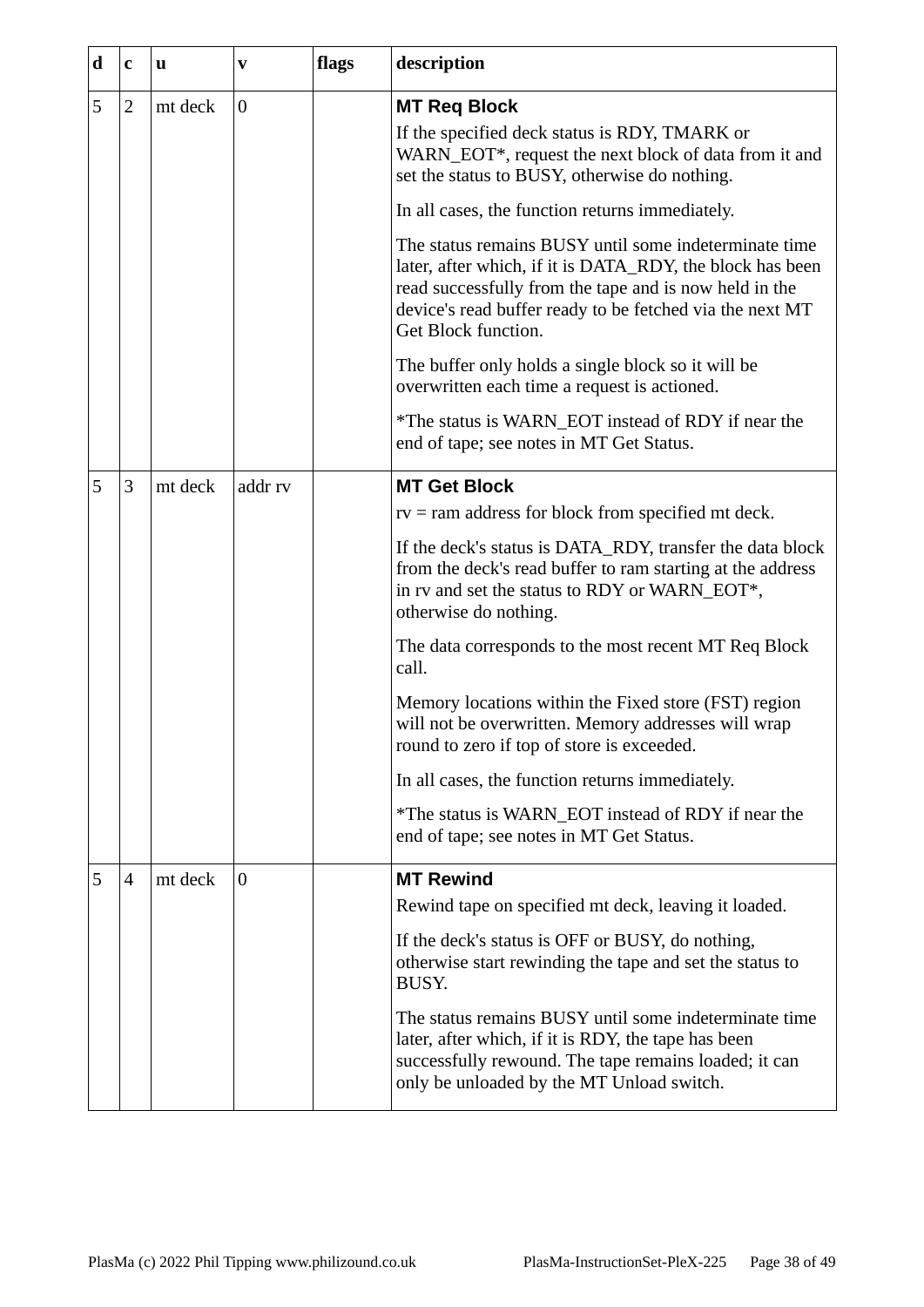<span id="page-38-3"></span><span id="page-38-2"></span><span id="page-38-1"></span><span id="page-38-0"></span>

| d | $\mathbf c$ | u       | V             | flags | description                                                                                                                                                                                       |
|---|-------------|---------|---------------|-------|---------------------------------------------------------------------------------------------------------------------------------------------------------------------------------------------------|
| 5 | 5           | mt deck | src rv        |       | <b>MT Skip Blocks Forwards</b><br>$rv =$ number of blocks to skip on specified mt deck.                                                                                                           |
|   |             |         |               |       | If the deck's status is OFF or BUSY, do nothing,<br>otherwise start skipping forwards by rv blocks and change<br>the status to BUSY.                                                              |
|   |             |         |               |       | If the number of blocks is zero, the function does nothing.                                                                                                                                       |
|   |             |         |               |       | The status remains BUSY until some indeterminate time<br>later, after which, if it is RDY or WARN_EOT*, the tape<br>has been successfully positioned.                                             |
|   |             |         |               |       | If a tape mark is encountered before all blocks are<br>skipped, the tape is positioned after that tape mark and the<br>status changes to TMARK.                                                   |
|   |             |         |               |       | *The status is WARN_EOT instead of RDY if near the<br>end of tape; see notes in MT Get Status.                                                                                                    |
| 5 | 6           | mt deck | <b>STC TV</b> |       | <b>MT Skip Blocks Backwards</b>                                                                                                                                                                   |
|   |             |         |               |       | $rv =$ number of blocks to skip on specified mt deck                                                                                                                                              |
|   |             |         |               |       | This is similar to MT Skip Blocks Forwards except that<br>the tape skips backwards by rv blocks.                                                                                                  |
|   |             |         |               |       | If a tape mark is encountered before all blocks are<br>skipped, the tape is positioned before that tape mark and<br>the status changes to TMARK.                                                  |
|   |             |         |               |       | If start of tape is reached before all blocks are skipped, the<br>tape is positioned at the start and the status changes to<br>TMARK.                                                             |
| 5 | 7           | mt deck | <b>STC TV</b> |       | <b>MT Skip Tape Marks Forwards</b>                                                                                                                                                                |
|   |             |         |               |       | $rv$ = number of tape marks to skip on specified mt deck.                                                                                                                                         |
|   |             |         |               |       | If the number of tape marks is zero, the function does<br>nothing.                                                                                                                                |
|   |             |         |               |       | This is similar to MT Skip Blocks Forwards except that<br>the tape skips forwards by rv tape marks.                                                                                               |
|   |             |         |               |       | If end of tape (a pair of adjacent tape marks) is reached<br>before all tape marks are skipped, the tape is positioned<br>after the first of these tape marks and the status changes to<br>TMARK. |
| 5 | 8           | mt deck | <b>STC TV</b> |       | <b>MT Skip Tape Marks Backwards</b>                                                                                                                                                               |
|   |             |         |               |       | $rv =$ number of tape marks to skip on specified mt deck.                                                                                                                                         |
|   |             |         |               |       | This is similar to MT Skip Tape Marks Forwards except<br>that the tape skips backwards by rv tape marks.                                                                                          |
|   |             |         |               |       | If start of tape is reached prematurely, tape is positioned at<br>the start and the status changes to TMARK.                                                                                      |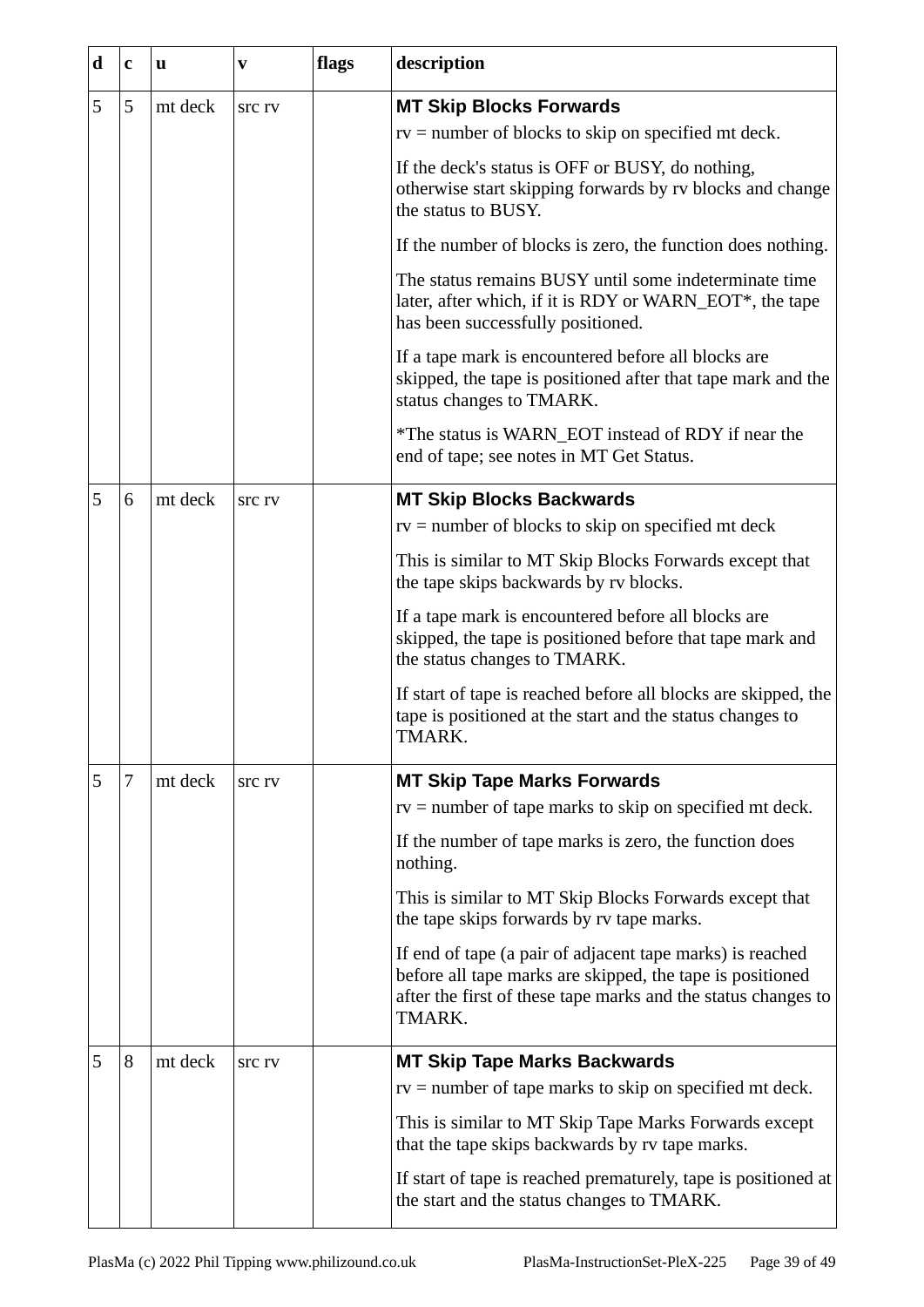<span id="page-39-1"></span><span id="page-39-0"></span>

| d | $\mathbf{C}$ | u       | V       | flags | description                                                                                                                                                                                                                   |
|---|--------------|---------|---------|-------|-------------------------------------------------------------------------------------------------------------------------------------------------------------------------------------------------------------------------------|
| 5 | 9            | mt deck | addr rv |       | <b>MT Write Block</b>                                                                                                                                                                                                         |
|   |              |         |         |       | $rv = ram$ address for block on specified mt deck.                                                                                                                                                                            |
|   |              |         |         |       | If the deck's status is RDY, TMARK or WARN_EOT*,<br>write the data block from mem starting at the address in rv<br>to the device's write buffer ready for writing to tape and<br>change status to BUSY, otherwise do nothing. |
|   |              |         |         |       | In all cases, the function returns immediately.                                                                                                                                                                               |
|   |              |         |         |       | The status remains BUSY until some indeterminate time<br>later, after which, if it is RDY or WARN_EOT*, the data<br>block has been written successfully to the mag tape.                                                      |
|   |              |         |         |       | All data following a write is deemed invalid; attempts to<br>read invalid data will return a status of ERR_DATA.                                                                                                              |
|   |              |         |         |       | If the tape is not fitted with a WPR, the status is set to<br>ERR_WPR.                                                                                                                                                        |
|   |              |         |         |       | Memory addresses will wrap round to zero if top of store<br>is exceeded.                                                                                                                                                      |
|   |              |         |         |       | *The status is WARN_EOT instead of RDY if near the<br>end of tape; see notes in MT Get Status.                                                                                                                                |
| 5 | $\mathbf{A}$ | mt deck | tmarks  |       | <b>MT Write Tape Marks</b>                                                                                                                                                                                                    |
|   |              |         |         |       | $v =$ number of tape marks to be written on specified mt<br>deck.                                                                                                                                                             |
|   |              |         |         |       | If the deck's status is RDY, TMARK or WARN_EOT*,<br>start the process of writing v tape marks and change the<br>status to BUSY.                                                                                               |
|   |              |         |         |       | The status remains BUSY until some indeterminate time<br>later, after which, if it is RDY or WARN_EOT*, the tape<br>mark(s) have been successfully written.                                                                   |
|   |              |         |         |       | All data following a write is deemed invalid; attempts to<br>read invalid data will return a status of ERR_DATA.                                                                                                              |
|   |              |         |         |       | If the number of tape marks is not in the range 12, do<br>nothing.                                                                                                                                                            |
|   |              |         |         |       | In all cases, the function returns immediately.                                                                                                                                                                               |
|   |              |         |         |       | *The status is WARN_EOT instead of RDY if near the<br>end of tape; see notes in MT Get Status.                                                                                                                                |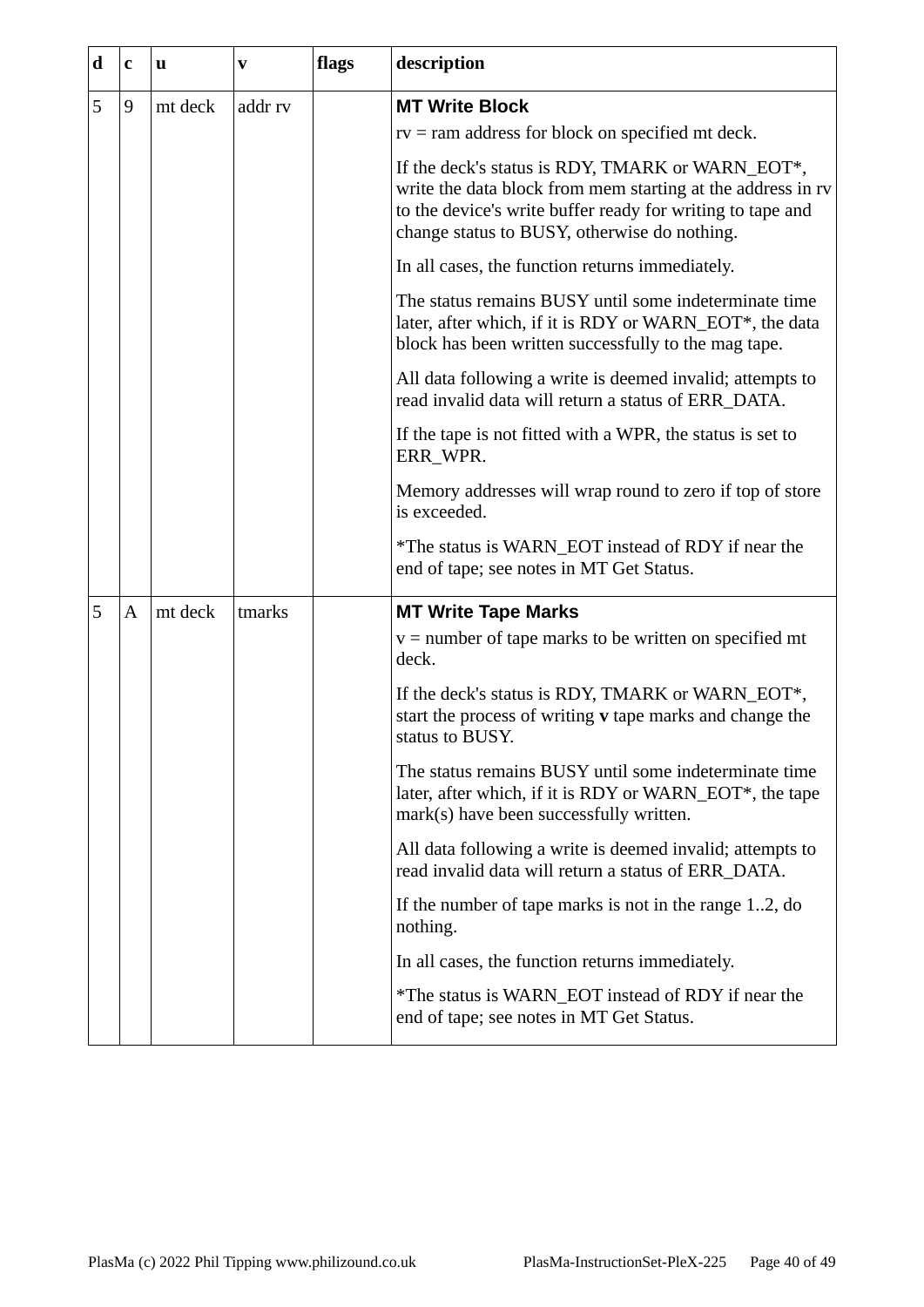<span id="page-40-2"></span><span id="page-40-1"></span><span id="page-40-0"></span>

| d | $\mathbf{C}$     | u     | V                | flags       | description                                                                                                                                                                                               |
|---|------------------|-------|------------------|-------------|-----------------------------------------------------------------------------------------------------------------------------------------------------------------------------------------------------------|
| 6 | $\boldsymbol{0}$ | drive | dest             | <b>VNZC</b> | <b>EDS Get Status</b><br>Read the status for eds drive $\mathbf{u}(01)$<br>If $v=0.14$ , set the flags and write the status into rv<br>If $v=15$ , just set the flags                                     |
|   |                  |       |                  |             | Flags:<br>$Z=1$ if BUSY<br>$V=1$ if EOD<br>$C=1$ if $RDY$<br>N=1 if DATA_RDY                                                                                                                              |
|   |                  |       |                  |             | Status values:<br>$0 =$ OFF<br>$1 = RDY$<br>$2 = BUSY$<br>3=EOD (end of disc, sector number too big)<br>4=DATA_RDY<br>5=ERR_READ (media)<br>6=ERR_WRITE (media)                                           |
| 6 | $\mathbf{1}$     | drive | dest rv          |             | <b>EDS Get Sector Info</b><br>$rv$ = sector size for specified eds drive.<br>$acc = total number of sectors on specified eds drive.$                                                                      |
|   |                  |       |                  |             | If the drive status is not OFF, read the current sector size<br>(in bytes) into rv, and the total number of sectors into acc,<br>otherwise do nothing.                                                    |
|   |                  |       |                  |             | The sector size is currently a fixed value but may change<br>in future. A sector will occupy (sector size $/$ 2) words of<br>memory.                                                                      |
|   |                  |       |                  |             | The total includes both used and unused sectors. It is<br>capped to realistic values even if high capacity sd-cards<br>are used.                                                                          |
| 6 | $\overline{2}$   | drive | $\boldsymbol{0}$ |             | <b>EDS Set Sector Number</b><br>Sector number $=$ acc                                                                                                                                                     |
|   |                  |       |                  |             | If the drive status is RDY, set the current sector number to<br>the value held in acc, otherwise do nothing.                                                                                              |
|   |                  |       |                  |             | In all cases, the function returns immediately.                                                                                                                                                           |
|   |                  |       |                  |             | The current sector number is used by subsequent calls to<br>EDS Req Sector, and range from 0 to the max available<br>for the loaded disc. The value is only checked when a read<br>or write is requested. |
|   |                  |       |                  |             | The current sector is set to zero when a disc is loaded.                                                                                                                                                  |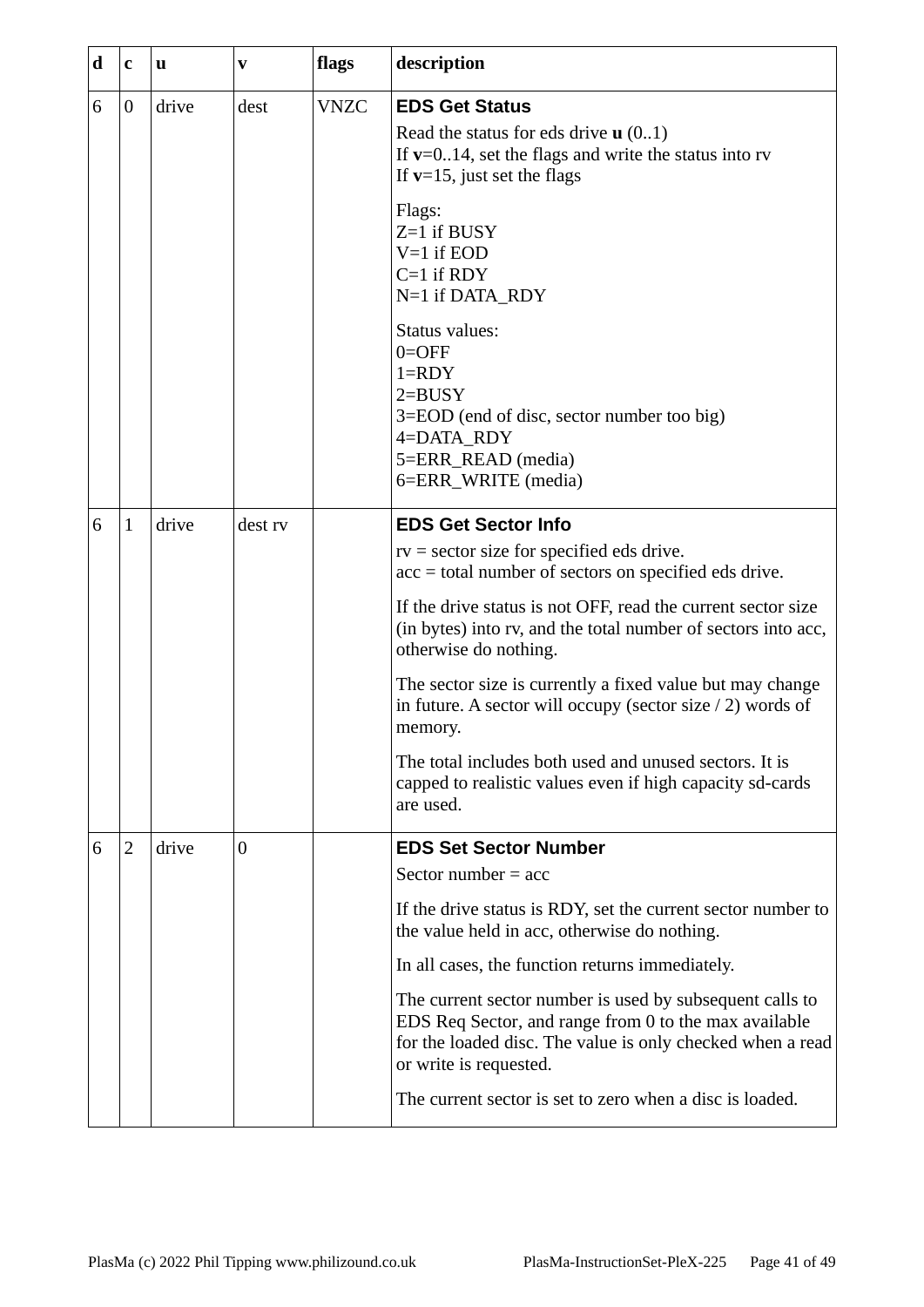<span id="page-41-2"></span><span id="page-41-1"></span><span id="page-41-0"></span>

| d | $\mathbf{C}$   | u     | V                | flags | description                                                                                                                                                                                                                                                        |
|---|----------------|-------|------------------|-------|--------------------------------------------------------------------------------------------------------------------------------------------------------------------------------------------------------------------------------------------------------------------|
| 6 | 3              | drive | $\boldsymbol{0}$ | NZ    | <b>EDS Get Sector Number</b><br>$acc = current sector number$<br>$N=1$ if acc<0, Z=1 if acc=0                                                                                                                                                                      |
|   |                |       |                  |       | If the drive status is RDY, set acc to the current sector<br>number and set flags as shown, otherwise do nothing.                                                                                                                                                  |
|   |                |       |                  |       | In all cases, the function returns immediately.                                                                                                                                                                                                                    |
| 6 | $\overline{4}$ | drive | $\boldsymbol{0}$ |       | <b>EDS Req Sector</b>                                                                                                                                                                                                                                              |
|   |                |       |                  |       | If the drive status is RDY, request the contents of the<br>current sector from it and set the status to BUSY,<br>otherwise do nothing.                                                                                                                             |
|   |                |       |                  |       | In all cases, the function returns immediately.                                                                                                                                                                                                                    |
|   |                |       |                  |       | The status remains BUSY until some indeterminate time<br>later, after which, if it is DATA_RDY, the sector has been<br>read successfully from the disc and is now held in the<br>device's read buffer ready to be fetched via the next EDS<br>Get Sector function. |
|   |                |       |                  |       | Other status values are possible, such as ERR_EOD if the<br>current sector number is out of range.                                                                                                                                                                 |
|   |                |       |                  |       | The buffer only holds a single sector so it will be<br>overwritten each time a request is actioned.                                                                                                                                                                |
| 6 | 5              | drive | addr rv          |       | <b>EDS Get Sector</b>                                                                                                                                                                                                                                              |
|   |                |       |                  |       | $rv$ = ram address for sector from specified eds drive.                                                                                                                                                                                                            |
|   |                |       |                  |       | If the drive's status is DATA_RDY, transfer the data sector<br>from the drive's read buffer to ram starting at the address<br>in rv, increment the current sector number and set the<br>status to RDY, otherwise do nothing.                                       |
|   |                |       |                  |       | The data corresponds to the most recent EDS Req Sector<br>call.                                                                                                                                                                                                    |
|   |                |       |                  |       | Memory locations within the Fixed store (FST) region<br>will not be overwritten. Memory addresses will wrap<br>round to zero if top of store is exceeded.                                                                                                          |
|   |                |       |                  |       | In all cases, the function returns immediately.                                                                                                                                                                                                                    |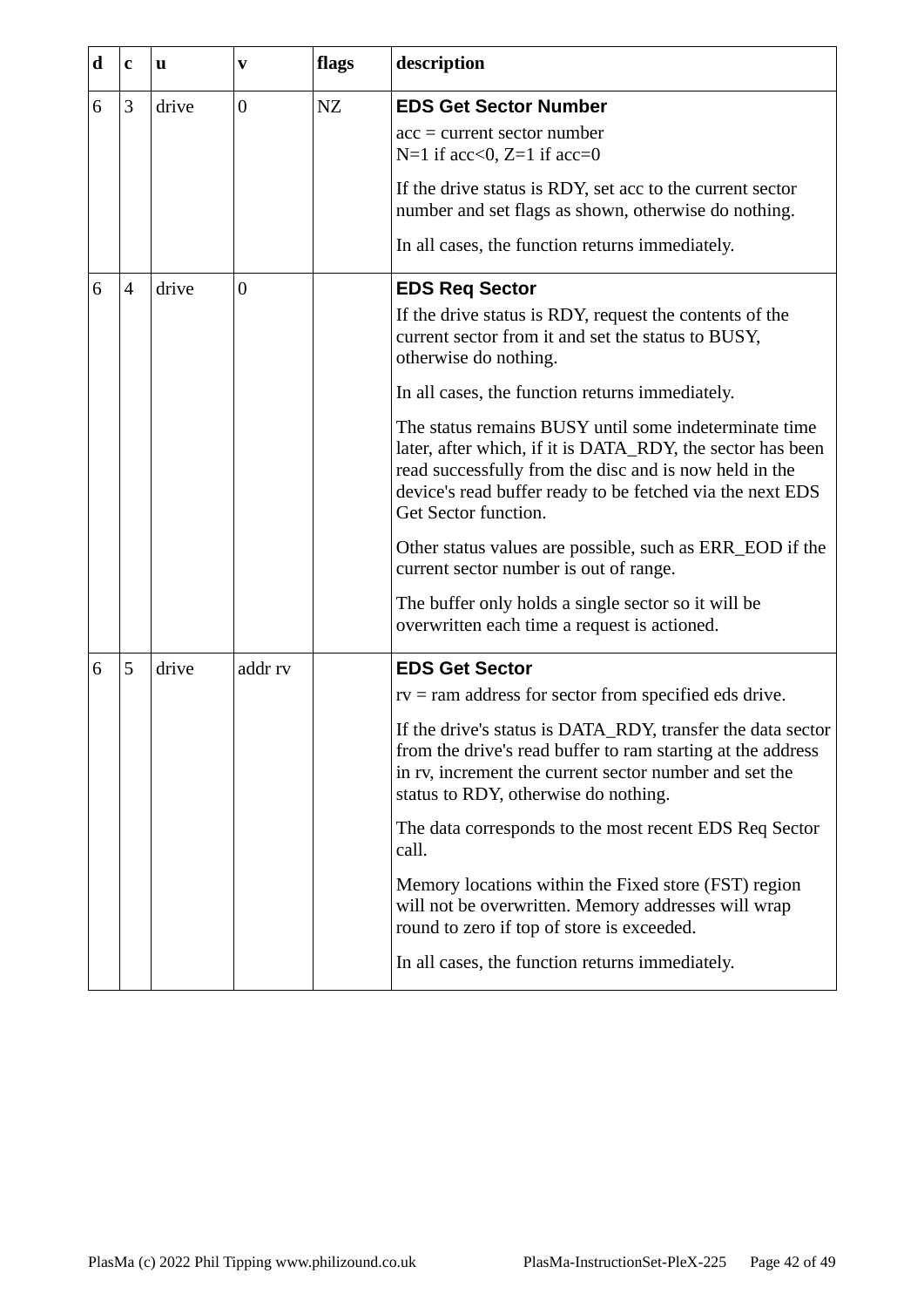<span id="page-42-3"></span><span id="page-42-2"></span>

| d | $\mathbf c$      | u              | V                | flags | description                                                                                                                                                                                                                                 |
|---|------------------|----------------|------------------|-------|---------------------------------------------------------------------------------------------------------------------------------------------------------------------------------------------------------------------------------------------|
| 6 | 6                | drive          | addr rv          |       | <b>EDS Write Sector</b><br>$rv = ram$ address for sector on specified eds drive.                                                                                                                                                            |
|   |                  |                |                  |       | If the drive's status is RDY, write the data sector from<br>mem starting at the address in rv to the device's write<br>buffer ready for writing to disc using the current sector<br>number and change status to BUSY, otherwise do nothing. |
|   |                  |                |                  |       | In all cases, the function returns immediately.                                                                                                                                                                                             |
|   |                  |                |                  |       | The status remains BUSY until some indeterminate time<br>later, after which, if it is RDY, the data block has been<br>written successfully to the disc.                                                                                     |
|   |                  |                |                  |       | Other status values are possible, such as ERR_EOD if the<br>current sector number is out of range.                                                                                                                                          |
|   |                  |                |                  |       | Memory addresses will wrap round to zero if top of store<br>is exceeded.                                                                                                                                                                    |
| 7 | $\boldsymbol{0}$ | $\overline{0}$ | $\boldsymbol{0}$ | Z     | <b>LP Get Status</b>                                                                                                                                                                                                                        |
|   |                  |                |                  |       | Flag $Z =$ status                                                                                                                                                                                                                           |
|   |                  |                |                  |       | If the printer is ready to accept commands, set $Z=0$<br>(RDY), otherwise set $Z=1$ (BUSY) <sup>15</sup>                                                                                                                                    |
|   |                  |                |                  |       | This device is not simulated in PlasMaSim.                                                                                                                                                                                                  |
| 7 | $\mathbf{1}$     | $\overline{0}$ | <b>STC TV</b>    | Z     | <b>LP Write Data</b>                                                                                                                                                                                                                        |
|   |                  |                |                  |       | Printer data $=$ rv                                                                                                                                                                                                                         |
|   |                  |                |                  |       | If the printer status is RDY, start the process of writing the<br>ls-byte in rv as an ASCII character to the printer, set $Z=0$<br>and set the status to BUSY, otherwise set $Z=1$ .                                                        |
|   |                  |                |                  |       | In all cases, the function returns immediately.                                                                                                                                                                                             |
|   |                  |                |                  |       | The status remains BUSY and changes to RDY when the<br>process has completed successfully. See footnote in LP<br>Get Status for clarification of BUSY.                                                                                      |
| 7 | $\overline{2}$   | ms char        | ls char          | Z     | <b>LP Write Literal</b>                                                                                                                                                                                                                     |
|   |                  |                |                  |       | Printer data $=$ char                                                                                                                                                                                                                       |
|   |                  |                |                  |       | This is the same as LP Write Data except that the byte is<br>the 8-bit value in the <b>u</b> and <b>v</b> nibbles of the instruction<br>instead of the contents of rv.                                                                      |

<span id="page-42-4"></span><span id="page-42-1"></span><span id="page-42-0"></span><sup>15</sup> The h/w monitors a single data line from the printer interface to keep things simple, the trade-off being that a program cannot tell *why* the printer is busy (it could be processing a transfer, waiting for paper, offline, or not connected). This is a reasonable trade-off, but the strategy breaks down if the printer is plugged in but powered *off,* in which case it still appears to be ready. This needs a small hardware mod to fix.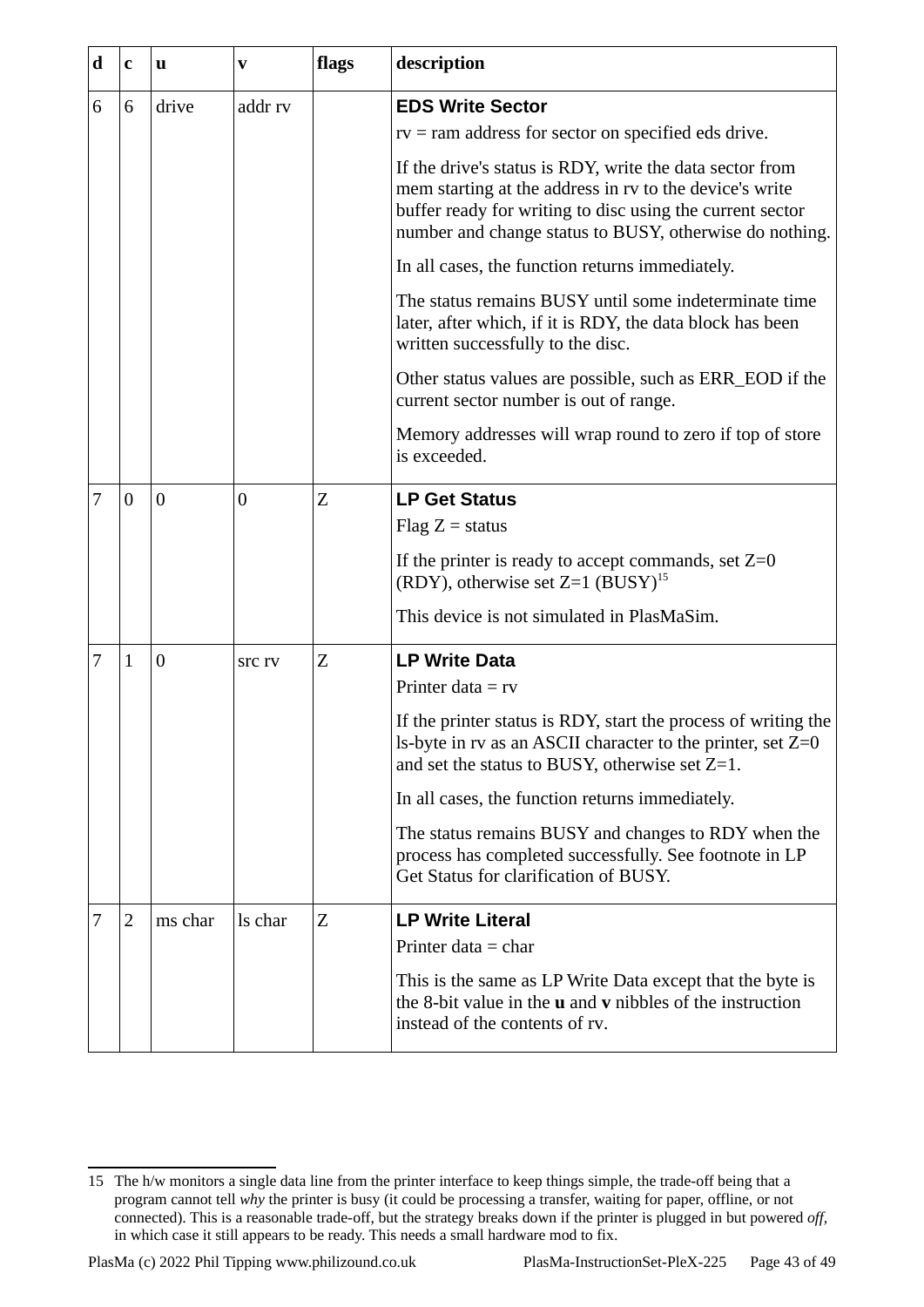<span id="page-43-4"></span><span id="page-43-3"></span><span id="page-43-2"></span><span id="page-43-1"></span><span id="page-43-0"></span>

| $\mathbf d$ | $\mathbf c$    | u                | V                | flags | description                                                                                                                                                                                                                       |
|-------------|----------------|------------------|------------------|-------|-----------------------------------------------------------------------------------------------------------------------------------------------------------------------------------------------------------------------------------|
| 8           | $\overline{0}$ | $\overline{0}$   | <b>STC TV</b>    |       | <b>Set Note Attribs</b><br>Attribs $= rv$                                                                                                                                                                                         |
|             |                |                  |                  |       | Set the Note Attribute for subsequent notes played via the<br>Play Note function. Attribs can be changed at any time<br>but only take effect at the next Play Note.                                                               |
| 8           | $\mathbf{1}$   | $\overline{0}$   | <b>SIC IV</b>    | Z     | <b>Play Note</b><br>Audio/MIDI note = $rv$                                                                                                                                                                                        |
|             |                |                  |                  |       | If the note handler status is RDY, initiate a note according<br>to the Note Definition value in rv using attributes defined<br>by the last call to Set Note Attribs, set Z=0 and set the<br>status to BUSY, otherwise set $Z=1$ . |
|             |                |                  |                  |       | In all cases, the function returns immediately.                                                                                                                                                                                   |
|             |                |                  |                  |       | The status remains BUSY until the total note interval has<br>finished, after which it changes to RDY.                                                                                                                             |
| 8           | $\mathbf{1}$   | $\mathbf{1}$     | $\overline{0}$   |       | <b>End Note</b>                                                                                                                                                                                                                   |
|             |                |                  |                  |       | If a note is currently active, request it to be terminated as<br>soon as possible, otherwise do nothing.                                                                                                                          |
|             |                |                  |                  |       | If a note was active, the note status will still remain<br>BUSY until the note has actually terminated, after which<br>it changes to RDY.                                                                                         |
|             |                |                  |                  |       | In all cases, the function returns immediately.                                                                                                                                                                                   |
| 8           | $\overline{2}$ | $\boldsymbol{0}$ | $\boldsymbol{0}$ | Z     | <b>Get Note Status</b>                                                                                                                                                                                                            |
|             |                |                  |                  |       | Flag $Z =$ status                                                                                                                                                                                                                 |
|             |                |                  |                  |       | If there is no audio or MIDI note currently active<br>(meaning Play Note is ready to accept requests), set $Z=0$<br>(RDY), otherwise set Z=1 (BUSY)                                                                               |
| 8           | 3              | src ru           | dst rv           |       | <b>Note Time To Interval</b>                                                                                                                                                                                                      |
|             |                |                  |                  |       | rv (interval code) = ru ( $64th$ notes)                                                                                                                                                                                           |
|             |                |                  |                  |       | Convert the note time measured in units of $64th$ notes (2 to<br>192) to the interval code (\$0 to \$D) used in the Note<br>Definition for Play Note, e.g.                                                                        |
|             |                |                  |                  |       | if ru = 4, rv is set to 2 ( $4/64 = 1/16$ semiquaver)<br>if ru = 24, rv is set to 7 (24/64 = $3/8$ = 1/4 dotted)                                                                                                                  |
|             |                |                  |                  |       | If ru is outside the range 2 to 192, it is constrained to<br>those values.                                                                                                                                                        |
|             |                |                  |                  |       | If ru does not map exactly to a recognised interval code, it<br>is rounded up to the next valid code.                                                                                                                             |
|             |                |                  |                  |       |                                                                                                                                                                                                                                   |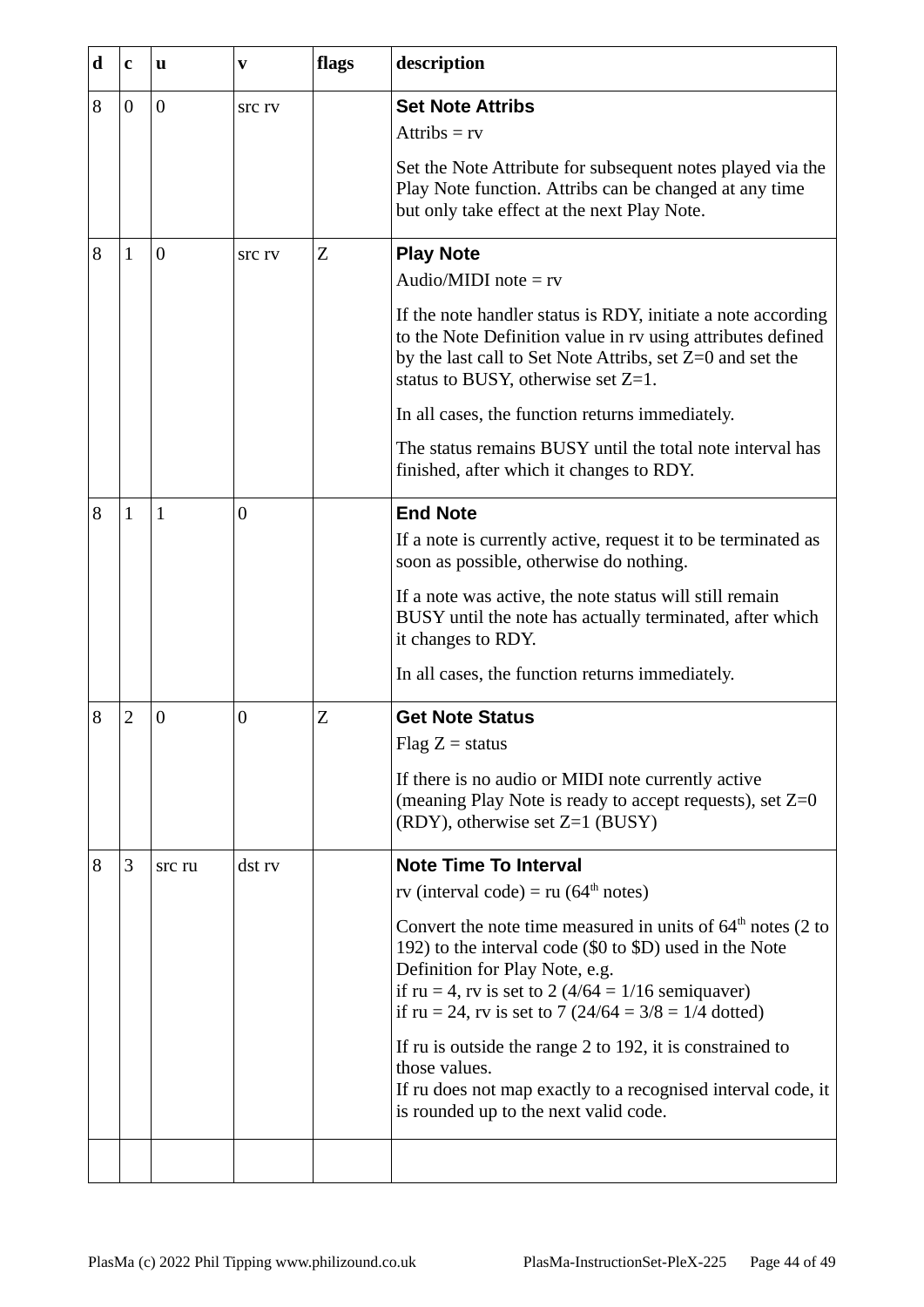<span id="page-44-8"></span><span id="page-44-7"></span><span id="page-44-6"></span><span id="page-44-5"></span><span id="page-44-4"></span><span id="page-44-3"></span><span id="page-44-2"></span><span id="page-44-1"></span><span id="page-44-0"></span>

| $\mathbf d$  | $\mathbf c$    | u              | V             | flags          | description                                                                                                                                                                                                                                                                                              |
|--------------|----------------|----------------|---------------|----------------|----------------------------------------------------------------------------------------------------------------------------------------------------------------------------------------------------------------------------------------------------------------------------------------------------------|
| 9            | $\mathbf{0}$   | src ru         | dst rv        | $\overline{C}$ | <b>Convert Mins to BCDHrsMins</b><br>$rv$ BCD hrs mins $= ru$ mins.<br>C=1 if the binary number exceeds 5999 (BCD \$9959).<br>Convert the binary number of minutes in ru to a binary-<br>coded decimal (BCD) value of hours & mins in rv.<br>e.g. if $ru = 62$ , $rv = $0102$ (62 mins = 1 hour 2 mins). |
| 9            | $\mathbf{1}$   | src ru         | dst rv        | $\mathsf{C}$   | <b>Convert BCDHrsMins to Mins</b><br>rv mins $=$ ru BCD hrs mins.<br>$C=1$ if any BCD nibbles exceed 9, or if the ls two nibbles<br>exceed \$59.<br>Convert the BCD hours & mins value in ru to minutes in<br>rv.<br>e.g. if ru = $$0215$ (2 hours 15 mins), rv = 135.                                   |
| 9            | $\overline{2}$ | src ru         | dst rv        | $\mathsf{C}$   | <b>Convert Reg to BCD</b><br>$rv$ BCD = $ru$ binary.<br>C=1 if the binary number exceeds 9999.<br>Convert the binary number in ru to a binary-coded<br>decimal (BCD) value in rv.<br>e.g. if $ru = 345$ , $rv = $0345$ .                                                                                 |
| 9            | 3              | src ru         | dst rv        | <b>NZC</b>     | <b>Convert BCD to Reg</b><br>ru binary $=$ rv BCD.<br>C=1 if any BCD nibbles exceed 9 or if the BCD number<br>exceeds \$9999.<br>Convert the BCD value in ru to a binary number in rv.<br>e.g. if $ru = $0345$ , $rv = 345$ .                                                                            |
| 9            | $\overline{4}$ | src/dst ru     | src rv        | <b>VNZ</b>     | <b>Unsigned Multiply Reg</b><br>$ru = ru(u) * rv(u)$<br>$V=1$ if error                                                                                                                                                                                                                                   |
| 9            | 5              | src/dst ru     | src rv        | <b>VNZ</b>     | <b>Signed Multiply Reg</b><br>$ru = ru(s) * rv(s)$<br>$V=1$ if error                                                                                                                                                                                                                                     |
| 9            | 6              | src/dst ru     | $src/dst$ rv  | <b>VNZC</b>    | <b>Unsigned Divide Reg</b><br>$ru = ru(u) / rv(u)$ , $rv = remainder$<br>V=1 if error, C=1 if $rd = 0$ (div zero)                                                                                                                                                                                        |
| 9            | 7              | src/dst ru     | $src/dst$ rv  | <b>VNZC</b>    | <b>Signed Divide Reg</b><br>$ru = ru(s) / rv(s)$ , $rv = remainder$<br>V=1 if error, $C=1$ if $rd = 0$ (div zero)                                                                                                                                                                                        |
| $\mathbf{A}$ | $\mathbf{0}$   | $\overline{0}$ | <b>STC TV</b> | NZ             | <b>Load Acc from Reg UnSigned</b><br>$acc(u) = rv(u)$                                                                                                                                                                                                                                                    |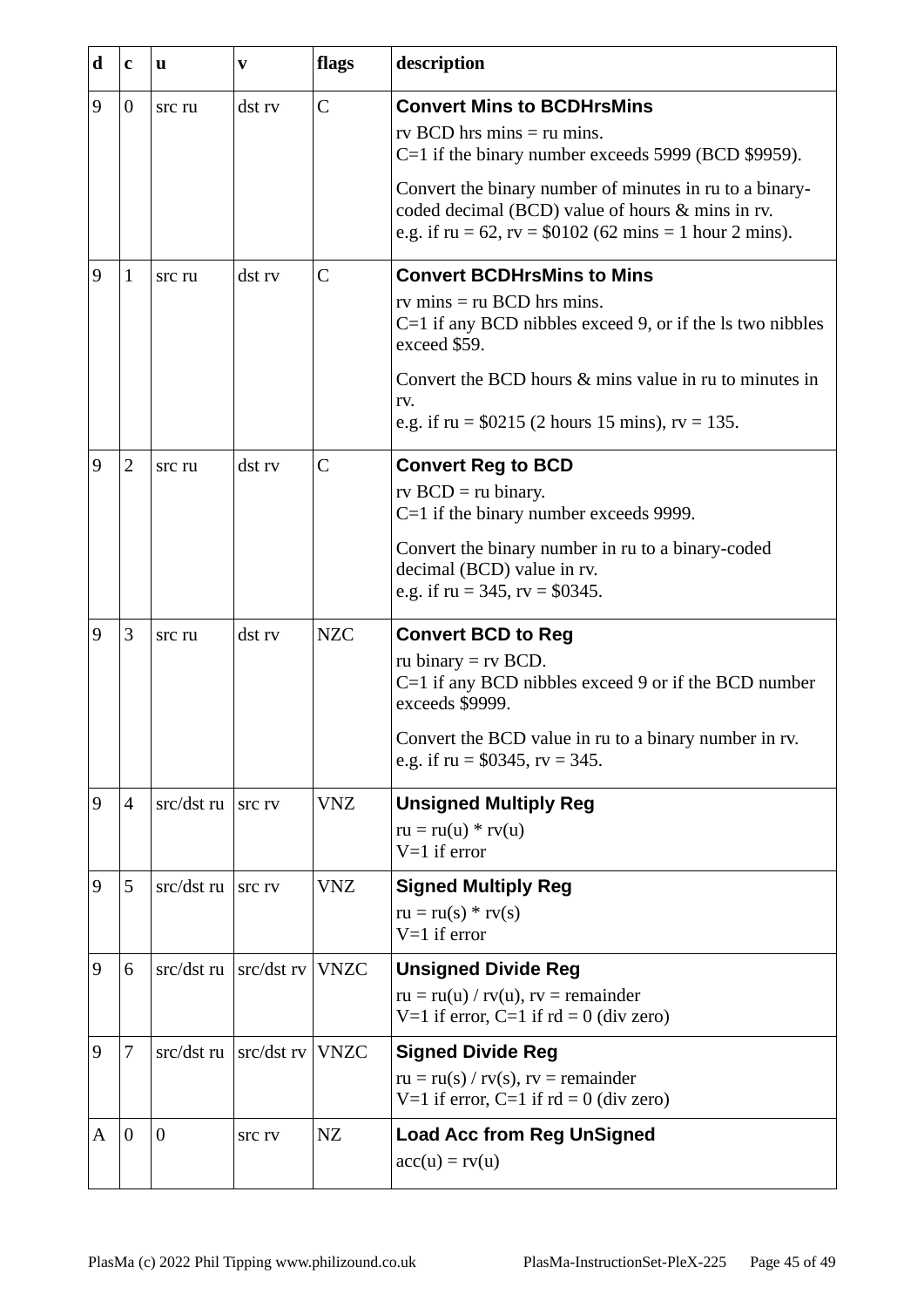<span id="page-45-10"></span><span id="page-45-9"></span><span id="page-45-8"></span><span id="page-45-7"></span><span id="page-45-6"></span><span id="page-45-5"></span><span id="page-45-4"></span><span id="page-45-3"></span><span id="page-45-2"></span><span id="page-45-1"></span><span id="page-45-0"></span>

| $\mathbf d$  | $\mathbf c$      | u              | V             | flags                    | description                                                                                                                                                                                         |
|--------------|------------------|----------------|---------------|--------------------------|-----------------------------------------------------------------------------------------------------------------------------------------------------------------------------------------------------|
| A            | $\vert 0 \vert$  | $\mathbf{1}$   | dst rv        | <b>NZC</b>               | <b>Store Acc to Reg Unsigned</b><br>$rv(u) = acc(u)$<br>$C=1$ if error                                                                                                                              |
| $\mathbf{A}$ | $\vert 0 \vert$  | $\overline{2}$ | <b>STC TV</b> | NZ                       | <b>Load Acc from Reg Signed</b><br>$acc(s) = rv(s)$                                                                                                                                                 |
| A            | $\boldsymbol{0}$ | 3              | dst rv        | <b>VNZ</b>               | <b>Store Acc to Reg Signed</b><br>$rv(s) = acc(s)$<br>$V=1$ if error                                                                                                                                |
| A            | $\boldsymbol{0}$ | $\overline{4}$ | <b>STC TV</b> | NZ                       | <b>Load Acc Indirect</b><br>$acc = mem[rv] . mem[rv+1]$                                                                                                                                             |
| $\mathbf{A}$ | $\vert 0 \vert$  | 5              | <b>SrC rv</b> |                          | <b>Store Acc Indirect</b><br>$\text{mem}[rv].\text{mem}[rv+1] = \text{acc}$                                                                                                                         |
| $\mathbf{A}$ | $\mathbf{0}$     | 6              | <b>SrC rv</b> | <b>NZC</b><br><b>NZX</b> | <b>Shift Acc</b><br>$acc = acc \ll rv(s)$<br>if $rv + ve$ , shift left<br>fill ls-bit from X, shift ms-bit into C<br>if rv -ve, shift right<br>fill ms-bit from C, shift ls-bit into X              |
| A            | $\overline{0}$   | 7              | <b>STC TV</b> | <b>NZC</b>               | <b>Rotate Acc</b><br>$acc = acc < rot < rv(s)$<br>if $rv + ve$ , shift left<br>fill ls-bit from ms-bit, copy ls-bit into C<br>if rv -ve, shift right<br>fill ms-bit from ls-bit, copy ms-bit into C |
| $\mathbf{A}$ | $\mathbf{1}$     | src ru         | <b>STC TV</b> | <b>NZX</b>               | <b>Load Acc</b><br>$acc = ru.rv$                                                                                                                                                                    |
| A            | $\overline{2}$   | dst ru         | dst rv        |                          | <b>Store Acc</b><br>$ru.rv = acc$                                                                                                                                                                   |
| A            | 3                | src ru         | <b>STC TV</b> | <b>VNZC</b>              | <b>Add Acc</b><br>$acc = acc + ru.rv$<br>$V=1$ if signed error, $C=1$ if unsigned error                                                                                                             |
| $\mathbf{A}$ | $\overline{4}$   | src ru         | <b>STC TV</b> | <b>VNZC</b>              | <b>Sub Acc</b><br>$acc = acc - ru.rv$<br>$V=1$ if signed error, $C=1$ if unsigned error                                                                                                             |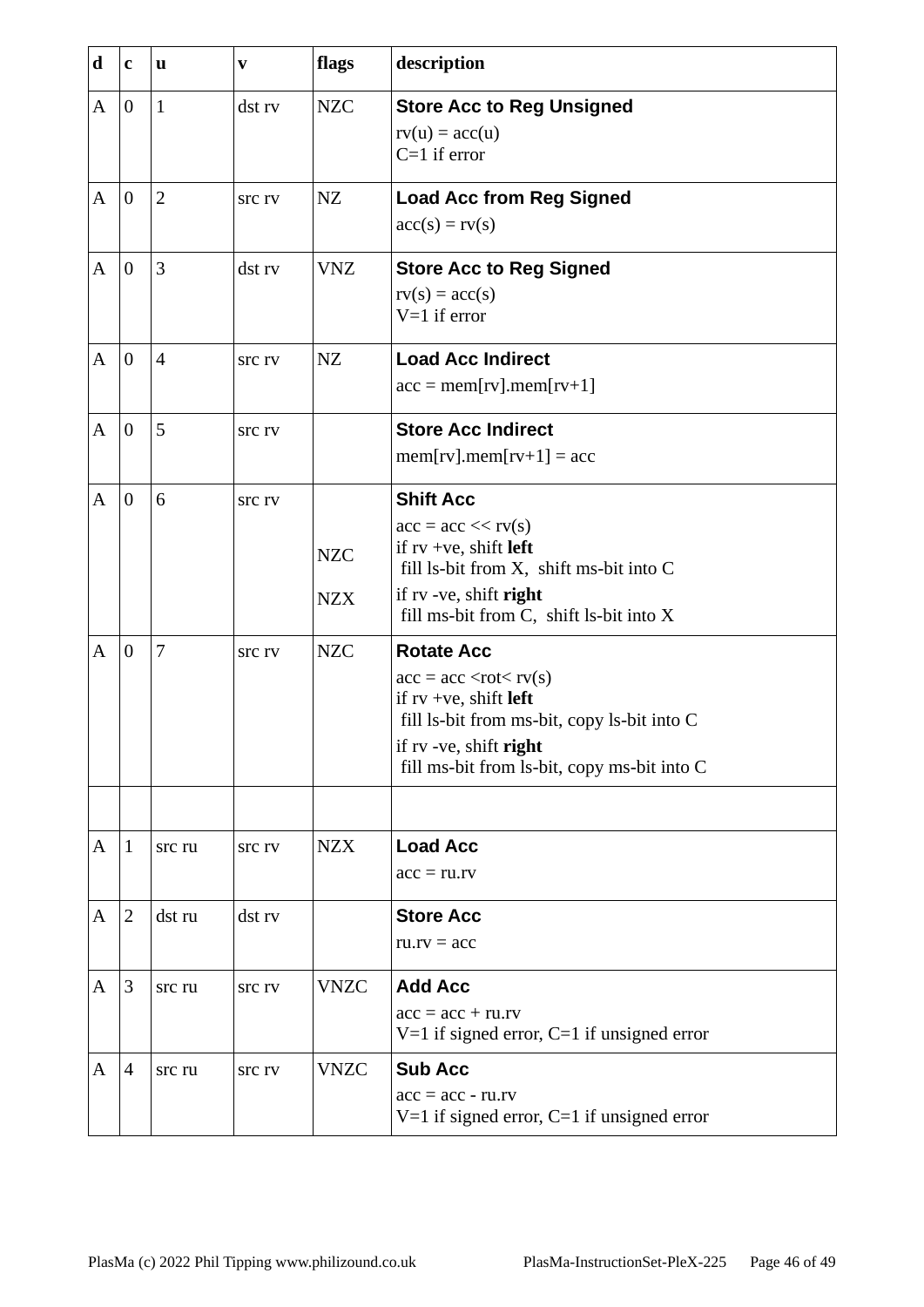<span id="page-46-11"></span><span id="page-46-10"></span><span id="page-46-9"></span><span id="page-46-8"></span><span id="page-46-7"></span><span id="page-46-6"></span><span id="page-46-5"></span><span id="page-46-4"></span><span id="page-46-3"></span><span id="page-46-2"></span><span id="page-46-1"></span><span id="page-46-0"></span>

| d            | $\mathbf c$      | u      | $\mathbf{v}$  | flags        | description                                                                                                                                                                                                                                     |
|--------------|------------------|--------|---------------|--------------|-------------------------------------------------------------------------------------------------------------------------------------------------------------------------------------------------------------------------------------------------|
| $\mathbf{A}$ | 5                | src ru | src rv        | <b>VNZ</b>   | <b>Compare Acc</b><br>flags = $acc - ru.rv$<br>$V = 1$ if $acc(s) < ru.rv(s)$<br>$N = 1$ if acc(u) < ru.rv(u)<br>$Z = 1$ if acc = ru.rv                                                                                                         |
| A            | 6                | src ru | <b>STC TV</b> | <b>VNZC</b>  | <b>Add With Carry Acc</b><br>$acc = acc + ru.rv + C$<br>$V=1$ if signed error, $C=1$ if unsigned error                                                                                                                                          |
| $\mathbf{A}$ | 7                | src ru | <b>SrC rv</b> | <b>VNZC</b>  | <b>Sub With Borrow Acc</b><br>$acc = acc - ru.rv - C$<br>$V=1$ if signed error, $C=1$ if unsigned error                                                                                                                                         |
| $\mathbf{A}$ | 8                | src ru | src rv        | NZ           | <b>Not Acc</b><br>$acc = ru.rv \wedge \$FFFFFFFF$                                                                                                                                                                                               |
| $\mathbf{A}$ | $\overline{9}$   | src ru | <b>SrC rv</b> | NZ           | <b>And Acc</b><br>$acc = acc & ru.rv$                                                                                                                                                                                                           |
| $\mathbf{A}$ | $\mathbf{A}$     | src ru | <b>STC TV</b> | NZ           | <b>Or Acc</b><br>$acc = acc   ru.rv$                                                                                                                                                                                                            |
| A            | B                | src ru | <b>STC TV</b> | NZ           | <b>Xor Acc</b><br>$acc = acc \land ru.rv$                                                                                                                                                                                                       |
| A            | $\mathsf{C}$     | src ru | <b>SIC IV</b> | VNZ          | <b>Unsigned Multiply Acc</b><br>$acc = acc(u) * ru.rv(u)$<br>$V=1$ if error                                                                                                                                                                     |
| A            | D                | src ru | <b>STC TV</b> | VNZ          | <b>Signed Multiply Acc</b><br>$acc = acc(s) * ru.rv(s)$<br>$V=1$ if error                                                                                                                                                                       |
| A            | ΙE               | src ru | src/dst rv    | <b>VNZC</b>  | <b>Unsigned Divide Acc</b><br>$acc = acc(u) / ru.rv(u), ru.rv = remainder$<br>V=1 if error, $C=1$ if $rd=0$ (div zero)                                                                                                                          |
| A            | $\mathbf F$      | src ru | $src/dst$ rv  | <b>VNZC</b>  | <b>Signed Divide Acc</b><br>$acc = acc(s) / ru.rv(s), ru.rv = remainder$<br>V=1 if error, $C=1$ if rd=0 (div zero)                                                                                                                              |
| B            | $\boldsymbol{0}$ | dst ru | dst rv        | $\mathsf{C}$ | <b>Convert Acc to BCD</b><br>ru.rv $BCD = acc binary$<br>C=1 if the binary number exceeds 99999999.<br>Convert the binary number in acc to a binary-coded<br>decimal (BCD) value in ru and rv<br>e.g. if acc=345678, ru=\$0034 and rv = \$5678. |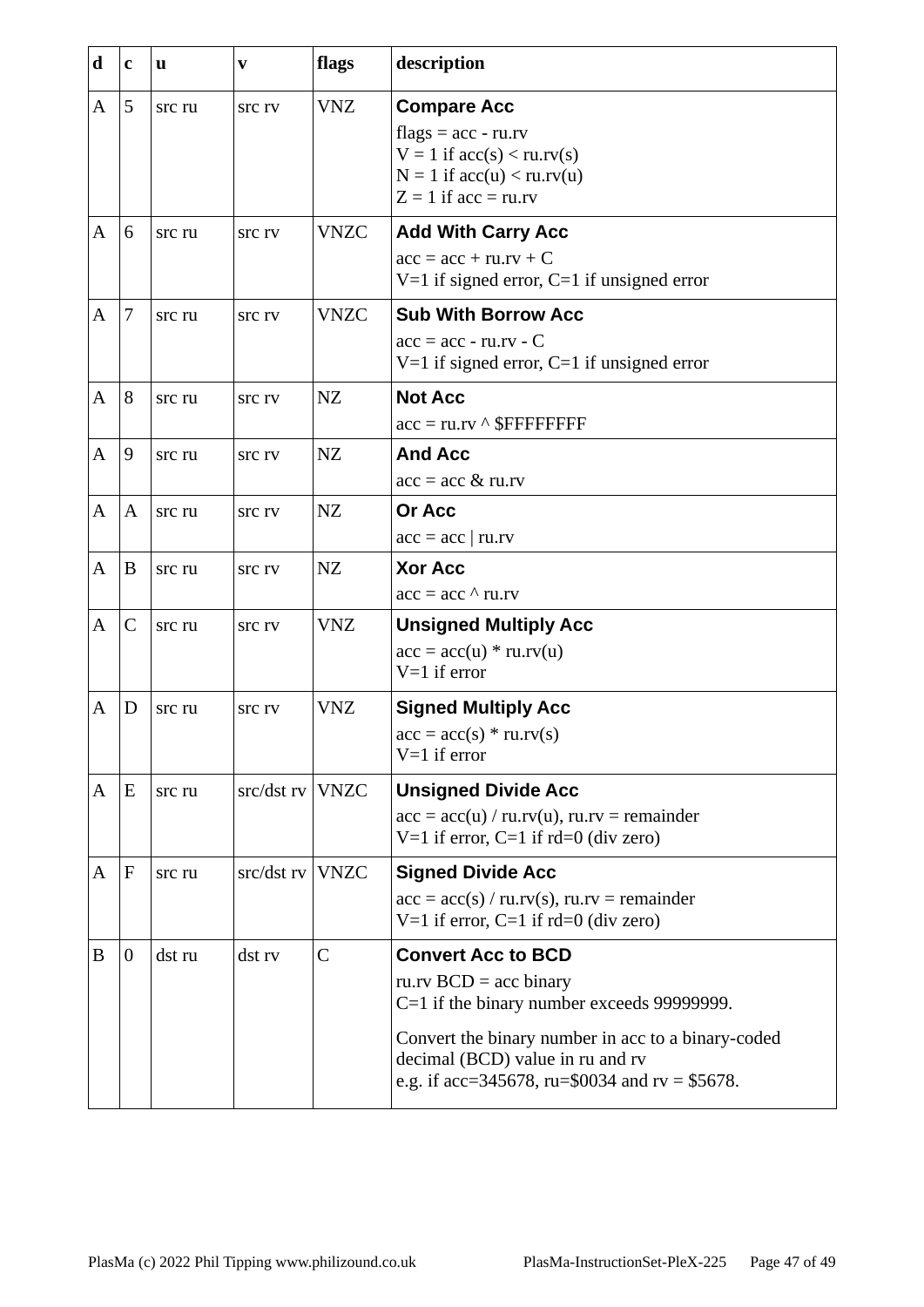<span id="page-47-1"></span><span id="page-47-0"></span>

| d            | $\mathbf{C}$ | u      | V             | flags      | description                                                                                                                                                                                                                                                                                                                                                                                                |
|--------------|--------------|--------|---------------|------------|------------------------------------------------------------------------------------------------------------------------------------------------------------------------------------------------------------------------------------------------------------------------------------------------------------------------------------------------------------------------------------------------------------|
| B            | $\mathbf{1}$ | src ru | src rv        | <b>NZC</b> | <b>Convert BCD to Acc</b><br>$acc binary = ru.rv BCD.$<br>$N=1$ if acc<0, Z=1 if acc=0.<br>Convert the BCD value in ru.rv to a binary number in acc.<br>e.g. if ru=\$0345 and rv = \$67, acc = 34567.<br>C=1 if any BCD nibbles exceed 9 or if the BCD number                                                                                                                                              |
| $\mathsf{C}$ | m            | src ru | dst strz      | NZ         | exceeds \$99999999.<br><b>Convert N to ASCIIZ</b>                                                                                                                                                                                                                                                                                                                                                          |
|              |              |        | $rv = 8s$ trz |            | Convert the source value to an ASCII string and write it to<br>consecutive memory locations starting at the address in<br>rv. The string is terminated with a zero.                                                                                                                                                                                                                                        |
|              |              |        |               |            | If $\mathbf{u} = 0.14$ , source value is ru (16 bits).<br>If $u = 15$ , source value is acc (32 bits).                                                                                                                                                                                                                                                                                                     |
|              |              |        |               |            | Flags N=1 if value<0, Z=1 if value=0.                                                                                                                                                                                                                                                                                                                                                                      |
|              |              |        |               |            | The 4 bits in c define the conversion mode:-<br>bit $3$ (ms): 0=decimal, 1=hex<br>bit 2:<br>if decimal, 0=unsigned, 1=signed<br>if hex, $0$ =uppercase A-F, $1$ =lowercase a-f<br>bit 1: 0=left-align, 1=right-align<br>bit 0: padding if right-aligned, 0=spaces, 1=zeros                                                                                                                                 |
|              |              |        |               |            | Strings use the same format as the Plasm assembler;<br>characters are stored in the ms & ls bytes of each 16-bit<br>memory location. The zero terminator is stored in the<br>ls-byte if there is room, or in the following word, e.g.<br>if string $=$ '1', 1 word is written: \$3100<br>if string $=$ '12', 2 words are written: \$3132 \$0000<br>if string $=$ '123', 2 words are written: \$3132 \$3300 |
|              |              |        |               |            | Signed mode uses one extra byte for the sign; either a<br>minus sign if negative or a space character if positive.                                                                                                                                                                                                                                                                                         |
|              |              |        |               |            | The actual number of words written depends on the<br>source value, but the maximums are:-<br>16-bit decimal unsigned: 3<br>16-bit decimal signed: 4<br>16-bit hex: 3<br>32-bit decimal unsigned: 6<br>32-bit decimal signed: 6<br>32-bit hex: 4                                                                                                                                                            |